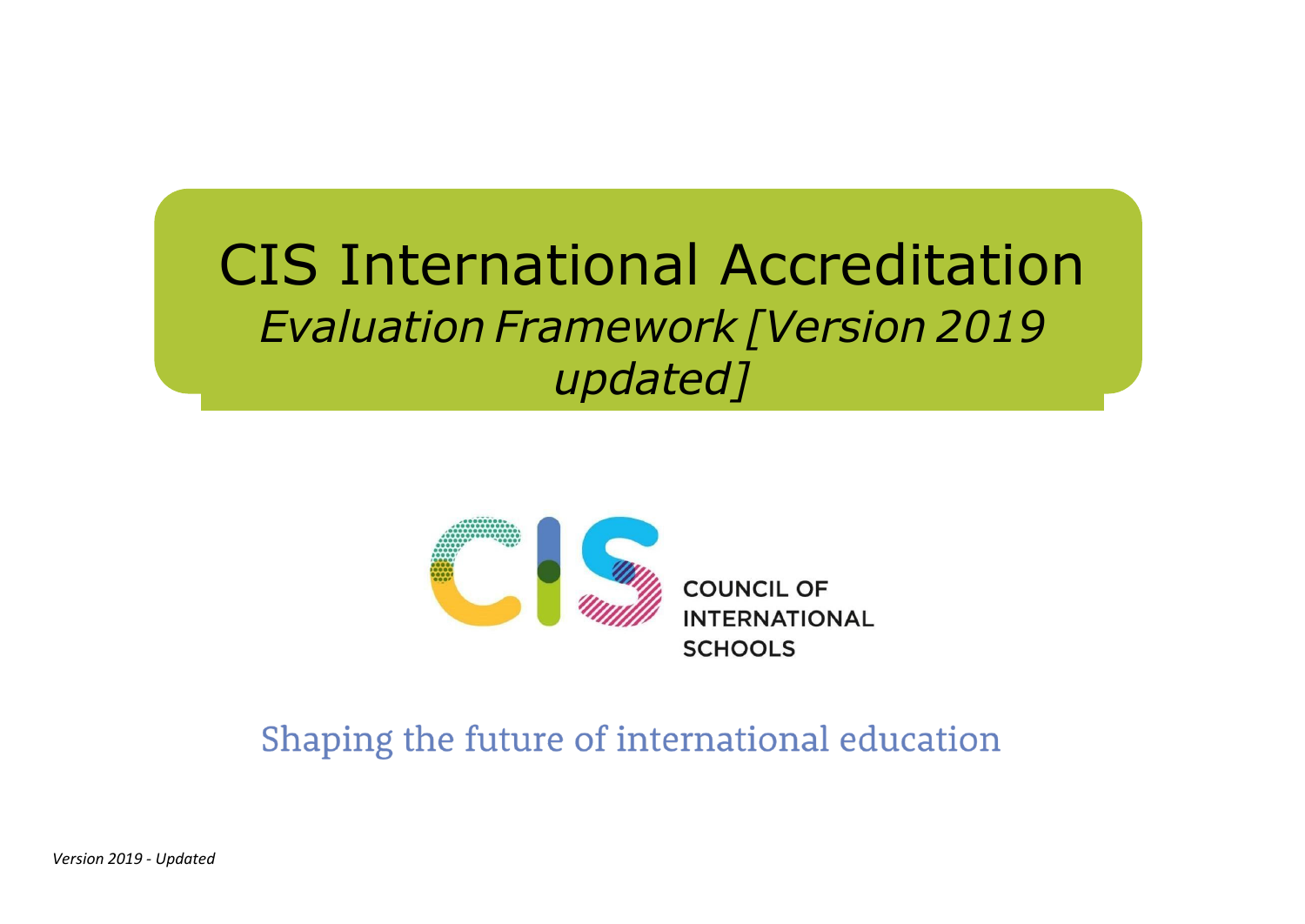#### INTRODUCTION

This CIS International Accreditation evaluation framework provides a structured methodology for reflection, evaluation, and development for a school community to deploy and ensure systematic and continuous school improvement. The framework is underpinned by four drivers, which reflect the Council of International Schools' vision and mission. These four drivers are how effectively a school:

- delivers its own stated purpose and direction;
- provides effective student learning;
- ensures and enhances student well-being;and
- develops global citizenship.

This evaluation framework includes 8 domains, with 45 standards of which 25 are core standards. All core standards should be met or exceeded for a school to be accredited. If the school has boarding and/or homestay, there is a further domain including 8 standards, of which 5 are core. For the evaluation of each domain, this framework offers:

- essential questions that should be used to reflect on the big picture of each domain and evaluate the school's needs and/orpriorities;
- standards that state expectations for high-quality international practice, which schools should work to meet and aspire to exceed; and
- criteria-based rubrics that support schools to evaluate progress, focus evidence gathering, and chart planned actions.

The evaluation framework offers a differentiated approach to schools. Within a rubric for each standard, there are four stages or columns of defined criteria to chart the journey of continuous school improvement:

Membership evaluation: criteria for granting CIS Membership to a school. The membership evaluation criteria for core standards must be met to achieve CIS Membership status.

Preparatory evaluation: developmental criteria which enable the school to reflect on its current status in relation to the standards. This will be used by CIS to confirm candidacy for accreditation or re-accreditation. The school will then begin the self-study.

Team evaluation: criteria for all standards to which the school should work towards during the self-study in order to achieve or maintain CIS-accredited status. These criteria support school improvement throughout the five-year cycle. The criteria for the core standards should be met to achieve or maintain CIS-accredited status.

Future aspirations: a menu of guiding questions to provide an opportunity for the school to exceed the standards. These future aspirations questions can be used by schools which have successfully demonstrated achievement of the Team evaluation criteria at the Preparatory evaluation stage. Within a re-accreditation process, schools should use the questions to generate future vision(s) as the basis for strategic planning, and begin to enhance implementation and impact of actions to improve the school further.

This version has been updated to improve consistency and the use of language from the 2019 version. Revising the re-accreditation process *afforded an opportunity for CIS to build on the references to global citizenship and intercultural learning, and incorporate more specific references to inclusion, diversity, equity and anti-racism.*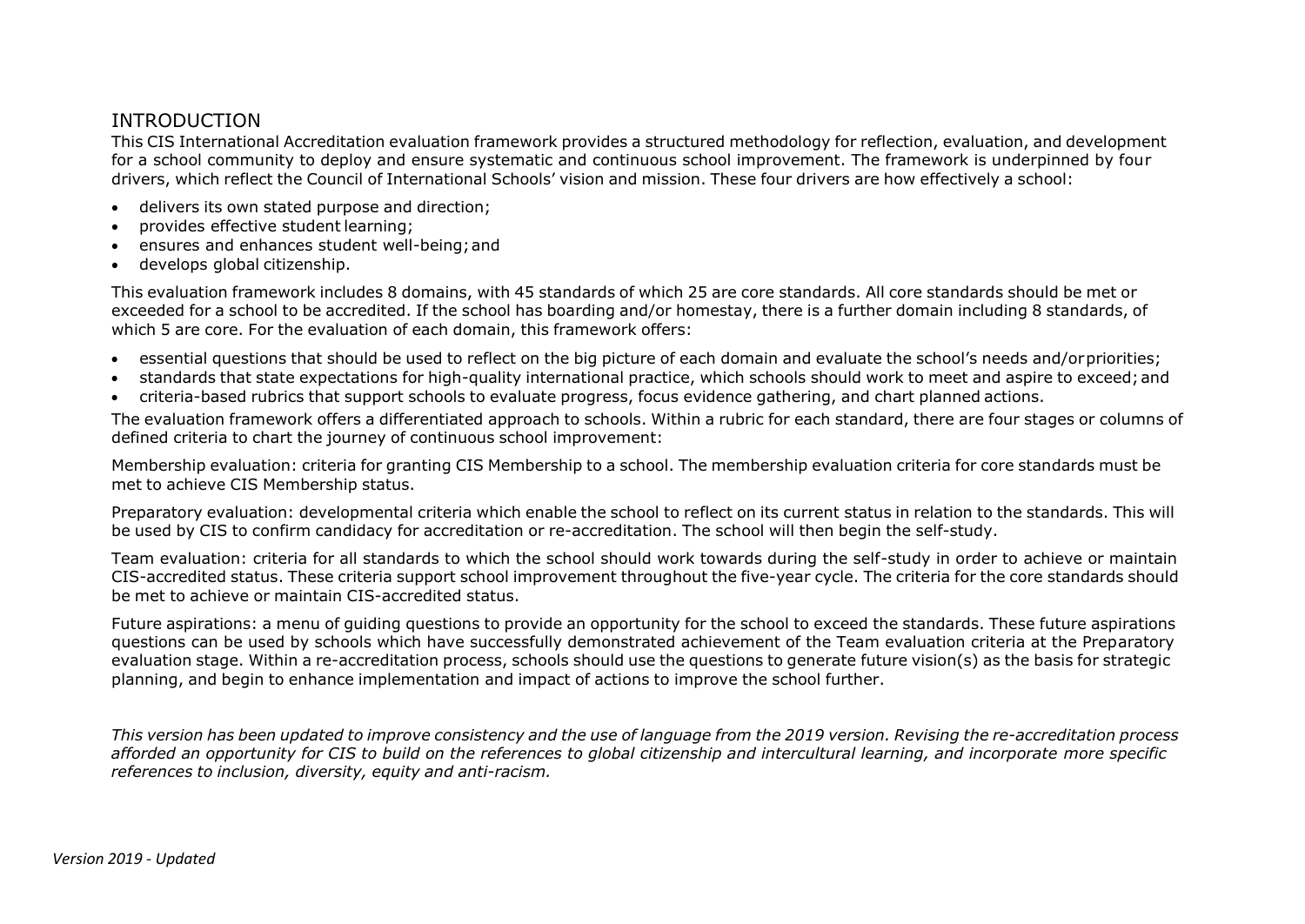#### **ESSENTIAL QUESTIONS**

Use these questions to frame a reflective discussion about the overall effectiveness of the school in this domain. The outcomes of these discussions should provide the basis for the written evaluative commentary.

- <sup>1</sup> How effectively has the school's stated purpose and direction been developed? How is it reviewed and by whom? How can this be improved?
- 2 How appropriate and coherent are the guiding statements? To what extent do they set the direction for the school and inform its policies and operations? How can these beimproved?
- <sup>3</sup> To what extent is there a shared understanding of the school's approach to learning and teaching and how can this shared understanding be improved?
- <sup>4</sup> How well do the guiding statements help ensure that the school fulfils the values of the CIS Code of Ethics [https:/[/www.cois.org/about](http://www.cois.org/about-)cis/code-of-ethics] and the UN Convention on the Rights of the Child (1990)? How could these be used to contribute to improved student and staff well-being?
- <sup>5</sup> To what extent is there a shared understanding and common approach to the development of global citizenship and intercultural learning across the school and how can this shared understanding be improved?
- <sup>6</sup> How well does the school promote inclusion, diversity, equity and anti-racism through its guiding statements? How can these guiding statements be developed to improve policy and practice in these areas?
- <sup>7</sup> [For re-accreditation only] How could the school strengthen its purpose and direction beyond the Team Evaluation criteria? [Use the future aspirations questions in the rubric below as appropriate].

## **RUBRIC**

Use the criteria in this rubric to evaluate the school's practice and identify evidence for alignment with the standard at the appropriate stage.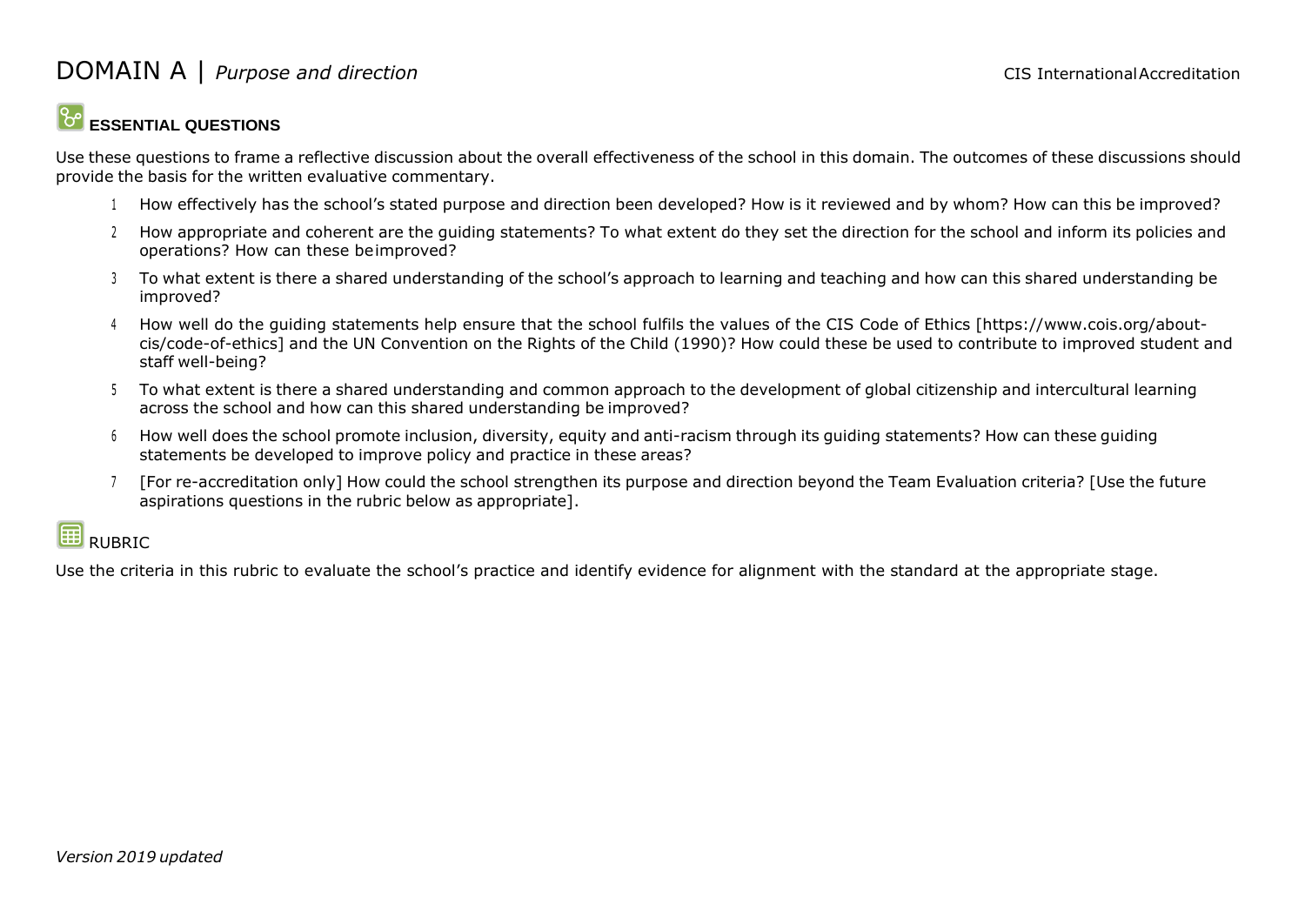| Standard                                                                                                                                                                                                                              | Membership Evaluation                                                                                                                                                                                                                                        | Preparatory Evaluation                                                                                                                                                                                                                                                               | <b>Team Evaluation</b>                                                                                                                                                                                                                                                                                                                                                                                                         | <b>Future Aspirations</b>                                                                                                                                                                                                                                                                                                                                   |
|---------------------------------------------------------------------------------------------------------------------------------------------------------------------------------------------------------------------------------------|--------------------------------------------------------------------------------------------------------------------------------------------------------------------------------------------------------------------------------------------------------------|--------------------------------------------------------------------------------------------------------------------------------------------------------------------------------------------------------------------------------------------------------------------------------------|--------------------------------------------------------------------------------------------------------------------------------------------------------------------------------------------------------------------------------------------------------------------------------------------------------------------------------------------------------------------------------------------------------------------------------|-------------------------------------------------------------------------------------------------------------------------------------------------------------------------------------------------------------------------------------------------------------------------------------------------------------------------------------------------------------|
| A1. The school's purpose, direction,<br>and decision-making are guided by<br>clear and aspirational guiding<br>statements that are appropriate for<br>the needs of all constituent groups<br>and the context of the school.<br>(CORE) | Ali. The school has appropriate<br>guiding statements in place to<br>provide clear purpose and<br>direction.<br>Alii. The school's stated purpose<br>and direction have been formally<br>approved and are fully supported<br>by the owners and/or governors. | Ali. The quiding statements inform<br>the school and its decision-making.<br>Alii. The school's purpose and<br>direction and their importance as<br>drivers of strategic planning and<br>decision-making are fully<br>understood at both governance<br>and school leadership levels. | Ali. The quiding statements<br>systematically influence all levels of<br>decision-making.<br>Alii. The owners and/or governors<br>and school leadership can provide<br>tangible evidence of how the<br>school's stated purpose and<br>direction drive strategic planning<br>and decision-making.<br>Aliii. The quiding statements are<br>aspirational and well understood<br>by the students, the faculty, and<br>the parents. | Ali. How could the school's quiding<br>statements be made more<br>sustainable and adaptable for the<br>future?<br>Alii. How could a diversity of<br>perspectives from a range of<br>groups be leveraged to improve<br>the quiding statements? How could<br>the school's quiding statements<br>promote more inclusion, diversity,<br>equity and anti-racism? |
| A2. The guiding statements<br>provide clear commitment to high-<br>quality learning and teaching,<br>which is effectively implemented at<br>each stage of a student's pathway<br>through the school. (CORE)                           | A2i. However defined, the guiding<br>statements provide clear<br>commitment to high-quality<br>learning and teaching.                                                                                                                                        | A2i. The school has an engaging<br>and contextually appropriate<br>definition of high-quality learning<br>and teaching to guide its practice.                                                                                                                                        | A2i. The school puts into action its<br>definition of high-quality learning<br>and teaching which is appropriate<br>for all stages of a student's<br>pathway through the school.                                                                                                                                                                                                                                               | A2i. How should the school more<br>effectively monitor, evaluate, and<br>review its definition of high-quality<br>learning and teaching to improve<br>the learning outcomes for the<br>diversity of students enrolled?                                                                                                                                      |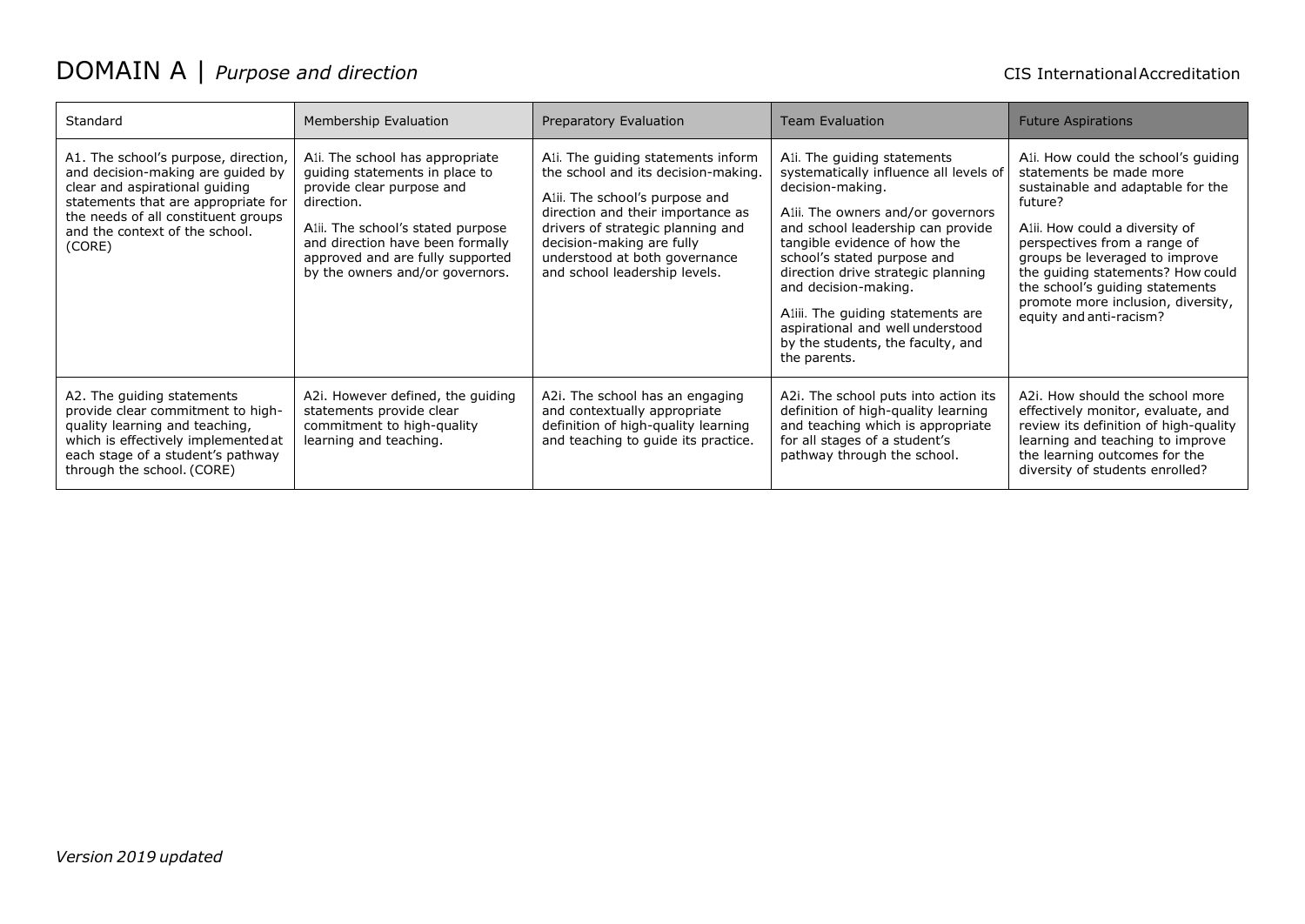| Standard                                                                                                                                                                                                                                  | Membership Evaluation                                                                                                                                                                                                                                          | Preparatory Evaluation                                                                                                                                                                                                                                                                                                                                                                                                                       | <b>Team Evaluation</b>                                                                                                                                                                                                                                                                                                                                                                                                                                                                                                                                    | <b>Future Aspirations</b>                                                                                                                                                                                                                                                                                                                                                                                                                                                                                                                                                                                                                                                                                                                                   |
|-------------------------------------------------------------------------------------------------------------------------------------------------------------------------------------------------------------------------------------------|----------------------------------------------------------------------------------------------------------------------------------------------------------------------------------------------------------------------------------------------------------------|----------------------------------------------------------------------------------------------------------------------------------------------------------------------------------------------------------------------------------------------------------------------------------------------------------------------------------------------------------------------------------------------------------------------------------------------|-----------------------------------------------------------------------------------------------------------------------------------------------------------------------------------------------------------------------------------------------------------------------------------------------------------------------------------------------------------------------------------------------------------------------------------------------------------------------------------------------------------------------------------------------------------|-------------------------------------------------------------------------------------------------------------------------------------------------------------------------------------------------------------------------------------------------------------------------------------------------------------------------------------------------------------------------------------------------------------------------------------------------------------------------------------------------------------------------------------------------------------------------------------------------------------------------------------------------------------------------------------------------------------------------------------------------------------|
| A3. The guiding statements<br>provide clear commitment to<br>developing global citizenship and<br>intercultural learning. (CORE)                                                                                                          | A3i. However defined, the guiding<br>statements provide clear<br>commitment to global citizenship<br>and intercultural learning.                                                                                                                               | A3i. The school has created an<br>engaging and contextually<br>appropriate definition of global<br>citizenship and intercultural<br>learning to guide its practice.                                                                                                                                                                                                                                                                          | A3i. The school puts into action its<br>contextual definition of global<br>citizenship embracing intercultural<br>learning, both inside and beyond<br>the classroom, as evident in the<br>learning experiences of all<br>students.                                                                                                                                                                                                                                                                                                                        | A3i. How could the school more<br>effectively ensure that the values<br>associated with global citizenship<br>and intercultural learning are<br>shared and are an expectation of all<br>constituent groups within the<br>school?<br>A3ii. How could the school further<br>develop the students' capacities as<br>global citizens and intercultural<br>learners, and how would this be<br>reflected in their learning, values,<br>and actions?<br>A3iii. How could the school's<br>approach to global citizenship and<br>intercultural learning promote<br>among constituent groups more<br>effective:<br>inclusion, diversity, equity and<br>$\bullet$<br>anti-racism;<br>environmental stewardship;<br>$\bullet$<br>and/or<br>other matters asappropriate? |
| A4. The guiding statements<br>provide clear commitment to well-<br>being, conform to the CIS Code of<br>Ethics, and demonstrate<br>commitment to the values inherent<br>in the UN Convention on the Rights<br>of the Child (1990). (CORE) | A4i. However defined, the guiding<br>statements make a clear<br>commitment to well-being.<br>A4ii. The guiding statements are in<br>alignment with the CIS Code of<br>Ethics and with the spirit of the UN<br>Convention on the Rights of the<br>Child (1990). | A4i. The guiding statements make<br>a clear commitment to well-being<br>and this commitment is evident in<br>practice.<br>A4ii. The guiding statements are in<br>alignment with the CIS Code of<br>Ethics and influence decision-<br>making.<br>A4iii. Suitable references to the UN<br>Convention on the Rights of the<br>Child (1990) are deployed to give<br>purpose and direction to policy<br>related to well-being, as<br>appropriate. | A4i. The guiding statements make<br>a clear commitment to the well-<br>being of the school community and<br>this commitment is widespread in<br>practice.<br>A4ii. The guiding statements are in<br>alignment with the CIS Code of<br>Ethics and their ethical basis<br>influences how the whole school<br>operates.<br>A4iii. Interactions between adults<br>and students are conducted in<br>alignment with the values within<br>the UN Convention on the Rights of<br>the Child (1990). These are<br>confirmed in policy and evidenced<br>in practice. | A4i. How should the school,<br>through its guiding statements,<br>enhance the commitment to<br>proactive and effective approaches<br>to well-being?<br>A4ii. How could the school more<br>effectively evaluate the ethical<br>basis of its decisions and foster a<br>more inclusive, equitable and anti-<br>racist community?                                                                                                                                                                                                                                                                                                                                                                                                                               |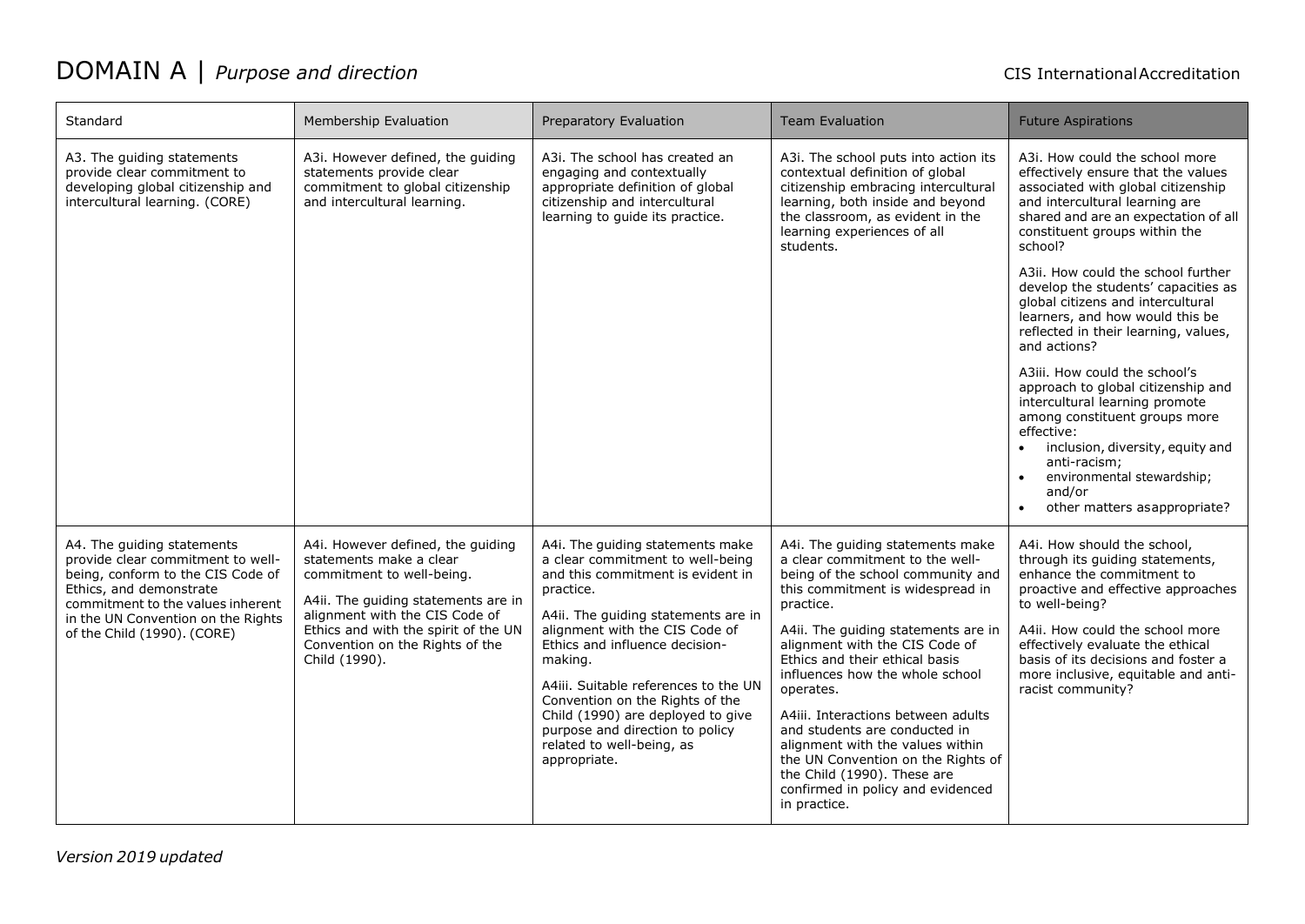| Standard                                                                                                                                                                         | Membership Evaluation                                                                                                                                                                                                                             | Preparatory Evaluation                                                                                                                                                                                                                                                    | <b>Team Evaluation</b>                                                                                                                                                                                                                                                           | <b>Future Aspirations</b>                                                                                                                                                                                                                                                                                                                                                                         |
|----------------------------------------------------------------------------------------------------------------------------------------------------------------------------------|---------------------------------------------------------------------------------------------------------------------------------------------------------------------------------------------------------------------------------------------------|---------------------------------------------------------------------------------------------------------------------------------------------------------------------------------------------------------------------------------------------------------------------------|----------------------------------------------------------------------------------------------------------------------------------------------------------------------------------------------------------------------------------------------------------------------------------|---------------------------------------------------------------------------------------------------------------------------------------------------------------------------------------------------------------------------------------------------------------------------------------------------------------------------------------------------------------------------------------------------|
| A5. Monitoring, evaluating, and<br>reviewing the school's stated<br>purpose and direction takes place<br>on a planned and regular basis with<br>the school's constituent groups. | A5i. The guiding statements are<br>supported by the school's<br>constituent groups.<br>A5ii. The school's leaders, owners<br>and/or governors understand the<br>need to reflect on and review the<br>implementation of its guiding<br>statements. | A5i. There is a review process in<br>place to ensure that the quiding<br>statements remain relevant and<br>meaningful to the school's<br>constituents.<br>A5ii. Systems are in place for<br>monitoring and evaluating the<br>implementation of the quiding<br>statements. | A5i. The review of the<br>effectiveness of the guiding<br>statements involves a range of<br>perspectives from all constituent<br>groups.<br>A5ii. Qualitative and quantitative<br>data inform monitoring, evaluation,<br>and any review of changes to the<br>quiding statements. | A5i. To what extent does the<br>school consistently and<br>meaningfully involve students,<br>staff, parents, and/or other groups<br>of stakeholders in influencing the<br>school's purpose and direction?<br>How could this be improved?<br>A5ii. How could the school more<br>effectively draw on external<br>influences, research, and global<br>trends to inform its purpose and<br>direction? |
| A6. The school's approach to<br>inclusion in its admissions<br>procedures is aligned with its<br>guiding statements.                                                             | A6i. The school's admissions<br>procedures are clear and<br>accessible and aligned with its<br>guiding statements.                                                                                                                                | A6i. The school's admissions policy<br>and procedures are implemented<br>consistently in line with its guiding<br>statements.                                                                                                                                             | A6i. The school's admissions<br>policy, procedures, and the<br>outcomes of admissions decisions<br>are evaluated regularly in the<br>context of the quiding statements<br>and the level of success for all<br>enrolled students.                                                 | A6i. How inclusive is the school in<br>its admissions practices and how<br>can the school include and meet<br>the needs of a more diverse group<br>of students and demonstrate it is<br>becoming a more inclusive,<br>equitable and anti-racist<br>community?                                                                                                                                     |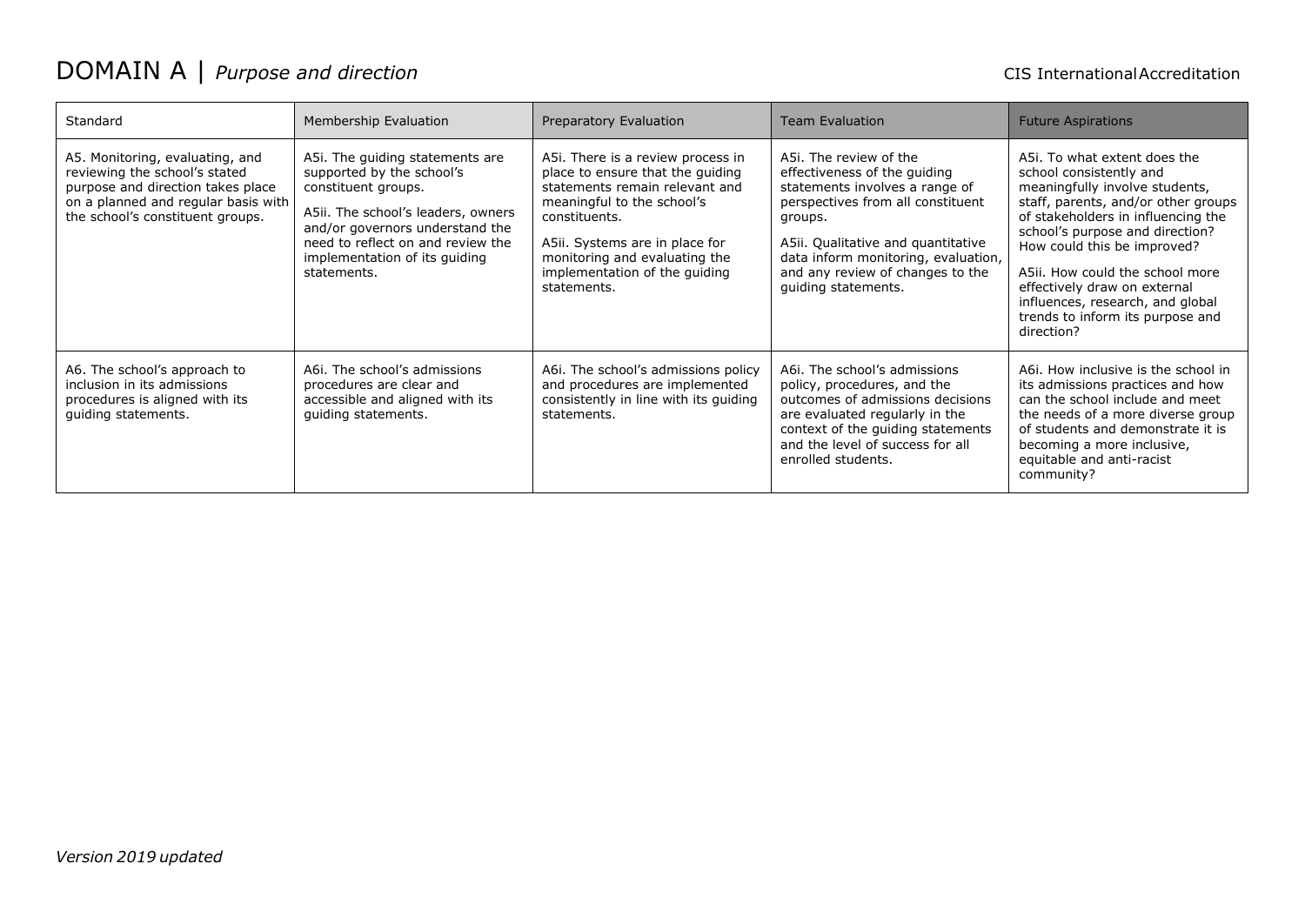#### **ESSENTIAL QUESTIONS**

Use these questions to frame a reflective discussion about the overall effectiveness of the school in this domain. The outcomes of these discussions should provide the basis for the written evaluative commentary.

- 1. To what extent are governance, leadership and ownership aligned with the school's guiding statements and are governance, leadership, and ownership driving strategic decision-making together? How can this be improved?
- 2. How do the governance, leadership and ownership of the school uphold the CIS Code of Ethics [https:/[/www.cois.org/about-cis/code-of](http://www.cois.org/about-cis/code-of-)ethics] and the school's core values (either explicitly stated or implicit in the guiding statements)? How can this beimproved?
- 3. Are the roles of governance, leadership and ownership clear and appropriate for the needs of the school and, through fulfilling these roles, do they foster and develop learning, well-being and global citizenship within the school culture? How can this be improved?
- 4. To what extent is short, medium and longer-term planning linked to appropriate budgeting, monitoring and controls that ensure the school operates legally, transparently and sustainably? How can this be improved?
- 5. How effectively does the school's leadership monitor and evaluate the quality of student learning, well-being and global citizenship and use this to inform strategic planning? How can this be improved?
- 6. [For re-accreditation only] How could the school strengthen its governance, ownership and leadership beyond the Team Evaluation criteria? [Use the future aspirations questions in the rubric below as appropriate.]

#### || RUBRIC

Use the criteria in this rubric to evaluate the school's practice and identify evidence for alignment with the standard at the appropriate stage.

| Standard                                                                                                                                                                                                                                                                     | Membership Evaluation                                                                                                                                                                                                                                                                                                                                   | Preparatory Evaluation                                                                                                                                                                                                                                                                                                                                                                                 | <b>Team Evaluation</b>                                                                                                                                                                                                                                                                                                                                                                                                                        | <b>Future Aspirations</b>                                                                                                                                                                                                                          |
|------------------------------------------------------------------------------------------------------------------------------------------------------------------------------------------------------------------------------------------------------------------------------|---------------------------------------------------------------------------------------------------------------------------------------------------------------------------------------------------------------------------------------------------------------------------------------------------------------------------------------------------------|--------------------------------------------------------------------------------------------------------------------------------------------------------------------------------------------------------------------------------------------------------------------------------------------------------------------------------------------------------------------------------------------------------|-----------------------------------------------------------------------------------------------------------------------------------------------------------------------------------------------------------------------------------------------------------------------------------------------------------------------------------------------------------------------------------------------------------------------------------------------|----------------------------------------------------------------------------------------------------------------------------------------------------------------------------------------------------------------------------------------------------|
| B1. The respective roles and<br>responsibilities of governance<br>and/or ownership and leadership<br>are suitably defined in writing,<br>respected in practice, and aligned<br>with the CIS Code of Ethics to<br>enable the sustainable<br>development of the school. (CORE) | B1i. The roles and responsibilities of<br>governance and/or ownership,<br>leadership and management are<br>clearly defined and set out in<br>written form, and include formal<br>position descriptions and<br>organisational charts.<br>B1ii. Governors and/or owners, as<br>well as leaders, are aligning<br>practices with the CIS Code of<br>Ethics. | B1i. The roles and responsibilities of<br>governance and/or ownership,<br>leadership and management are<br>clearly articulated in approved<br>policy, well understood and<br>respected by members of the<br>school community, and effectively<br>communicated.<br>B1ii. Governors and/or owners, as<br>well as leaders, use the CIS Code of<br>Ethics to quide their decision-<br>making and policies. | B1i. The written roles and<br>responsibilities of governance<br>and/or ownership, leadership and<br>management are clearly<br>articulated, well understood, and<br>reflected in operational practice,<br>improving the quality and<br>sustainability of the school.<br>B1ii. The decision-making, policy-<br>making and practices of governors<br>and/or owners, as well as leaders,<br>are all fully aligned with the CIS<br>Code of Ethics. | B1i. How could the governors<br>and/or owners, as well as leaders,<br>be more involved in systematic<br>induction, evaluation, and training<br>to support the effectiveness and<br>sustainability of their strategic<br>governance and leadership? |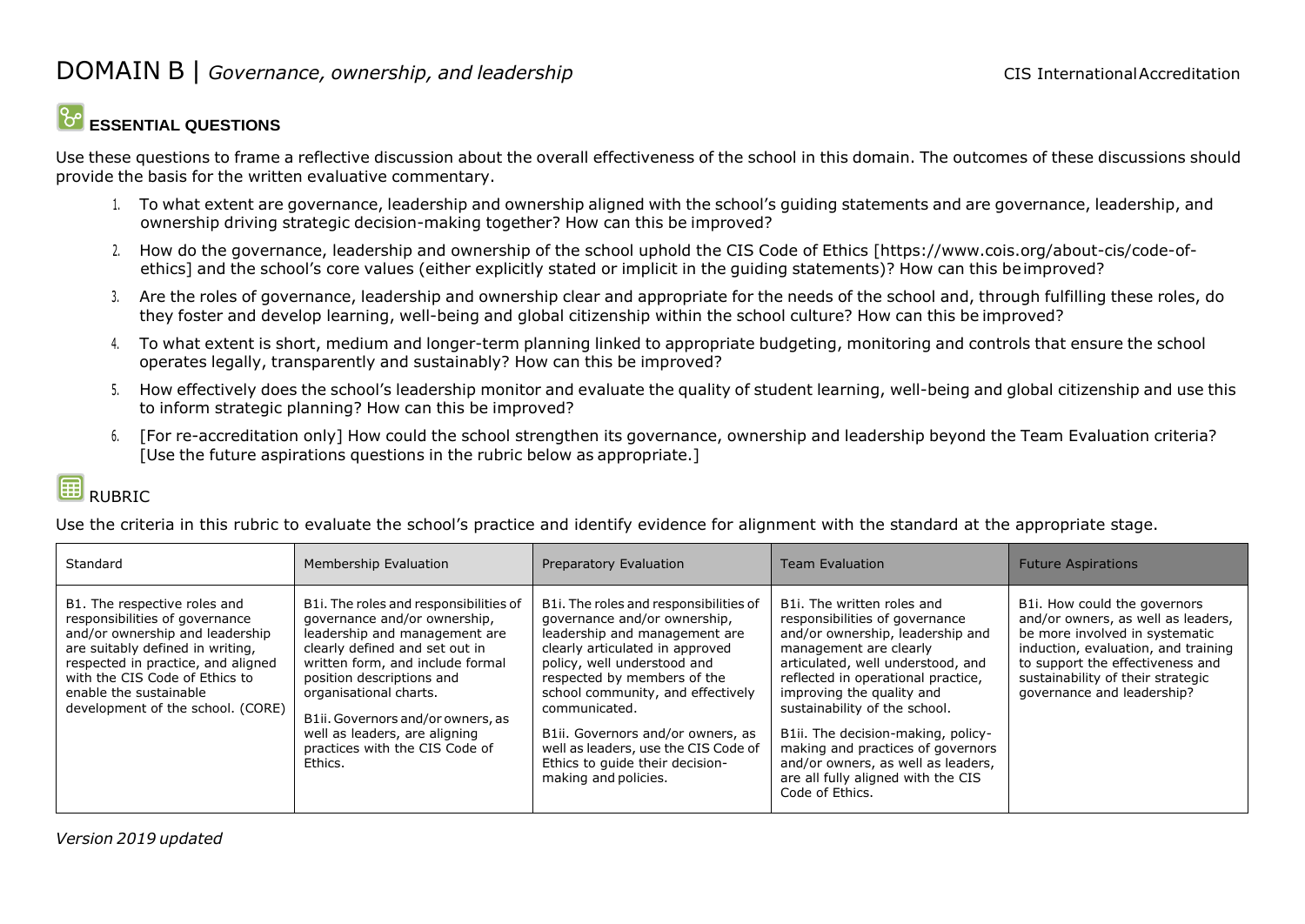#### DOMAIN B | *Governance, ownership, and leadership* CIS International Accreditation

| Standard                                                                                                                                                                                                                                                                                                               | Membership Evaluation                                                                                                                                                                                                | Preparatory Evaluation                                                                                                                                                                                                                                                                                                                                                                                             | <b>Team Evaluation</b>                                                                                                                                                                                                                                                                                                                                                                                                                                                                                                                                                                                                                                                                                                                                              | <b>Future Aspirations</b>                                                                                                                                                                                                                                                                                                                                                                                                                                                                                                                                                                               |
|------------------------------------------------------------------------------------------------------------------------------------------------------------------------------------------------------------------------------------------------------------------------------------------------------------------------|----------------------------------------------------------------------------------------------------------------------------------------------------------------------------------------------------------------------|--------------------------------------------------------------------------------------------------------------------------------------------------------------------------------------------------------------------------------------------------------------------------------------------------------------------------------------------------------------------------------------------------------------------|---------------------------------------------------------------------------------------------------------------------------------------------------------------------------------------------------------------------------------------------------------------------------------------------------------------------------------------------------------------------------------------------------------------------------------------------------------------------------------------------------------------------------------------------------------------------------------------------------------------------------------------------------------------------------------------------------------------------------------------------------------------------|---------------------------------------------------------------------------------------------------------------------------------------------------------------------------------------------------------------------------------------------------------------------------------------------------------------------------------------------------------------------------------------------------------------------------------------------------------------------------------------------------------------------------------------------------------------------------------------------------------|
| B2. The head of school is<br>empowered to be the educational<br>leader and, in partnership with the<br>governors and/or owners, has<br>clearly defined responsibility and<br>accountability for student learning,<br>well-being, global citizenship, and<br>the culture of the school as a<br>whole. (CORE)            | B2i. The head of school's role is<br>articulated in a formal job<br>description that is understood by<br>the governors and/or owners.                                                                                | B2i. The head of school's role is<br>unambiguous and supported by the<br>school's constituent groups.<br>B2ii. The working relationships<br>between the head of school and<br>the governors and/or owners<br>includes an appraisal process for<br>the head of school and the<br>opportunity for mutual discussion<br>of the effectiveness of the working<br>relationships.                                         | B2i. The relationship between the<br>head of school and the owners<br>and/or governors is a mutually<br>supportive partnership based on a<br>shared vision and common<br>understanding about roles and<br>responsibilities, thus empowering<br>the head of school to provide<br>leadership and improvement for<br>student learning, well-being and<br>global citizenship.<br>B2ii. The working relationship<br>between leaders and the governors<br>and/or owners involves a well-<br>defined appraisal process for both<br>governance and leadership. The<br>alignment of goals, and the<br>effectiveness of working<br>relationships are reviewed in order<br>to improve their impact on<br>learning, well-being, global<br>citizenship and the school's culture. | B2i. How could the school enhance<br>the working relationship between<br>leaders and the governors and/or<br>owners to further improve student<br>learning, well-being and global<br>citizenship?<br>B2ii. How could the governors<br>and/or owners and leaders prepare<br>more effectively for significant<br>changes in leadership or<br>personnel?                                                                                                                                                                                                                                                   |
| B3. The governors and/or owners<br>and leaders ensure there is<br>educational and financial [strategic<br>and operational] planning to<br>support the school's viability and<br>implementation of the guiding<br>statements, and that these plans<br>are appropriately communicated to<br>the school community. (CORE) | B3i. The governors and/or owners<br>are able to demonstrate that the<br>school's short and long-term<br>finances are sufficient to support<br>its operations and the<br>implementation of its guiding<br>statements. | B3i. The governors and/or owners<br>have realistic and appropriate<br>strategic and/or operational plans<br>that are underpinned by financial<br>planning and which are focused on<br>educational improvement.<br>B3ii. The governors and/or owners<br>have financial plans that include<br>contingencies for unexpected<br>circumstances in order to best<br>ensure the viability of the school in<br>the future. | B3i. The governors and/or owners,<br>together with leaders, have<br>strategic and operational plans that<br>are formally approved, detailed,<br>and sustainable. The plans have<br>appropriate timeframes with clear<br>financial underpinning to provide<br>sound direction for educational<br>improvement.<br>B3ii. Approved strategic and<br>operational plans are aligned with<br>the guiding statements,<br>appropriately communicated, and<br>widely understood by stakeholders,<br>in order to enhance accountability<br>and the transparency of school<br>operations, governance and/or<br>ownership.                                                                                                                                                       | B3i. How should the outcomes<br>from strategic and operational<br>planning be monitored and<br>evaluated to inform future<br>educational improvement?<br>B3ii. What are the internal and<br>external contextual factors<br>influencing the achievement of<br>strategic and operational plans?<br>How could successes be leveraged<br>and inhibiting factors be offset to<br>increase the rate of educational<br>improvement?<br>B3iii. How could the process of<br>defining strategic and operational<br>planning be more inclusive and<br>ensure multiple perspectives are<br>gathered and considered? |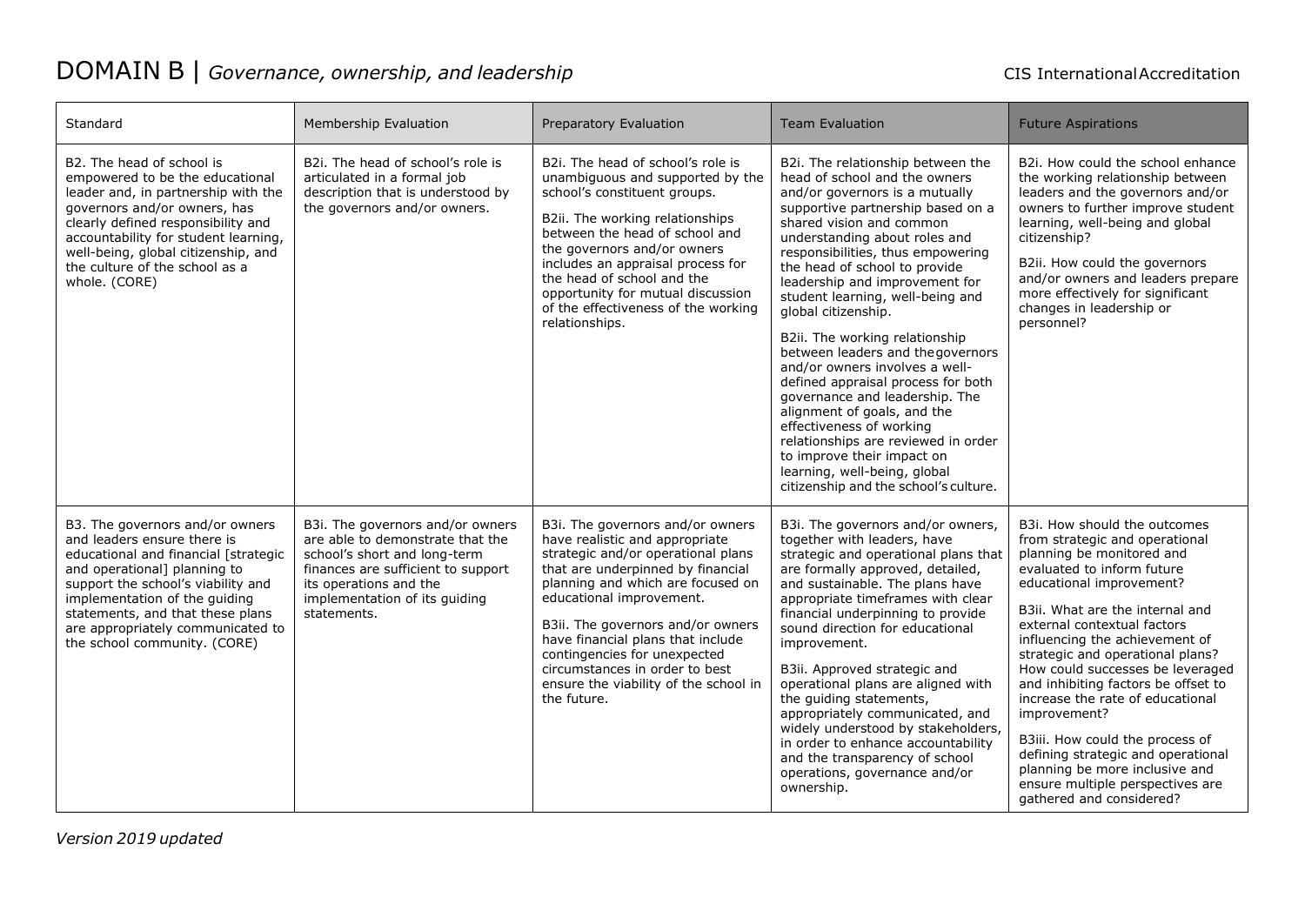### DOMAIN B | *Governance, ownership, and leadership* CIS International Accreditation

| Standard                                                                                                                                                         | Membership Evaluation                                                                                                                                                                                                               | Preparatory Evaluation                                                                                                                                                                                                                                                                                             | <b>Team Evaluation</b>                                                                                                                                                                                                                                                                                                                                                                                                                                                      | <b>Future Aspirations</b>                                                                                                                                                                                                                                                                                                                                                                                                                                                                |
|------------------------------------------------------------------------------------------------------------------------------------------------------------------|-------------------------------------------------------------------------------------------------------------------------------------------------------------------------------------------------------------------------------------|--------------------------------------------------------------------------------------------------------------------------------------------------------------------------------------------------------------------------------------------------------------------------------------------------------------------|-----------------------------------------------------------------------------------------------------------------------------------------------------------------------------------------------------------------------------------------------------------------------------------------------------------------------------------------------------------------------------------------------------------------------------------------------------------------------------|------------------------------------------------------------------------------------------------------------------------------------------------------------------------------------------------------------------------------------------------------------------------------------------------------------------------------------------------------------------------------------------------------------------------------------------------------------------------------------------|
| B4. Governance is constituted to<br>enable the school to have a clear<br>and appropriate sense of purpose,<br>direction and continuity.                          | B4i. The school is legally<br>constituted in accordance with the<br>laws of the country, is<br>appropriately licensed, and its<br>operations are clearly compliant<br>with the relevant statutes and/or<br>articles of association. | B4i. A legally compliant<br>governance structure enables the<br>school to have a clear and well-<br>defined direction; the relevant<br>statutes and/or articles of<br>association are translated into<br>policy.<br>B4ii. There are plans in place to<br>cover changes in governance,<br>ownership and leadership. | B4i. A legally compliant<br>governance structure is translated<br>into governance policy and<br>procedures, embedded in practice,<br>and subject to systematic review to<br>ensure continued compliance with<br>legal requirements.<br>B4ii. Governors and/or owners, as<br>well as leaders, are able to clearly<br>demonstrate how they would<br>manage continuity in the event of<br>both internal and external changes<br>to the operating environment of<br>the school. | B4i. How could governance of the<br>school be improved through<br>revisions to structures,<br>membership, policy and processes?<br>B4ii. How could the governance<br>structure be optimized both to fulfil<br>essential duties and provide<br>continuity for the school in the<br>event of a sudden change in the<br>external operating environment?                                                                                                                                     |
| B5. The leadership of the school<br>has the intercultural competencies,<br>perspectives, and appreciation<br>needed for the school's unique<br>cultural context. | B5i. Leaders are suitably qualified<br>and exhibit intercultural<br>competencies and perspectives<br>that reflect an understanding and<br>appreciation of the school's unique<br>cultural context.                                  | B5i. Leaders ensure that<br>intercultural competencies,<br>perspectives, and appreciation of<br>the school's cultural context are<br>reflected in the relationships<br>between and among all school<br>constituent groups, within the<br>curriculum, and in the day-to-day<br>life of the school.                  | B5i. Leaders at all levels<br>demonstrate that they actively<br>enhance school culture through the<br>development of intercultural<br>competencies and an<br>understanding of the cultural<br>contexts of all staff and the<br>community.                                                                                                                                                                                                                                   | B5i. To what extent are<br>intercultural competencies and<br>perspectives embodied in the<br>behaviour and relationships<br>between all members of the school<br>community, and reflected in the<br>day-to-day life of the school? How<br>could this be improved?<br>B5ii. How could leaders improve<br>their own intercultural<br>competencies to ensure a diversity<br>of constituent voices are taken into<br>consideration in order to improve<br>inclusion, equity and anti-racism? |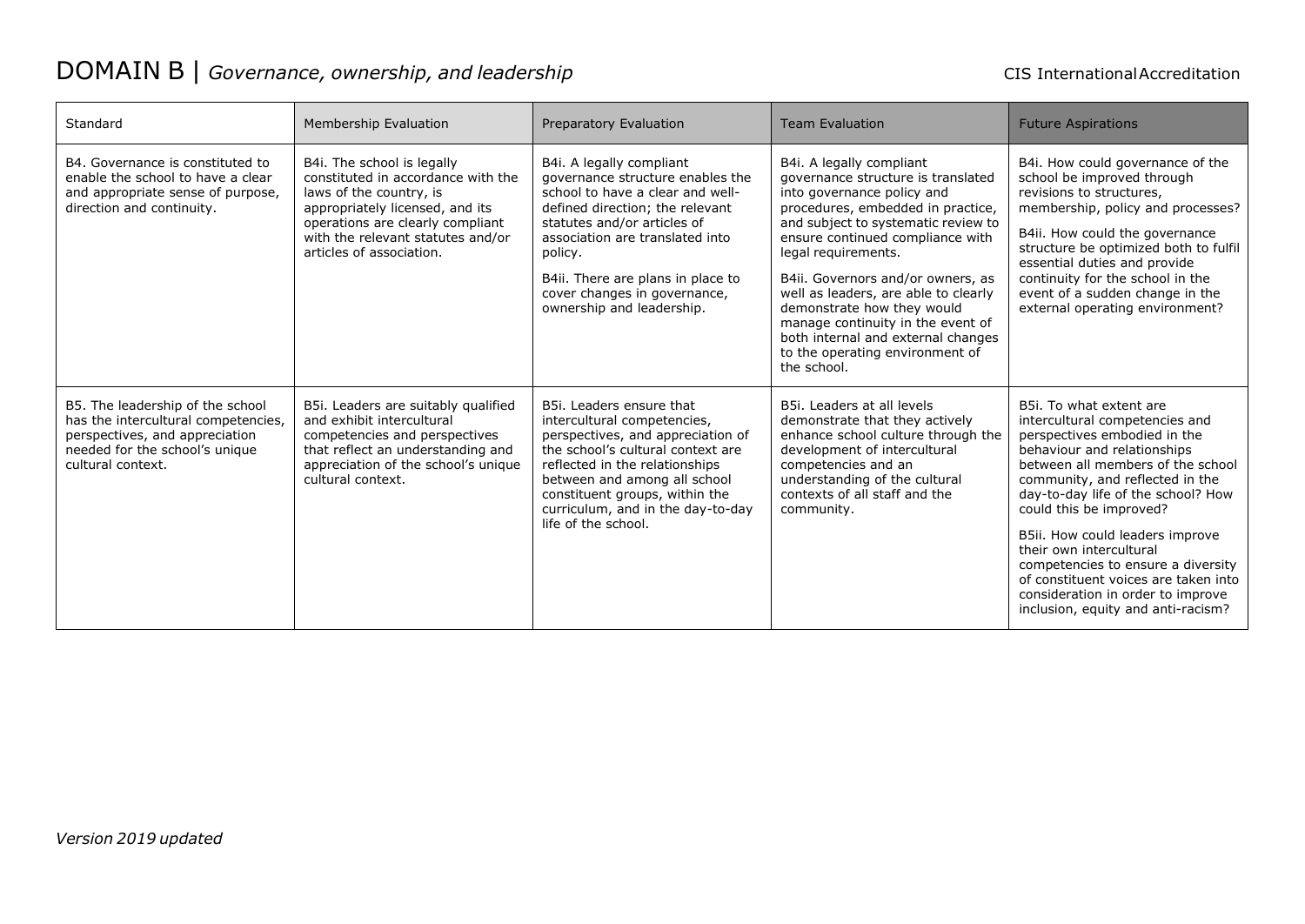#### DOMAIN B | *Governance, ownership, and leadership* CIS International Accreditation

| Standard                                                                                                                                           | Membership Evaluation                                                                                                                                                                                                                                                                                                             | Preparatory Evaluation                                                                                                                                                                                                                                                                                                                                                                                                                                                                                                                                                                                                                                                                                                                                                                                                                                                                                                                                            | <b>Team Evaluation</b>                                                                                                                                                                                                                                                                                                                                                                                                                                                                                                                                                                                                                                                                                                                                                                                                                                                                                                                                                                                                                                                                                                              | <b>Future Aspirations</b>                                                                                                                                                                                                                                                                                                                                                                                                                                                                                                                                                                                                                                                                                                                                                                                                                                                                                                                                                                                                                                                                                                                                                                            |
|----------------------------------------------------------------------------------------------------------------------------------------------------|-----------------------------------------------------------------------------------------------------------------------------------------------------------------------------------------------------------------------------------------------------------------------------------------------------------------------------------|-------------------------------------------------------------------------------------------------------------------------------------------------------------------------------------------------------------------------------------------------------------------------------------------------------------------------------------------------------------------------------------------------------------------------------------------------------------------------------------------------------------------------------------------------------------------------------------------------------------------------------------------------------------------------------------------------------------------------------------------------------------------------------------------------------------------------------------------------------------------------------------------------------------------------------------------------------------------|-------------------------------------------------------------------------------------------------------------------------------------------------------------------------------------------------------------------------------------------------------------------------------------------------------------------------------------------------------------------------------------------------------------------------------------------------------------------------------------------------------------------------------------------------------------------------------------------------------------------------------------------------------------------------------------------------------------------------------------------------------------------------------------------------------------------------------------------------------------------------------------------------------------------------------------------------------------------------------------------------------------------------------------------------------------------------------------------------------------------------------------|------------------------------------------------------------------------------------------------------------------------------------------------------------------------------------------------------------------------------------------------------------------------------------------------------------------------------------------------------------------------------------------------------------------------------------------------------------------------------------------------------------------------------------------------------------------------------------------------------------------------------------------------------------------------------------------------------------------------------------------------------------------------------------------------------------------------------------------------------------------------------------------------------------------------------------------------------------------------------------------------------------------------------------------------------------------------------------------------------------------------------------------------------------------------------------------------------|
| B6. There are clearly formulated<br>written policies and practices that<br>are implemented consistently and<br>bring clarity to school operations. | B6i. There are written policies and<br>practices that are used to bring<br>clarity to school operations.<br>B6ii. The school has a policy that<br>describes how it is committed to<br>preventing harm to children and<br>responding appropriately if<br>children are harmed or if<br>allegations of harm to children are<br>made. | B6i. There is clear evidence that<br>the governors and/or owners, as<br>well as leaders, are in the process<br>of developing a comprehensive<br>policy manual, supported by<br>relevant procedures.<br>B6ii. The school has policies that<br>set out the roles and<br>responsibilities of leaders,<br>governors and/or owners, describe<br>measures to prevent harm to<br>children and appropriate responses<br>if children are harmed or if<br>allegations of harm to children are<br>made.<br>B6iii. The governors and/orowners<br>have demonstrated a commitment<br>to child safeguarding through the<br>appropriate and clear designation<br>of lead responsibility both within<br>the school and in governance in<br>order to ensure full implementation<br>of policy and effective and ethical<br>practice.<br>B6iv. The school has published<br>policy and practices related to the<br>storage and use of data to ensure<br>legal compliance and security. | B6i. The governors and/or owners,<br>as well as leaders, have developed<br>and formally approved, a<br>comprehensive policy manual that<br>is appropriately delegated, brings<br>clarity to school operations, and is<br>well understood by staff.<br>B6ii. The governors and/or owners,<br>as well as leaders, are able to<br>demonstrate effective governance<br>and leadership of child<br>safeguarding policies and<br>procedures through ensuring all its<br>staff and board members<br>understand their roles,<br>responsibilities, policies, and<br>reporting procedures of suspected<br>or disclosed maltreatment,<br>including historical disclosure.<br>B6iii. The school has implemented<br>policy and practices related to the<br>storage and use of data to ensure<br>that the school community is<br>legally compliant and secure, and<br>these policies are reviewed<br>systematically.<br>B6iv. There is a systematic process<br>for the induction and training of<br>new board members, school<br>leaders and staff, which includes<br>policies related to data protection,<br>child protection, and safeguarding. | B6i. How should policies and<br>procedures be tailored to the<br>specific needs of the school's<br>community, consistently<br>implemented, effectively<br>communicated, regularly reviewed,<br>and widely understood by<br>governors/owners, leaders, staff,<br>students, and parents?<br>B6ii. How could the responsibility<br>for monitoring and developing<br>policies and procedures be<br>delegated to the appropriate<br>governance committee, school<br>leadership or staff group in the<br>school? How could monitoring and<br>development of policy be more<br>effective?<br>B6iii. Where there is existing<br>delegated responsibility, how could<br>the school ensure that there is<br>sufficient time, expertise and<br>resourcing to carry out roles<br>effectively? In policy development,<br>how could the involvement of staff<br>be improved?<br>B6iv. How effectively could the<br>school continue to meet the need<br>for open and accessible<br>communication about learning<br>whilst also ensuring data security?<br>B6v. How should policies be<br>leveraged or revised to support<br>improved inclusion, diversity,<br>equity and anti-racism for all<br>constituent groups? |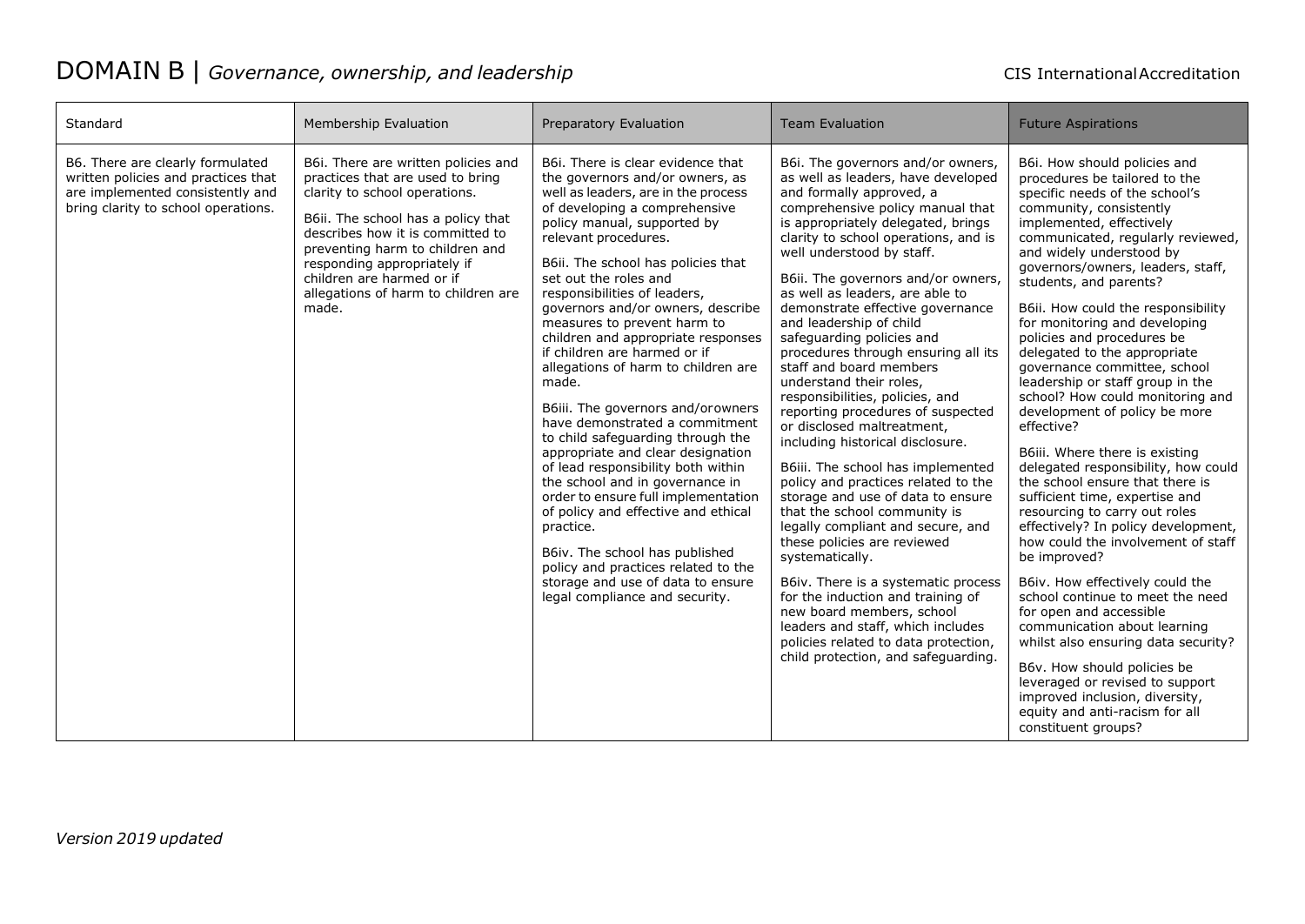#### **DOMAIN C** | The curriculum and the curriculum cIS International Accreditation

#### **ESSENTIAL QUESTIONS**

Use these questions to frame a reflective discussion about the overall effectiveness of the school in this domain. The outcomes of these discussions should provide the basis for the written evaluative commentary.

- 1. To what extent does the curricular and co-curricular provision reflect the school's stated purpose and direction? Do stakeholders in the community see provision as effective, relevant and purposeful? How can this be improved?
- 2. Using evidence from student outcomes, how well does the school articulate a curriculum that provides the framework for success, presents appropriate levels of challenge, and fosters well-being for all students in the school? How can this be improved?
- 3. How does the curricular and co-curricular provision foster global citizenship, intercultural learning and an understanding of the school's cultural context, and how are these aspects planned for intentionally and developmentally in an age-appropriate manner? How can this be improved to promote inclusion, diversity, equity and anti-racism?
- 4. How effective is the provision and delivery of language learning? How can the students' linguistic/cultural background and/or the languagecontext of the school's location be valued and provided for? How can the provision be more supportive of lifelonglearning?
- 5. How are aspects of well-being planned intentionally and developmentally in an age-appropriate manner and incorporated into the curriculum, so that students are prepared as they progress through school, higher education and adult life? How can this be improved?
- 6. [For re-accreditation only] How could the school strengthen its curricular and co-curricular provision beyond the Team Evaluation criteria? [Use the future aspirations questions in the rubric below as appropriate.]

#### |囲 RUBRIC

Use the criteria in this rubric to evaluate the school's practice and identify evidence for alignment with the standard at the appropriate stage.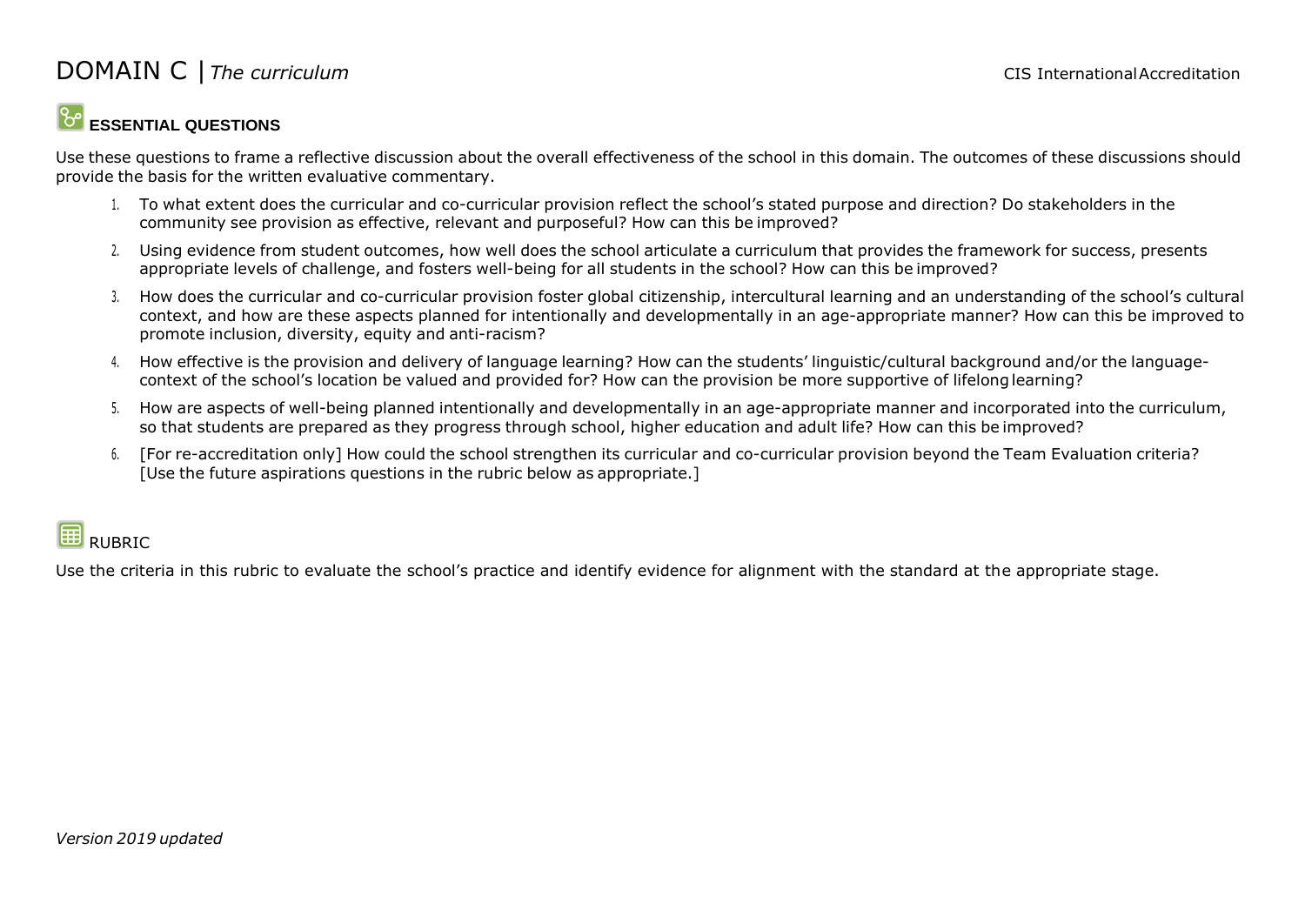### DOMAIN C | The curriculum and CIS International Accreditation

| Standard                                                                                                                                                                                                                                             | Membership Evaluation                                                                                                                                                                                                       | Preparatory Evaluation                                                                                                                                                                                                                                                                                                                                                                        | <b>Team Evaluation</b>                                                                                                                                                                                                                                                                                                                                                                                                                                                                                                          | <b>Future Aspirations</b>                                                                                                                                                                                                                                                                                                                                                                                                                                                                                                                                                                                                                                                         |
|------------------------------------------------------------------------------------------------------------------------------------------------------------------------------------------------------------------------------------------------------|-----------------------------------------------------------------------------------------------------------------------------------------------------------------------------------------------------------------------------|-----------------------------------------------------------------------------------------------------------------------------------------------------------------------------------------------------------------------------------------------------------------------------------------------------------------------------------------------------------------------------------------------|---------------------------------------------------------------------------------------------------------------------------------------------------------------------------------------------------------------------------------------------------------------------------------------------------------------------------------------------------------------------------------------------------------------------------------------------------------------------------------------------------------------------------------|-----------------------------------------------------------------------------------------------------------------------------------------------------------------------------------------------------------------------------------------------------------------------------------------------------------------------------------------------------------------------------------------------------------------------------------------------------------------------------------------------------------------------------------------------------------------------------------------------------------------------------------------------------------------------------------|
| C1. The curriculum, as a whole,<br>offers access, engagement and<br>challenge to support the<br>intellectual, physical, social and<br>emotional needs of all students.<br>(CORE)                                                                     | C1i. The curriculum is aligned with<br>the school's stated purpose and<br>direction and its admissions policy.<br>C1ii. The curriculum considers the<br>intellectual, physical, social, and<br>emotional needs of students. | C1. The curriculum is aligned to a<br>clear vision of high-quality learning,<br>which helps teachers to create<br>engaging and suitably challenging<br>learning activities for all students.<br>C1ii. Overviews of the curriculum<br>are well planned and articulated to<br>meet the intellectual, physical,<br>social and emotional needs of<br>students as they progress through<br>school. | C1i. A clearly articulated vision of<br>high-quality learning is used in<br>curriculum planning for each age<br>group, which enables teachers to<br>create engaging and suitably<br>challenging learning activities for<br>all students.<br>C1ii. Overviews of the curriculum<br>meet the intellectual, physical,<br>social and emotional needs of all<br>enrolled students as they progress<br>through school and are well<br>understood by stakeholders.                                                                      | C1i. How should the curriculum be<br>re-defined, developed or further<br>articulated in light of the changing<br>needs and circumstances of<br>students. (This may cover changing<br>language, ethnicity and cultural<br>backgrounds and/or more diverse<br>range of cognitive abilities among<br>enrolled students.)<br>C1ii. Which aspects of the<br>curriculum need strengthening to<br>ensure the intellectual, physical,<br>social, and emotional needs of all<br>enrolled students are met?<br>C1iii. How could the school improve<br>the understanding of students and<br>parents with regard to the high-<br>quality learning expected within<br>the curriculum on offer? |
| C2. The documented curriculum<br>determines the development of<br>knowledge, understanding, skills<br>and attributes, including well-being<br>and intercultural competencies,<br>relevant to the students' current<br>and future development. (CORE) | C2i. The documented curriculum<br>articulates plans for the<br>development of knowledge,<br>understanding, skills (or<br>competencies), and personal<br>attributes.                                                         | C2i. The documented curriculum's<br>design and implementation makes<br>clear the expected learning<br>outcomes for students in terms of<br>knowledge, understanding, and<br>skills (or competencies).<br>C2ii. The documented curriculum<br>articulates clearly planned<br>opportunities for personal<br>development to explore aptitudes,<br>attitudes and values.                           | C2i. The documented curriculum<br>provides significant access,<br>challenge and differentiation for all<br>enrolled students.<br>C2ii. The documented curriculum<br>articulates activities that foster<br>well-being and explores diverse<br>personal, community and cultural<br>values to support the development<br>of intercultural competencies of<br>students.<br>C2iii. The development of<br>independent learning is planned for<br>in the documented curriculum in<br>sufficient detail to support teacher<br>planning. | C2i. How can the documented<br>curriculum be planned and<br>improved, with reference to the<br>personalised, differentiated and<br>lifelong learning needs of each<br>student?<br>C2ii. Which skills and intercultural<br>competencies are effectively<br>developed by the documented<br>curriculum? Which are less<br>developed and why? How should<br>the curriculum be strengthened?                                                                                                                                                                                                                                                                                           |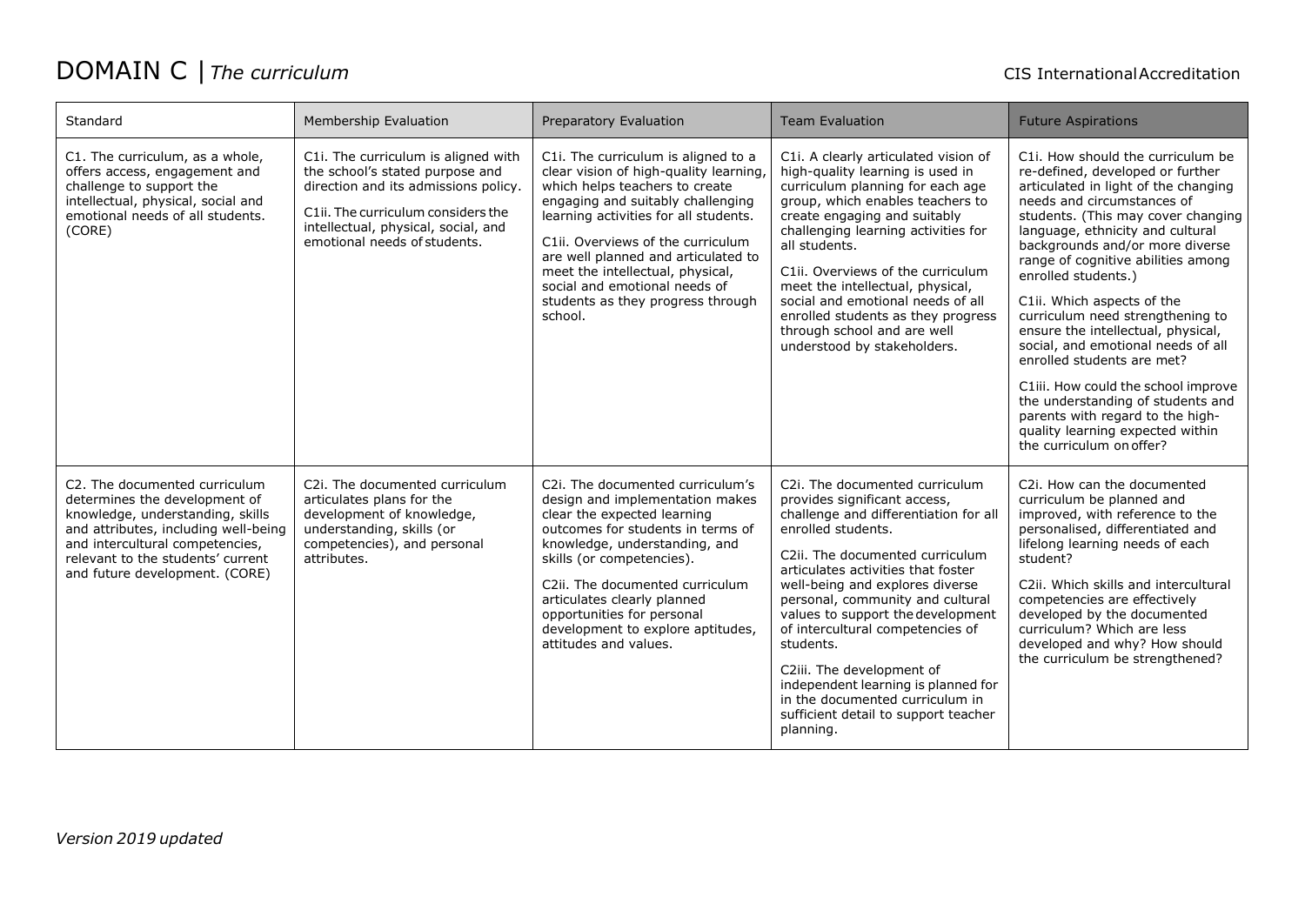### DOMAIN C | The curriculum and CIS International Accreditation

| Standard                                                                                                                                                                                                                                                        | Membership Evaluation                                                                                                                                                                                                                                                                                                                                                                                                                                              | Preparatory Evaluation                                                                                                                                                                                                                                                                                                                                                                                                                                                                                                                                                                                                                                            | <b>Team Evaluation</b>                                                                                                                                                                                                                                                                                                                                                                                                                                                                                                                                                                                                          | <b>Future Aspirations</b>                                                                                                                                                                                                                                                                                                                                                                                                                                                                                                                                                                                                                                                                                                                                                                           |
|-----------------------------------------------------------------------------------------------------------------------------------------------------------------------------------------------------------------------------------------------------------------|--------------------------------------------------------------------------------------------------------------------------------------------------------------------------------------------------------------------------------------------------------------------------------------------------------------------------------------------------------------------------------------------------------------------------------------------------------------------|-------------------------------------------------------------------------------------------------------------------------------------------------------------------------------------------------------------------------------------------------------------------------------------------------------------------------------------------------------------------------------------------------------------------------------------------------------------------------------------------------------------------------------------------------------------------------------------------------------------------------------------------------------------------|---------------------------------------------------------------------------------------------------------------------------------------------------------------------------------------------------------------------------------------------------------------------------------------------------------------------------------------------------------------------------------------------------------------------------------------------------------------------------------------------------------------------------------------------------------------------------------------------------------------------------------|-----------------------------------------------------------------------------------------------------------------------------------------------------------------------------------------------------------------------------------------------------------------------------------------------------------------------------------------------------------------------------------------------------------------------------------------------------------------------------------------------------------------------------------------------------------------------------------------------------------------------------------------------------------------------------------------------------------------------------------------------------------------------------------------------------|
| C3. Global citizenship, intercultural<br>learning and digital citizenship are<br>intentionally planned for within the<br>curriculum to ensure students are<br>well prepared for life beyond<br>school. (CORE)                                                   | C3i. The curriculum demonstrates a<br>commitment to developing global<br>citizenship and intercultural<br>learning in its educational goals<br>and through the learning<br>programmes.<br>C3ii. The school understands the<br>importance of, and has a strategy<br>for, developing knowledge and<br>understanding of students' home<br>backgrounds and languages.<br>C3iii. There is a planned approach<br>to the development of students'<br>digital citizenship. | C3i. The curriculum draws on the<br>school's contextually appropriate<br>definition of global citizenship and<br>an understanding of the school's<br>cultural context, to provide<br>intentional learning focused on<br>developing students' local and<br>global citizenship.<br>C3ii. The school demonstrates<br>commitment to the role of<br>language through developing<br>programmes to support<br>multilingual learning as well as the<br>host country language.<br>C3iii. The school has defined digital<br>citizenship and has shared age-<br>appropriate expectations with the<br>students, which inform the nature<br>of their learning with technology. | C3i. Articulated learning outcomes<br>provide evidence of the planned<br>integration and delivery of learning<br>that fosters local and global<br>perspectives and intercultural<br>learning.<br>C3ii. The school recognises and<br>supports multilingual learning,<br>including languages of the host<br>country, and other first languages<br>of students where feasible, and<br>uses its multilingual community as<br>a resource to enrich learning.<br>C3iii. Learning outcomes in all age<br>groups provide evidence for the<br>development of digital citizenship<br>and skills in the use of technology<br>for learning. | C3i. How could the school<br>understand better the impact on<br>students of its provision for global<br>citizenship and intercultural<br>learning, and as a result, further<br>develop the curriculum?<br>C3ii. To what extent does the<br>curriculum support students to<br>respect and value inclusion,<br>diversity, equity and anti-racism,<br>and how should they be more<br>prepared and empowered to<br>interact effectively with people of<br>diverse backgrounds and cultures?<br>C3iii. How could the school<br>improve the understanding of<br>students and parents with regard<br>to language learning and its impact<br>on current and future<br>opportunities?<br>C3iv. How could students'<br>capabilities in digital citizenship be<br>used to further transform their<br>learning? |
| C4. The curriculum is sequenced in<br>a way that promotes students'<br>access and progression and is<br>thoroughly documented and<br>articulated horizontally and<br>vertically to enhance links and<br>continuity between different<br>sections of the school. | C4i. The curriculum is documented.<br>and the school is improving its<br>articulation of the curriculum to<br>ensure progression and coherence<br>for students, staff and parents.                                                                                                                                                                                                                                                                                 | C4i. There is clear designation of<br>responsibility for overseeing<br>effective school-wide curriculum<br>planning, design, articulation,<br>implementation and review.<br>C4ii. The school has provided a<br>coordinated and coherent written<br>articulation of the curriculum for<br>students, staff and parents.                                                                                                                                                                                                                                                                                                                                             | C4i. The school has effective<br>curriculum coordination and has<br>articulated the curriculum<br>horizontally and vertically for all<br>groups of students.<br>C4ii. The school regularly re-<br>evaluates horizontal and vertical<br>articulation of the curriculum in<br>light of all students and their needs,<br>as well as changes determined by<br>external sources.                                                                                                                                                                                                                                                     | C4i. How could the documented<br>curriculum be improved to enhance<br>students' abilities to transfer<br>learning both horizontally and<br>vertically?<br>C4ii. How could both the horizontal<br>and vertical curriculum articulation,<br>be better understood by staff,<br>students and parents?                                                                                                                                                                                                                                                                                                                                                                                                                                                                                                   |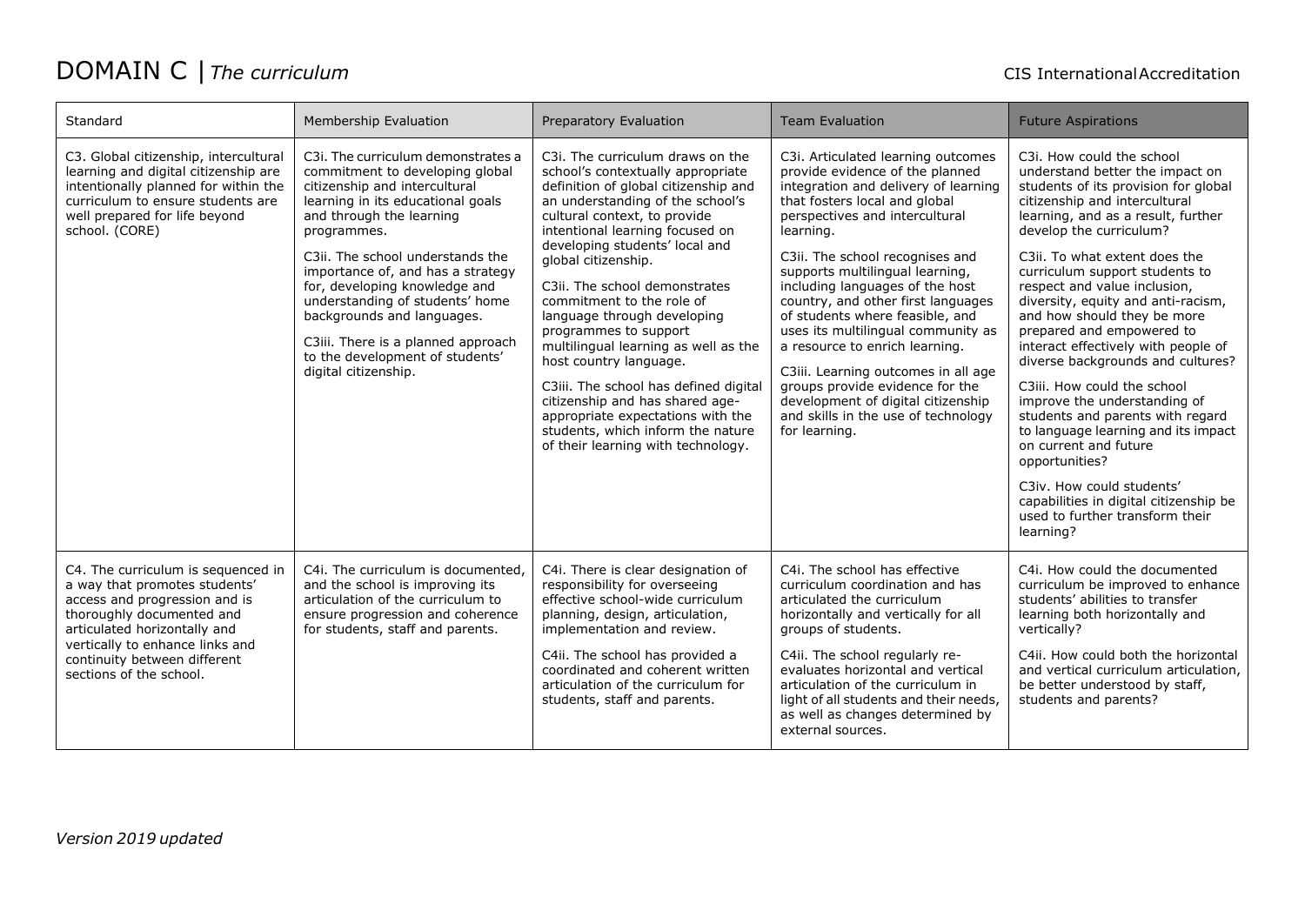### DOMAIN C | The curriculum and CIS International Accreditation

| Standard                                                                                                                                                                                                          | Membership Evaluation                                                                                                                                                                                         | Preparatory Evaluation                                                                                                                                                                                                                                                                                                                       | <b>Team Evaluation</b>                                                                                                                                                                                                                                                                                                                                                                                                       | <b>Future Aspirations</b>                                                                                                                                                                                                                                                                                                                                                                  |
|-------------------------------------------------------------------------------------------------------------------------------------------------------------------------------------------------------------------|---------------------------------------------------------------------------------------------------------------------------------------------------------------------------------------------------------------|----------------------------------------------------------------------------------------------------------------------------------------------------------------------------------------------------------------------------------------------------------------------------------------------------------------------------------------------|------------------------------------------------------------------------------------------------------------------------------------------------------------------------------------------------------------------------------------------------------------------------------------------------------------------------------------------------------------------------------------------------------------------------------|--------------------------------------------------------------------------------------------------------------------------------------------------------------------------------------------------------------------------------------------------------------------------------------------------------------------------------------------------------------------------------------------|
| C5. The curriculum is monitored.<br>evaluated, reviewed and developed<br>on a systematic and planned basis,<br>using student outcomes, student<br>agency and in response to<br>changing external influences.      | C5i. The school has indicated<br>clearly when curriculum review<br>processes will be undertaken and<br>has articulated criteria on which to<br>base the reviews.                                              | C5i. Curriculum review is<br>systematic. External influences and<br>students' learning outcomes inform<br>changes to the overarching<br>curriculum plan.                                                                                                                                                                                     | C5i. Curriculum review and<br>development is informed by<br>systematic monitoring of<br>quantitative and qualitative<br>measures of student learning and<br>well-being, including student<br>agency, with appropriate analysis<br>and development.<br>C5ii. The school enables curriculum<br>innovations and exploration of new<br>learning methods, monitored by<br>appropriate assessment and<br>reflection techniques.    | C5i. How could curriculum review<br>be better informed by<br>contemporary research, piloted<br>curriculum innovations or<br>networking with leading practices?<br>C5ii. How could curriculum review<br>be shaped by emerging trends and<br>contemporary issues in the wider<br>world and how could the<br>curriculum prepare students more<br>effectively for meeting these<br>challenges? |
| C6. The school offers a breadth of<br>programmes and activities to<br>complement the formal curriculum<br>which foster high-quality learning,<br>student well-being and the<br>development of global citizenship. | C6i. The school's complementary<br>or co-curricular programmes relate<br>to the needs of the students and<br>their aspirations, and also<br>demonstrate commitment to the<br>host community and its cultures. | C6i. The school's complementary<br>programmes have a clear<br>underpinning rationale in line with<br>the school's purpose and direction<br>and the needs of the students.<br>C6ii. The school's complementary<br>programmes demonstrate a<br>commitment to student leadership,<br>community development and<br>environmental sustainability. | C6i. The school's complementary<br>programmes, teaching and<br>resources foster lifelong learning<br>and well-being, enabling all<br>enrolled students to be included<br>and to have their learning<br>extended.<br>C6ii. The school's complementary<br>programmes are intentionally<br>planned so that students can<br>demonstrate leadership in student<br>agency, community development<br>and environmental stewardship. | C6i. How should complementary<br>programmes be reviewed and<br>evaluated in relation to a diverse<br>range of student needs and be<br>further aligned with changing<br>circumstances and aspirations?<br>C6ii. How should student agency<br>be used to improve provision,<br>access, engagement, and challenge<br>in complementary programmes?                                             |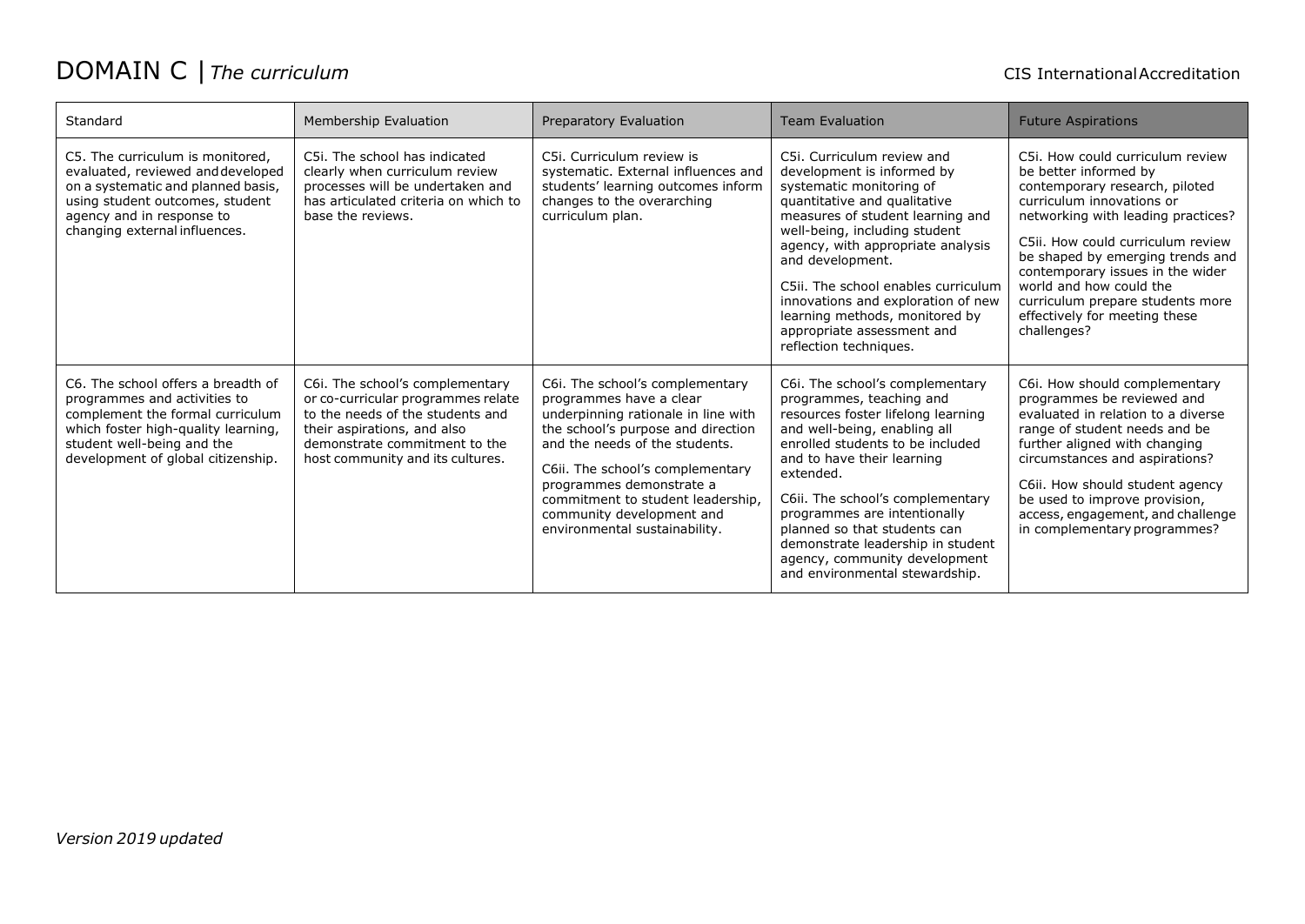#### **ESSENTIAL QUESTIONS**

Use these questions to frame a reflective discussion about the overall effectiveness of the school in this domain. The outcomes of these discussions should provide the basis for the written evaluative commentary.

- 1. To what extent is learning suitably designed to motivate and engage all students? How can this be improved?
- 2. To what extent do students understand the purpose of their learning for life beyond school, in relation to their overall well-being and development as global citizens? How can this be improved?
- 3. To what extent has the school's definition of high-quality learning been translated into practice by teachers and understood by students? How can this be improved?
- 4. What are the challenges related to access to learning for all students within the school and is learning sufficiently challenging to enhance the outcomes of all students? How can this be improved overall, and specifically in relation to enhancing inclusion and equity?
- 5. To what extent do teachers demonstrate a clear understanding of the aptitudes, cultural context, well-being and prior attainments of their students so that they learn effectively? How can this be improved?
- 6. How effectively do students understand and articulate their own learning goals? How can this be improved?
- 7. How is assessment and feedback viewed and understood by students, staff, and parents? Where is it strong and/or in need of improvement to enhance learning? How can this be improved?
- 8. How is learning and teaching supported, enhanced, and/or transformed by digital resources and the use of technology? How can this be improved?
- 9. How is the impact of teaching practices evaluated systematically to support continuous improvement of learning? How can this be improved?
- 10. [For re-accreditation only] How could the school strengthen its learning, teaching, and assessment beyond the Team Evaluation criteria? [Use the future aspirations questions in the rubric below as appropriate.]

#### |用 RUBRIC

Use the criteria in this rubric to evaluate the school's practice and identify evidence for alignment with the standard at the appropriate stage.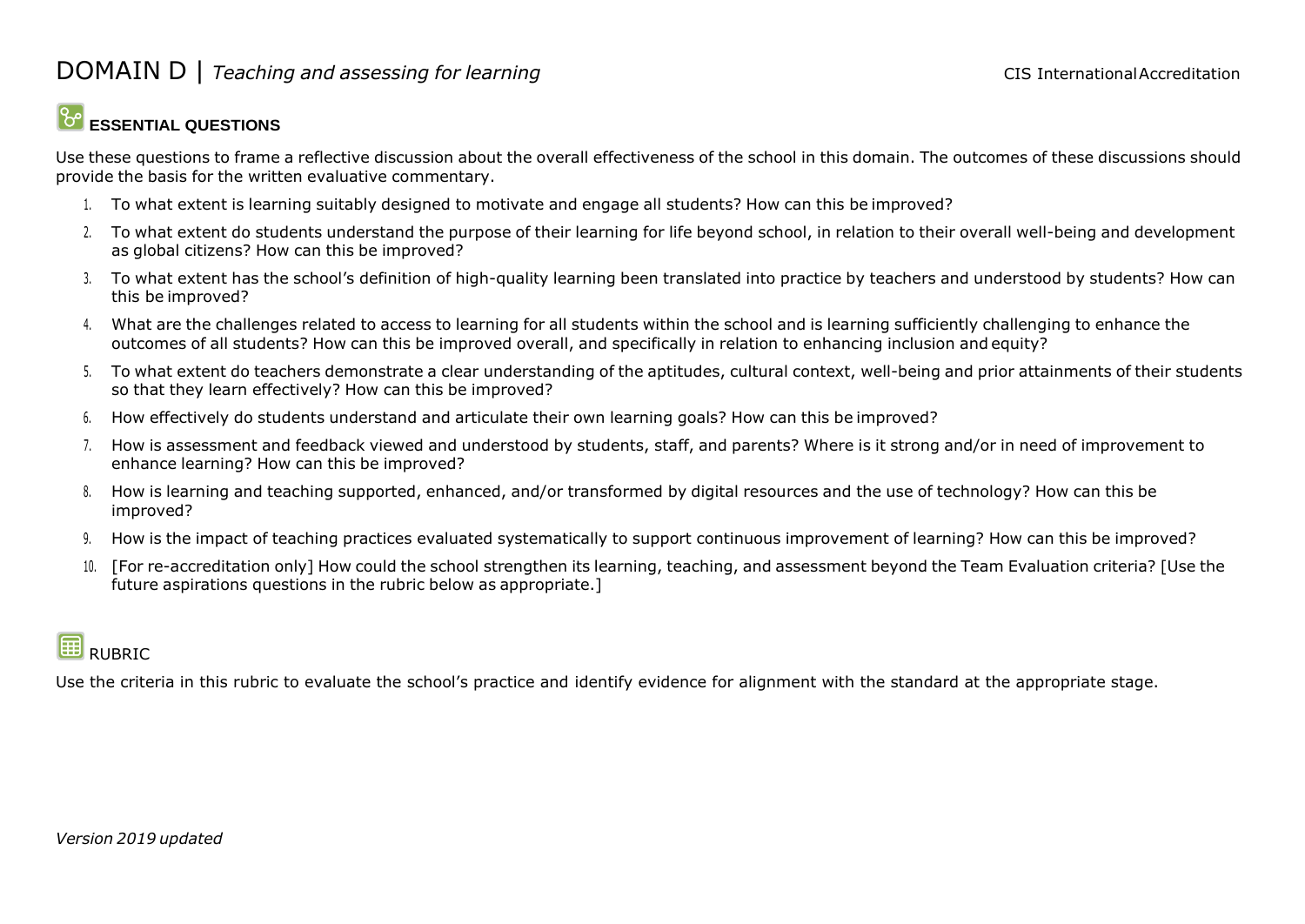| Standard                                                                                                                                                                                                                                          | Membership Evaluation                                                                                                                                                                   | Preparatory Evaluation                                                                                                                                                                                                                                                                                                                                                                                                                                                                     | <b>Team Evaluation</b>                                                                                                                                                                                                                                                                                                                                                                                                                                                                                                                                                                                                                                                                                                                                                                                                                                                  | <b>Future Aspirations</b>                                                                                                                                                                                                                                                                                                                                                                                                                                                                                                                                                                                                                                                                                                                                                                                                                                                                                                    |
|---------------------------------------------------------------------------------------------------------------------------------------------------------------------------------------------------------------------------------------------------|-----------------------------------------------------------------------------------------------------------------------------------------------------------------------------------------|--------------------------------------------------------------------------------------------------------------------------------------------------------------------------------------------------------------------------------------------------------------------------------------------------------------------------------------------------------------------------------------------------------------------------------------------------------------------------------------------|-------------------------------------------------------------------------------------------------------------------------------------------------------------------------------------------------------------------------------------------------------------------------------------------------------------------------------------------------------------------------------------------------------------------------------------------------------------------------------------------------------------------------------------------------------------------------------------------------------------------------------------------------------------------------------------------------------------------------------------------------------------------------------------------------------------------------------------------------------------------------|------------------------------------------------------------------------------------------------------------------------------------------------------------------------------------------------------------------------------------------------------------------------------------------------------------------------------------------------------------------------------------------------------------------------------------------------------------------------------------------------------------------------------------------------------------------------------------------------------------------------------------------------------------------------------------------------------------------------------------------------------------------------------------------------------------------------------------------------------------------------------------------------------------------------------|
| D1. Teaching is closely aligned with<br>the school's definition of high-<br>quality learning which enables all<br>students to be engaged and<br>challenged, to gain access to the<br>curriculum, and to have success in<br>their learning. (CORE) | D1i. Students are actively engaged<br>in their learning.<br>D1ii. Teachers are familiar with the<br>school's curricular programmes,<br>and work to ensure that all<br>students succeed. | D1i. Students are actively engaged<br>and challenged in their learning.<br>D1ii. Through their practice,<br>teachers are implementing the<br>school's definition of high-quality<br>learning.<br>D1iii. Teachers employ a range of<br>differentiated methodologies that<br>enable learners of all ages and<br>abilities to be successful.<br>D1iv. Teachers understand student<br>learning needs and support their<br>academic, social, emotional and<br>physical development accordingly. | D1i. Students are able to articulate<br>what, why, and how they are<br>learning, and feel engaged and<br>challenged to learn.<br>D1ii. Teachers understand and<br>implement the school's definition of<br>high-quality learning and deploy<br>appropriate pedagogical<br>approaches in their teaching.<br>D1iii. Teachers create learning<br>opportunities that engage all<br>students and challenge them to<br>achieve.<br>D1iv. Learner variability and<br>diversity is valued and<br>accommodated in classrooms, and<br>all students are appropriately<br>challenged by their learning<br>experiences.<br>D1v. Appropriate methodologies<br>are deployed for students with<br>specific learning challenges, in all<br>learning contexts.<br>D1vi. Media, resources, and<br>technologies are used to engage,<br>challenge, and enhance access and<br>differentiation. | D1i. How could the school ensure<br>that the definition of high-quality<br>learning is age-appropriate and<br>that pedagogical approaches<br>continually develop throughout the<br>school?<br>D1ii. How could teachers be<br>provided with more effective<br>ongoing professional learning<br>opportunities, resources and<br>support to create high-quality<br>learning experiences and<br>environments for their students?<br>D1iii. How should teachers<br>innovate, generate, and/or refine<br>pedagogical approaches to ensure<br>that they are effective for all<br>students?<br>D1iv. How should a diversity of<br>student voices and/or student<br>agency be used to improve any of<br>the following:<br>appropriate levels of<br>$\bullet$<br>engagement, challenge and<br>access;<br>inclusion, diversity, equity and<br>$\bullet$<br>anti-racism;<br>other appropriate matters that<br>promote improved learning. |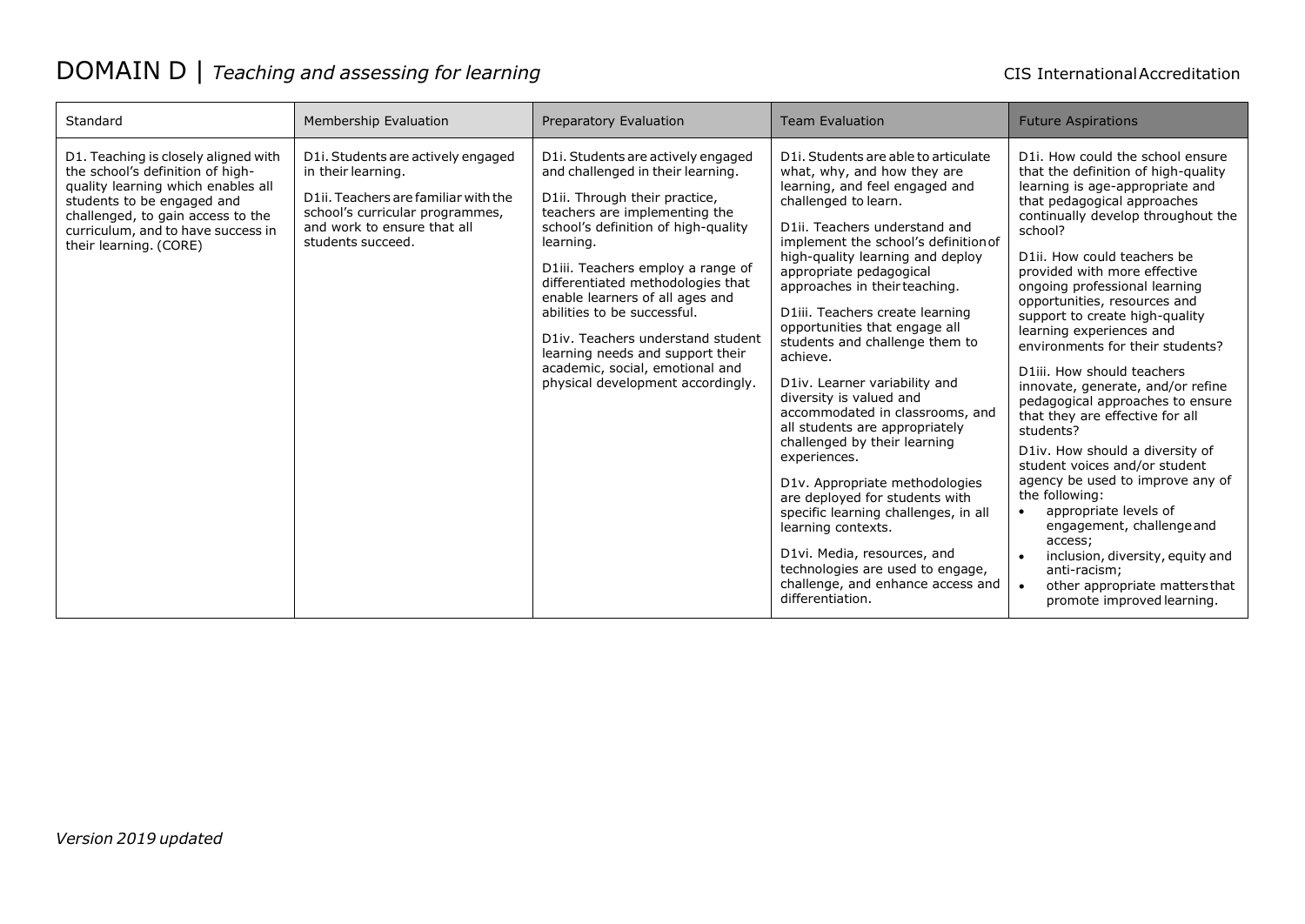| Standard                                                                                                                                                                                                                         | Membership Evaluation                                                                                                                                                                                                                                                                                                                                                                                                                                                                                                                                                                                        | Preparatory Evaluation                                                                                                                                                                                                                                                                                                                                                                                                                             | <b>Team Evaluation</b>                                                                                                                                                                                                                                                                                                                                                                                                                                                                                                                                                                                                                                              | <b>Future Aspirations</b>                                                                                                                                                                                                                                                                                                                                                                                                                                                                                                                                                                                                                                          |
|----------------------------------------------------------------------------------------------------------------------------------------------------------------------------------------------------------------------------------|--------------------------------------------------------------------------------------------------------------------------------------------------------------------------------------------------------------------------------------------------------------------------------------------------------------------------------------------------------------------------------------------------------------------------------------------------------------------------------------------------------------------------------------------------------------------------------------------------------------|----------------------------------------------------------------------------------------------------------------------------------------------------------------------------------------------------------------------------------------------------------------------------------------------------------------------------------------------------------------------------------------------------------------------------------------------------|---------------------------------------------------------------------------------------------------------------------------------------------------------------------------------------------------------------------------------------------------------------------------------------------------------------------------------------------------------------------------------------------------------------------------------------------------------------------------------------------------------------------------------------------------------------------------------------------------------------------------------------------------------------------|--------------------------------------------------------------------------------------------------------------------------------------------------------------------------------------------------------------------------------------------------------------------------------------------------------------------------------------------------------------------------------------------------------------------------------------------------------------------------------------------------------------------------------------------------------------------------------------------------------------------------------------------------------------------|
| D2. There are effective policies and<br>procedures in place to identify<br>varied learning needs, both at<br>admission and while enrolled, to<br>ensure that all students may<br>benefit from the school's<br>programmes. (CORE) | D2i. The school has a published<br>admissions policy that is aligned to<br>the quiding statements and which<br>offers clear information to parents<br>and prospective parents<br>concerning the alignment between<br>learning needs, proficiencies and<br>the programmes offered.<br>D2ii. The school's admissions<br>process secures relevant diagnostic<br>information about an individual<br>student's proficiencies, learning<br>differences, talents, and learning<br>aptitudes, to assist in determining<br>whether the student's educational<br>needs can be met by the school<br>and its programmes. | D2i. The learning needs of students<br>enrolled in the school are<br>adequately supported by clearly<br>defined and effective screening<br>programmes and referral systems.<br>D2ii. Ongoing assessment<br>procedures monitor the extent to<br>which students benefit from school<br>programmes, and effective<br>procedures are used to continually<br>improve student access to the<br>curriculum.                                               | D2i. The school periodically<br>reviews its admissions policies and<br>procedures, and its provision of<br>learning support for students,<br>aligned with development of the<br>school's quiding statementsand/or<br>significant changes in student<br>demographics.<br>D2ii. The school uses a range of<br>assessment data as part of the<br>regular evaluation of the<br>effectiveness of the support and<br>enhancement programmes for<br>learning.                                                                                                                                                                                                              | D2i. How could the school further<br>benefit from expanding the<br>admission of students with learning<br>needs, social-emotional needs,<br>and/or those with exceptional<br>abilities? How would this be done<br>to benefit the community and<br>strengthen student learning<br>overall?<br>D2ii. How could the school's<br>admissions data and monitoring of<br>on-going student data be used to<br>evaluate the effectiveness of<br>admissions decisions and improve<br>them accordingly?<br>D2iii. How could the school<br>improve its use of qualitative and<br>quantitative data analysis to<br>develop the quality of inclusion and<br>extension practices? |
| D3. Teaching draws on a range of<br>appropriate cultural and authentic<br>contexts to provide meaning and<br>purpose for the students in their<br>development as global citizens and<br>intercultural learners. (CORE)           | D3i. Teachers are aware of the<br>implications of the reference to<br>global citizenship and intercultural<br>learning in the school's guiding<br>statements and ensure that<br>knowledge of, and respect for, the<br>host country and other cultures are<br>embedded within teaching and<br>learning.                                                                                                                                                                                                                                                                                                       | D3i. Teachers are aware of the<br>school's own definition of global<br>citizenship and use it to provide<br>age-appropriate opportunities to<br>experience and learn from a variety<br>of environments, contexts and<br>cultures.<br>D3ii. Students can give examples of<br>their intercultural learning.<br>D3iii. The school is seeking ways to<br>measure and assess students'<br>development as global citizens and<br>intercultural learners. | D3i. Students demonstrate a wide<br>range of understandings, skills, and<br>dispositions that are evidence of<br>global citizenship and intercultural<br>learning.<br>D3ii. Students can articulate the<br>importance and relevance of their<br>development as global citizens for<br>their current and future learning<br>and for its potential impact on the<br>wider world (i.e. improvements to<br>environmental sustainability, social<br>justice and human development.)<br>D3iii. The school can demonstrate<br>how it values, measures and<br>evaluates the development of<br>student progress towards global<br>citizenship and intercultural<br>learning. | D3i. How could teachers develop<br>more explicit learning outcomes<br>referencing the school's cultural<br>context, the students' cultural<br>backgrounds, and local and global<br>issues?<br>D3ii. How could the school more<br>effectively evaluate the impact of<br>teaching and learning in relation to<br>global citizenship and intercultural<br>learning, and involve students and<br>parents in the process?<br>D3iii. How could the school<br>emphasise the value it places on<br>global citizenship and intercultural<br>learning in terms of reporting to<br>students, parents/guardians, and<br>other stakeholders?                                    |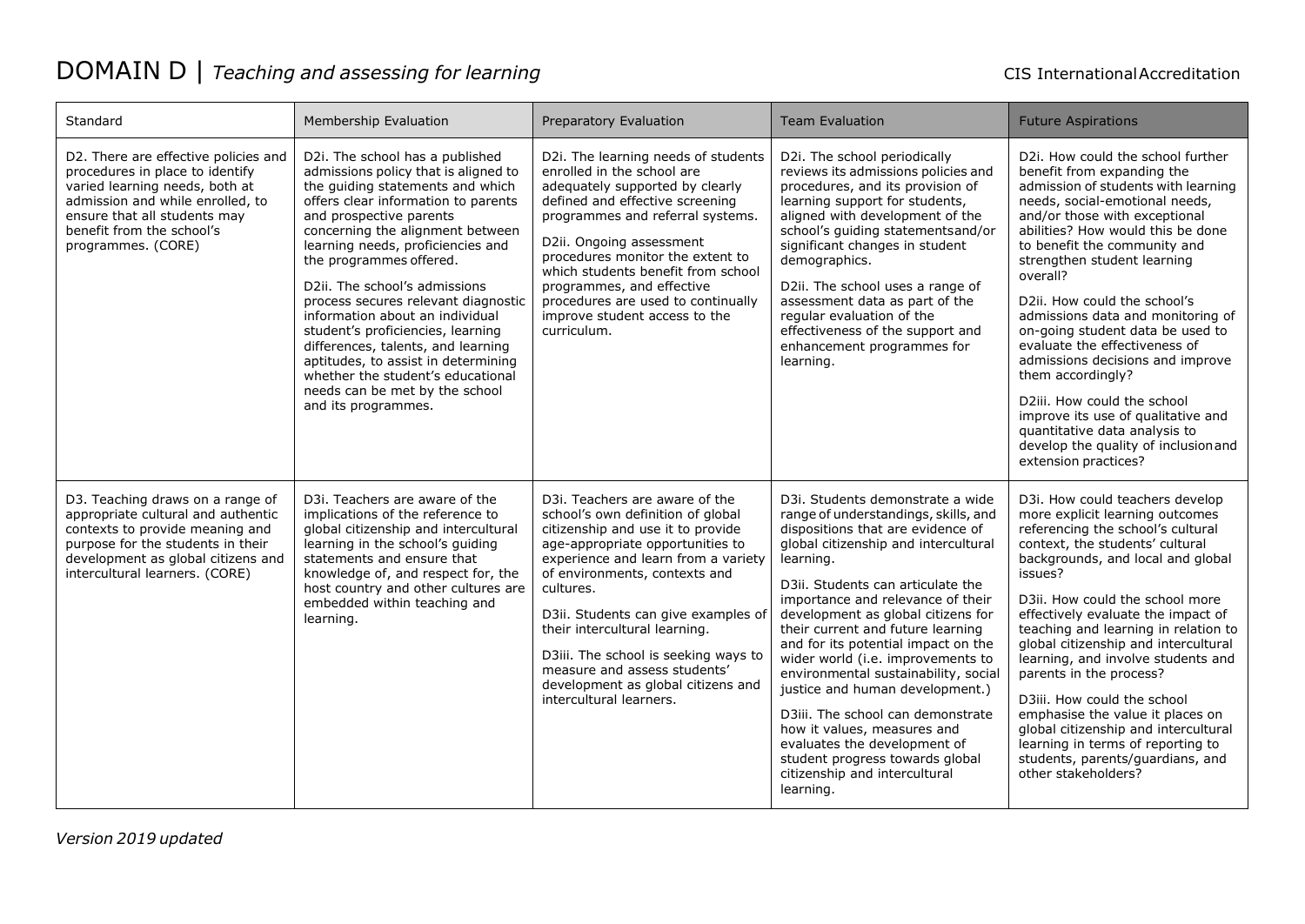| Standard                                                                                                                                                                                                                                                                                                                                                     | Membership Evaluation                                                                                                                                                                                                                                                                                                                                                                                                                                                                                                                                                                                   | Preparatory Evaluation                                                                                                                                                                                                                                                                                                                                                                                                                                                                                       | <b>Team Evaluation</b>                                                                                                                                                                                                                                                                                                                                                                                                                                                                                                 | <b>Future Aspirations</b>                                                                                                                                                                                                                                                                                                                                                                                                                                                                                                                                                                                                                                                                                                                         |
|--------------------------------------------------------------------------------------------------------------------------------------------------------------------------------------------------------------------------------------------------------------------------------------------------------------------------------------------------------------|---------------------------------------------------------------------------------------------------------------------------------------------------------------------------------------------------------------------------------------------------------------------------------------------------------------------------------------------------------------------------------------------------------------------------------------------------------------------------------------------------------------------------------------------------------------------------------------------------------|--------------------------------------------------------------------------------------------------------------------------------------------------------------------------------------------------------------------------------------------------------------------------------------------------------------------------------------------------------------------------------------------------------------------------------------------------------------------------------------------------------------|------------------------------------------------------------------------------------------------------------------------------------------------------------------------------------------------------------------------------------------------------------------------------------------------------------------------------------------------------------------------------------------------------------------------------------------------------------------------------------------------------------------------|---------------------------------------------------------------------------------------------------------------------------------------------------------------------------------------------------------------------------------------------------------------------------------------------------------------------------------------------------------------------------------------------------------------------------------------------------------------------------------------------------------------------------------------------------------------------------------------------------------------------------------------------------------------------------------------------------------------------------------------------------|
| D4. Students experiencing<br>difficulty accessing the curriculum<br>are supported by suitably qualified<br>personnel who use inclusive<br>practices, removing barriers to<br>learning. Students who are able to<br>work well beyond the requirements<br>of the curriculum are challenged as<br>part of a continual process of<br>enhancing learning for all. | D4i. The school has, or is in the<br>process of developing, the means<br>of identifying the learning needs of<br>all students enrolled in the school.<br>D4ii. Learning experiences in<br>mainstream classrooms meet the<br>basic learning needs of all students,<br>including those having difficulty<br>accessing the curriculum and those<br>able to work well beyond the<br>requirements of the curriculum.<br>D4iii. The school has, or is in the<br>process of developing, the means<br>of referring students to inclusion<br>and extension personnel and/or<br>specialised agencies as required. | D4i. The number, qualification, and<br>experience of inclusion and<br>extension personnel is appropriate<br>to the number and needs of<br>identified students.<br>D4ii. There are suitably trained<br>teachers and, where applicable,<br>clearly defined programmes for<br>inclusion and extension of students.<br>D4iii. The school has established<br>partnerships and identified<br>community resources as part of a<br>continual process of improving<br>learning and participation for all<br>students. | D4i. Professional learning is<br>undertaken by all teachers to<br>ensure methods are in place to<br>meet the needs and learning goals<br>of all students.<br>D4ii. The school makes effective<br>use of community resources as part<br>of a continual process of increasing<br>learning and participation for all<br>students.<br>D4iii. Training is provided for staff<br>in the use of equipment and<br>facilities that are designed or<br>modified to improve inclusion and<br>access to learning for all students. | D4i. How should inclusion and<br>extension be improved through<br>improving the culture of<br>collaboration, support, and<br>problem-solving involving the<br>whole school community?<br>D4ii. How could the school develop<br>and integrate: innovative<br>approaches; an adaptive<br>curriculum; flexible scheduling;<br>and/or flexible staffing, in order to<br>provide a creative and challenging<br>learning experience for all<br>students?<br>D4iii. How could the school<br>collaborate with other schools and<br>agencies to share expertise to<br>maximise and enhance learning for<br>all students?<br>D4iv. How could the school<br>integrate research into its inclusion<br>and extension practices to improve<br>student learning? |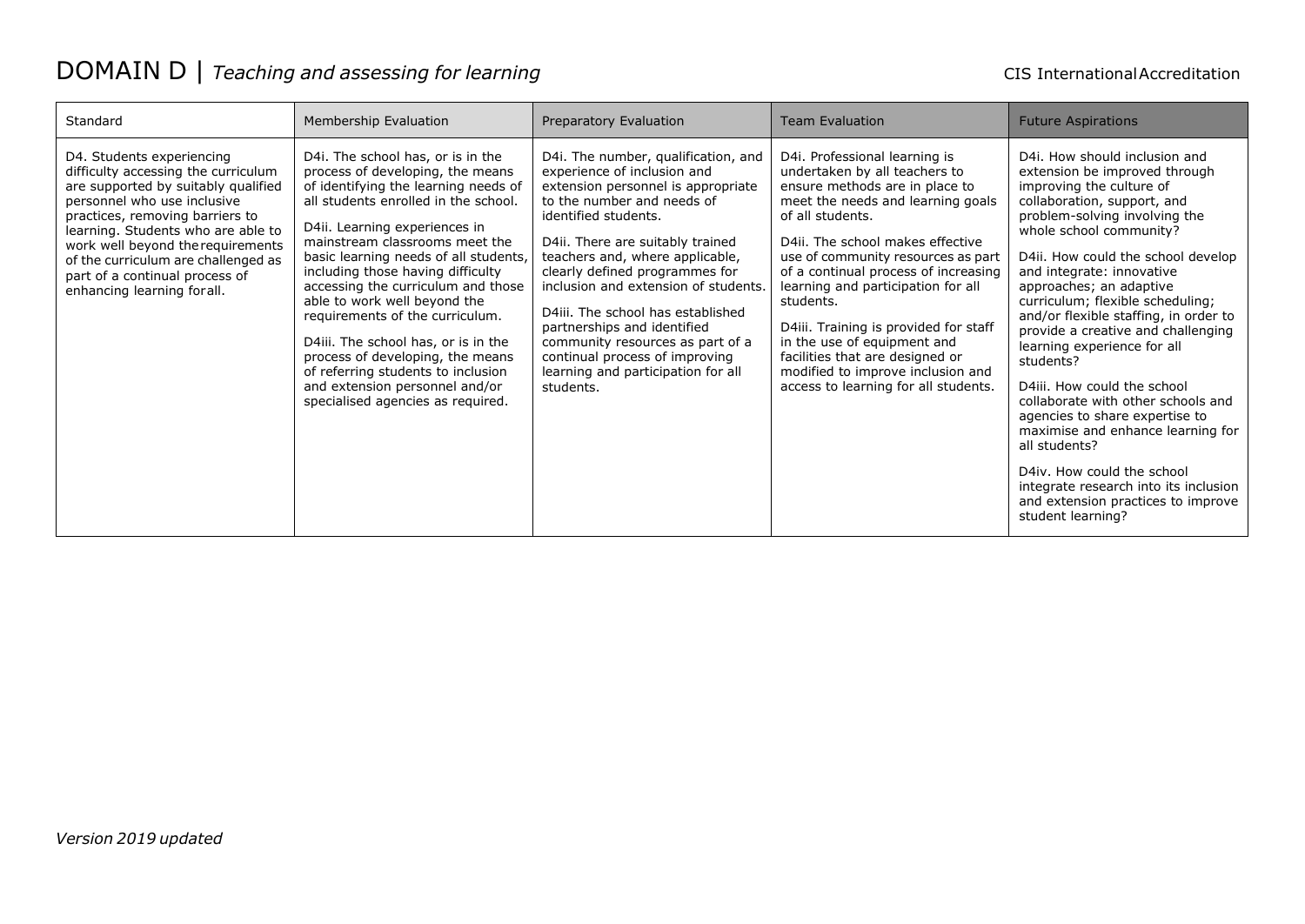| Standard                                                                                                                                                                                                                              | Membership Evaluation                                                                                                                                                                                                                                                                                                                                                                                                              | Preparatory Evaluation                                                                                                                                                                                                                                                                                                                                                                                                                                                                                                                                                                                              | <b>Team Evaluation</b>                                                                                                                                                                                                                                                                                                                                                                                                                                                                                                                                                                                                                                      | <b>Future Aspirations</b>                                                                                                                                                                                                                                                                                                                                                                                                                                                                                                                                                                              |
|---------------------------------------------------------------------------------------------------------------------------------------------------------------------------------------------------------------------------------------|------------------------------------------------------------------------------------------------------------------------------------------------------------------------------------------------------------------------------------------------------------------------------------------------------------------------------------------------------------------------------------------------------------------------------------|---------------------------------------------------------------------------------------------------------------------------------------------------------------------------------------------------------------------------------------------------------------------------------------------------------------------------------------------------------------------------------------------------------------------------------------------------------------------------------------------------------------------------------------------------------------------------------------------------------------------|-------------------------------------------------------------------------------------------------------------------------------------------------------------------------------------------------------------------------------------------------------------------------------------------------------------------------------------------------------------------------------------------------------------------------------------------------------------------------------------------------------------------------------------------------------------------------------------------------------------------------------------------------------------|--------------------------------------------------------------------------------------------------------------------------------------------------------------------------------------------------------------------------------------------------------------------------------------------------------------------------------------------------------------------------------------------------------------------------------------------------------------------------------------------------------------------------------------------------------------------------------------------------------|
| D5. Students who require support<br>in the language(s) of instruction<br>are taught by suitably qualified<br>personnel to ensure they gain<br>access to the curriculum and make<br>appropriate progress.                              | D5i. The school provides adequate<br>instruction by suitably qualified<br>personnel for students who lack<br>understanding of the language(s)<br>of instruction.                                                                                                                                                                                                                                                                   | D5i. The number, qualification and<br>experience of teaching personnel is<br>appropriate to the number of<br>students with language<br>development needs.<br>D5ii. There are appropriate and<br>clearly defined programmes for<br>students who lack understanding of<br>the language(s) of instruction.<br>D5iii. The school uses assessment<br>data as part of the regular<br>evaluation of the effectiveness of<br>language development<br>programmes.<br>D5iv. The school engages with<br>parents on how best to support the<br>language development of their<br>children, including in their home<br>languages. | D5i. The teaching strategies and<br>resources deployed enhance<br>access to learning and challenge<br>for all students who lack<br>understanding of the language(s)<br>of instruction.<br>D5ii. The development of the<br>language(s) of instruction is an<br>integrated part of the school's<br>programme. Staff collaborate with<br>one another, students and parents<br>to optimise language learning.<br>D5iii. Pedagogical approaches<br>support the individual needs of<br>language learners.<br>D5iv. All personnel have<br>undertaken appropriate training,<br>relevant to their role, to support<br>students' specific language learning<br>needs. | D5i. For the diversity of students<br>enrolled, how could the school's<br>approach to language learning for<br>the various language-background<br>groups be improved?<br>D5ii. How could findings from<br>research on language learning be<br>used to improve language<br>acquisition of students from<br>various language backgrounds?<br>D5iii. How effectively does the<br>school investigate the association<br>between language background and<br>learning, and how could this be<br>used to improve pedagogical<br>approaches and impact on<br>learning?                                         |
| D6. A range of appropriate<br>resources, media and technologies<br>is used meaningfully to enrich the<br>quality of student learning and<br>support the development of skills<br>and aptitudes for their current and<br>future lives. | D6i. The school provides access to<br>a sufficient range of high-quality<br>media, resources and technologies,<br>according to its means, and<br>supports teachers to use these<br>resources effectively to enrich<br>learning.<br>D6ii. Teachers provide<br>opportunities for students to<br>acquire skills in accessing and<br>evaluating information from print<br>and media resources and in using<br>the tools of technology. | D6i. The use of media, resources<br>and technologies is planned and<br>articulated vertically and<br>horizontally in the documented and<br>taught curriculum.<br>D6ii. There are opportunities for<br>students to develop their skills in<br>the use of technology and<br>information literacy.                                                                                                                                                                                                                                                                                                                     | D6i. The school has a well-<br>understood, strategic approach for<br>the acquisition and educational use<br>of media, resources, and<br>technologies.<br>D6ii. Media, resources, and<br>technologies are integrated into<br>teaching and assessment,<br>enhancing and enriching students'<br>learning.<br>D6iii. The school uses criteria to<br>assess the effective use of media,<br>resources, and technologies by<br>teachers and students, such as<br>access, inclusiveness and other<br>appropriate measures of<br>effectiveness.                                                                                                                      | D6i. How could media, resources,<br>and technologies be incorporated<br>into learning and teaching as a<br>means to promote further critical<br>and creative thinking?<br>D6ii. How should the school<br>develop the use of resources,<br>media and information technology<br>to promote further understanding<br>of inclusion, diversity, equity and<br>anti-racism?<br>D6iii. How is the use of media,<br>resources and technologies in<br>learning impacting on student well-<br>being? What should be done to<br>mitigate the effects, and/or<br>enhance the impact on learning<br>and well-being? |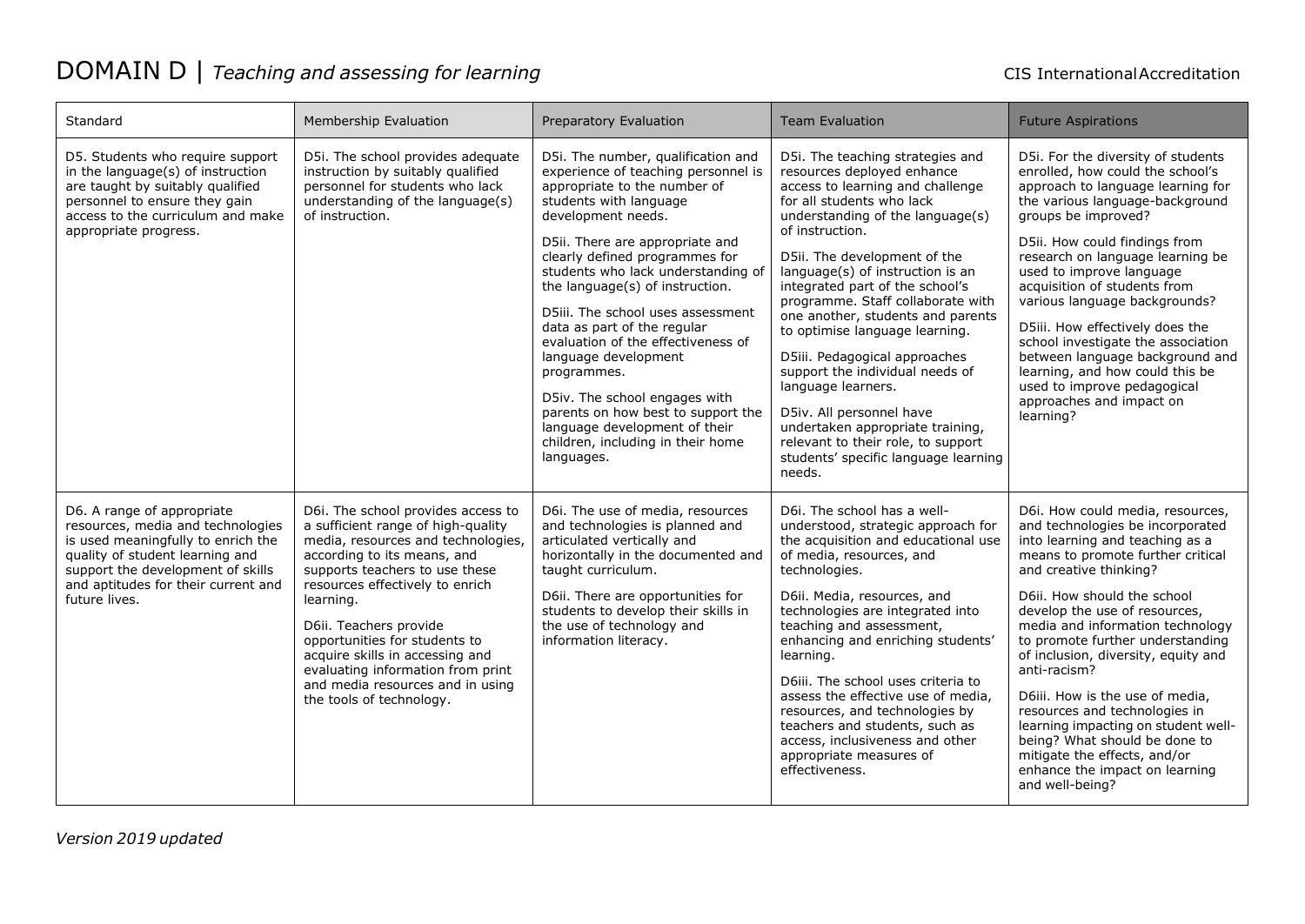| Standard                                                                                                                                                                                                                                                            | Membership Evaluation                                                                                  | Preparatory Evaluation                                                                                                                                                                                                                                                                                                                                  | <b>Team Evaluation</b>                                                                                                                                                                                                                                                                                                                                                                                                                                                                                                                                                                                                                                                                                                                                                                                    | <b>Future Aspirations</b>                                                                                                                                                                                                                                                                                                                                                                                                                                                                                                                                                                      |
|---------------------------------------------------------------------------------------------------------------------------------------------------------------------------------------------------------------------------------------------------------------------|--------------------------------------------------------------------------------------------------------|---------------------------------------------------------------------------------------------------------------------------------------------------------------------------------------------------------------------------------------------------------------------------------------------------------------------------------------------------------|-----------------------------------------------------------------------------------------------------------------------------------------------------------------------------------------------------------------------------------------------------------------------------------------------------------------------------------------------------------------------------------------------------------------------------------------------------------------------------------------------------------------------------------------------------------------------------------------------------------------------------------------------------------------------------------------------------------------------------------------------------------------------------------------------------------|------------------------------------------------------------------------------------------------------------------------------------------------------------------------------------------------------------------------------------------------------------------------------------------------------------------------------------------------------------------------------------------------------------------------------------------------------------------------------------------------------------------------------------------------------------------------------------------------|
| D7. Assessment includes a variety<br>of methods, caters for the various<br>learning needs of students, and is<br>based on clear criteria. Assessment<br>is monitored, evaluated and used<br>by teachers to improve learning<br>outcomes and pedagogical<br>methods. | D7i. Teachers employ a variety of<br>assessment strategies to affirm and<br>evaluate student learning. | D7i. The school's agreed statement<br>on assessment includes a range of<br>strategies and is widely understood<br>and implemented by teachers.<br>D7ii. Assessment results are<br>analysed by teachers to understand<br>learning and provide clear<br>feedback.<br>D7iii. Assessment strategies<br>involve students in self-assessment<br>and feedback. | D7i. The school's assessment policy<br>is aligned with the school's<br>definition of high-quality learning,<br>includes a variety of assessment<br>methods, and is applied<br>consistently.<br>D7ii. Assessment criteria are clear.<br>and students make connections<br>between these criteria, their<br>current learning activities, and their<br>next developmental steps.<br>D7iii. Differentiation of assessment<br>strategies is widely evident,<br>ensuring that individual students'<br>learning aptitudes are catered for.<br>D7iv. Assessment data is used by<br>teachers to inform and improve<br>pedagogical methods, and learning<br>outcomes.<br>D7v. Teachers use assessment data<br>as part of the regular evaluation of<br>the effectiveness of the inclusion<br>and extension provision. | D7i. How could teachers improve<br>student engagement in self-<br>assessment and the quality of<br>student self-reporting?<br>D7ii. How could students use<br>assessment feedback more<br>effectively to make progress<br>towards their learning goals?<br>D7iii. How could the assessment<br>tools and strategies for all ages and<br>abilities be improved?<br>D7iv. How could teachers improve<br>their analysis of assessment data<br>and use it to identify in their own<br>classes, how best to support<br>individual and/or groups of<br>students in their learning and<br>achievement? |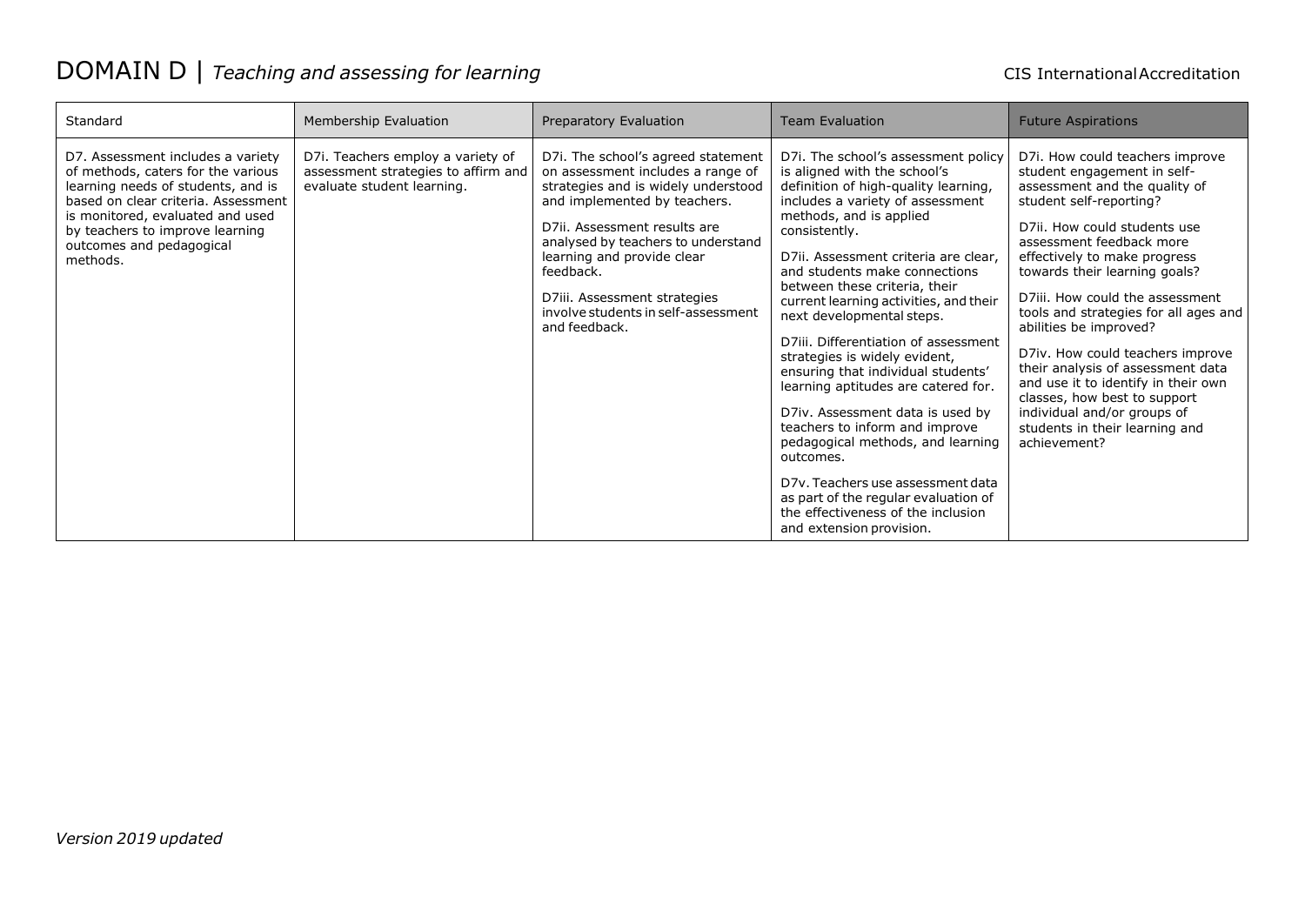| Standard                                                                                                                                                                                                                                                                             | Membership Evaluation                                                      | Preparatory Evaluation                                                                                                                                                                                                                                                                                                                                                                                                                                                            | <b>Team Evaluation</b>                                                                                                                                                                                                                                                                                                                                                                                                                                                                                                                                                                                                                                                           | <b>Future Aspirations</b>                                                                                                                                                                                                                                                                                                                                                                                                                                                                                                                                                                                                                                                                |
|--------------------------------------------------------------------------------------------------------------------------------------------------------------------------------------------------------------------------------------------------------------------------------------|----------------------------------------------------------------------------|-----------------------------------------------------------------------------------------------------------------------------------------------------------------------------------------------------------------------------------------------------------------------------------------------------------------------------------------------------------------------------------------------------------------------------------------------------------------------------------|----------------------------------------------------------------------------------------------------------------------------------------------------------------------------------------------------------------------------------------------------------------------------------------------------------------------------------------------------------------------------------------------------------------------------------------------------------------------------------------------------------------------------------------------------------------------------------------------------------------------------------------------------------------------------------|------------------------------------------------------------------------------------------------------------------------------------------------------------------------------------------------------------------------------------------------------------------------------------------------------------------------------------------------------------------------------------------------------------------------------------------------------------------------------------------------------------------------------------------------------------------------------------------------------------------------------------------------------------------------------------------|
| D8. A range of student<br>achievement data is collected and<br>available to students, their parents,<br>and other stakeholders. Data is<br>used systematically across the<br>school to track and evaluate<br>student progress and inform<br>improvement in teaching and<br>learning. | D8i. Periodic progress reports<br>track individual student<br>achievement. | D8i. The school provides timely<br>and meaningful information for<br>parents/guardians reflecting the<br>achievement of their child in all<br>aspects of the curriculum.<br>D8ii. Assessment and student<br>tracking are aligned with clear<br>learning goals linked to the<br>curriculum.<br>D8iii. Assessment and student<br>tracking are used to identify<br>accomplishments and gaps in<br>learning, to monitor improvement,<br>and examine student achievement<br>over time. | D8i. The school reviews, evaluates<br>and improves its reporting<br>processes on a systematic and<br>regular basis, having obtained<br>feedback from students and<br>parents.<br>D8ii. There is a systematic, school-<br>wide method in place for the<br>collection and analysis of student<br>assessment data which is aligned<br>with the school's definition of high-<br>quality learning, and students and<br>parents are aware of this data.<br>D8iii. Assessment data is used in a<br>systematic, school-wide manner to<br>inform and continually improve<br>student achievement and develop<br>teachers' understanding of the<br>effectiveness of pedagogical<br>methods. | D8i. How should the reporting of<br>learning be more aligned with the<br>school's guiding statements and, in<br>particular, the statement on high-<br>quality learning?<br>D8ii. How could the school improve<br>leaders' and teachers' assessment<br>and student tracking skills and use<br>them to improve learning and<br>teaching?<br>D8iii. How should the school<br>enhance the overall analysis of<br>assessment data to improve the<br>attainment and achievement of<br>groups of students from a diverse<br>range of backgrounds?<br>D8iv. How could the school<br>leverage former students when<br>determining the effectiveness of<br>the school's programme and<br>pedagogy? |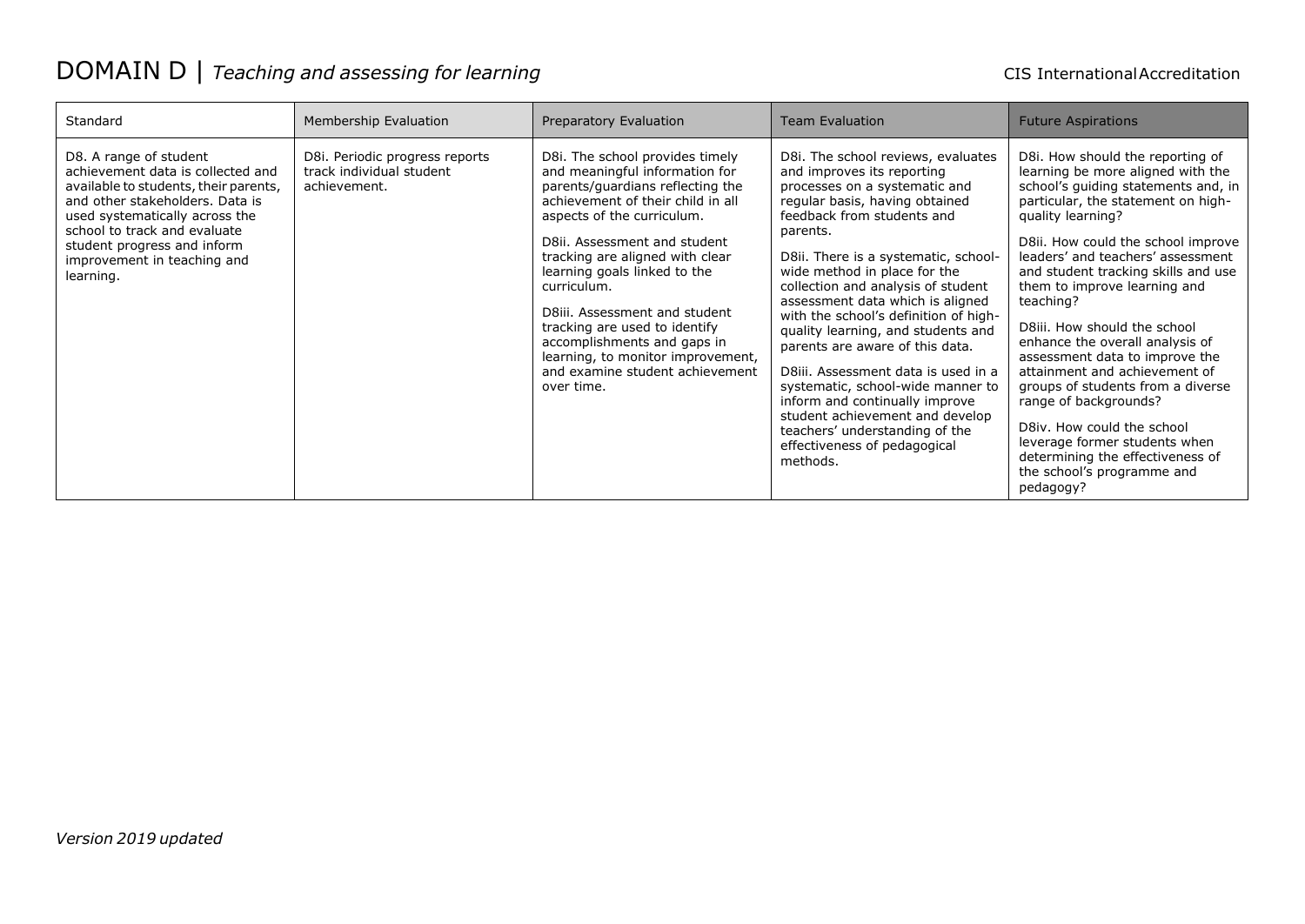#### **ESSENTIAL QUESTIONS**

Use these questions to frame a reflective discussion about the overall effectiveness of the school in this domain. The outcomes of these discussions should provide the basis for the written evaluative commentary.

- 1. To what extent does the whole school community understand that student and staff well-being is the foundation for high-quality learning and teaching and how is this reflected in practice? How can this be improved?
- 2. How does the school systematically monitor and evaluate student physical and mental health and use this to improve both well-being and learning? How can this be improved?
- 3. How well does the school protect and safeguard students from all risks, including those arising from abuse and discrimination to ensure their well-being in both the short, the medium and the longer term? How can this be improved?
- 4. How does the school engender an atmosphere of confidence and trust in which students and other members of the school community feel able to share safeguarding concerns and feel empowered to take action to strengthen well-being? What measures are in place to listen and respond to concerns and diverse perspectives sensitively, appropriately and effectively? How can these be improved?
- 5. To what extent are students being prepared for a range of post-secondary options, as well as for independence in adult life beyond school? How can this beimproved?
- 6. [For re-accreditation only] How could the school strengthen student well-being beyond the Team Evaluation criteria? [Use the future aspirations questions in the rubric below as appropriate.]

### **RUBRIC**

Use the criteria in this rubric to evaluate the school's practice and identify evidence for alignment with the standard at the appropriate stage.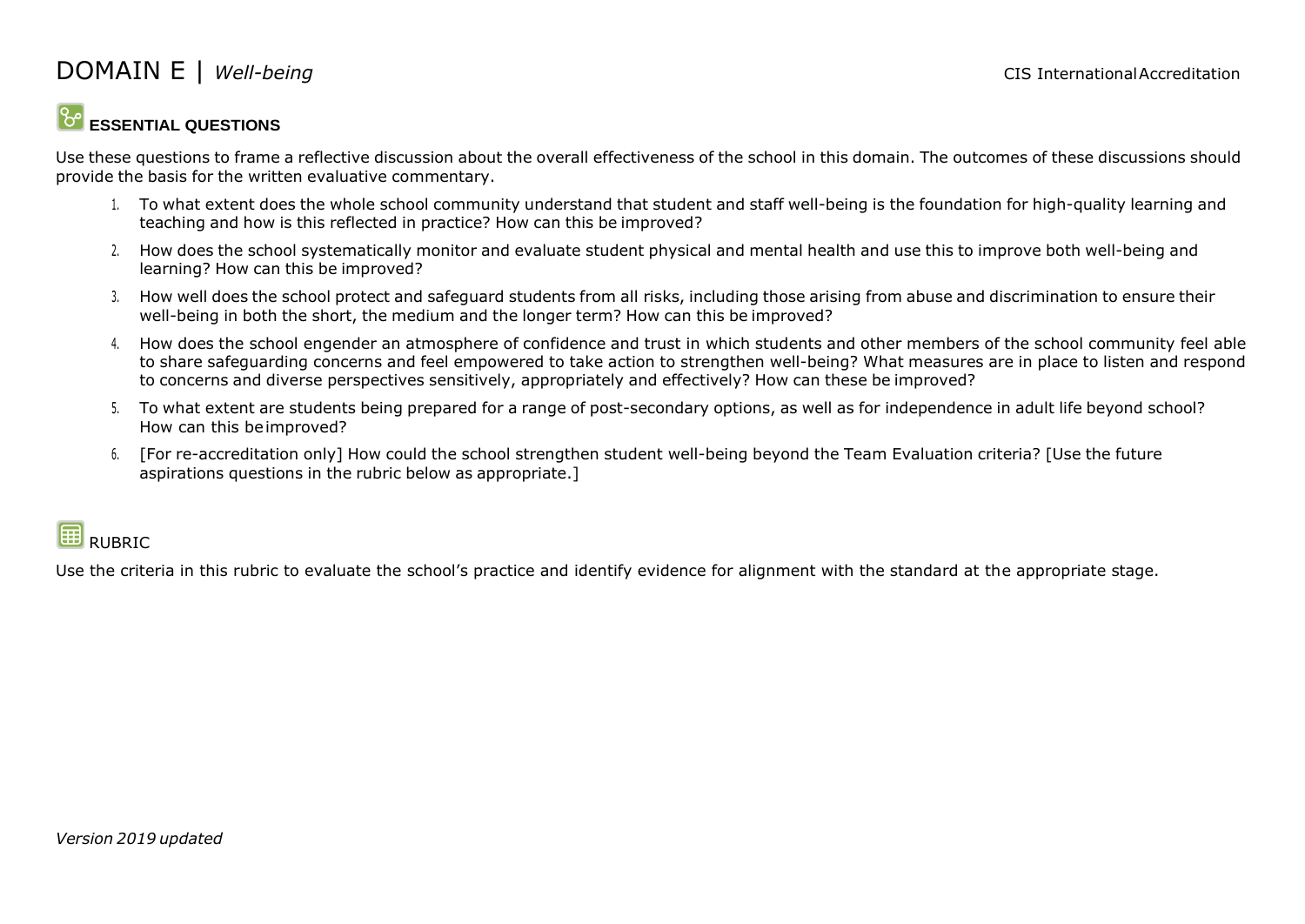| Standard                                                                                                                                                                                                                                            | Membership Evaluation                                                                                                                                                                                                  | Preparatory Evaluation                                                                                                                                                                                                                                                                                                                                     | <b>Team Evaluation</b>                                                                                                                                                                                                                                                                                                                                                                                                                                                                                                                                               | <b>Future Aspirations</b>                                                                                                                                                                                                                                                                                                                                                                                                                                                                                                                                                                                        |
|-----------------------------------------------------------------------------------------------------------------------------------------------------------------------------------------------------------------------------------------------------|------------------------------------------------------------------------------------------------------------------------------------------------------------------------------------------------------------------------|------------------------------------------------------------------------------------------------------------------------------------------------------------------------------------------------------------------------------------------------------------------------------------------------------------------------------------------------------------|----------------------------------------------------------------------------------------------------------------------------------------------------------------------------------------------------------------------------------------------------------------------------------------------------------------------------------------------------------------------------------------------------------------------------------------------------------------------------------------------------------------------------------------------------------------------|------------------------------------------------------------------------------------------------------------------------------------------------------------------------------------------------------------------------------------------------------------------------------------------------------------------------------------------------------------------------------------------------------------------------------------------------------------------------------------------------------------------------------------------------------------------------------------------------------------------|
| E1. The school environment is<br>characterised by openness,<br>fairness, trust and mutual respect<br>to foster well-being. The school<br>listens to students' views and<br>develops their compassion, agency<br>and leadership capabilities. (CORE) | E1i. The school has a positive<br>culture promoting openness,<br>fairness, trust and mutual respect.<br>E1ii. The school provides<br>opportunities for students to share<br>their concerns and express their<br>views. | E1. The school promotes a positive<br>and supportive, culturally-sensitive<br>environment for student well-<br>being, including fair and<br>appropriate expectations for<br>behaviour.<br>E1ii. There are opportunities for<br>students to share concerns, express<br>their views and influence decisions<br>and develop their leadership<br>capabilities. | E11. The school fosters effective<br>student relationships, appropriate<br>behaviour, leadership, and voice<br>from a variety of cultural<br>perspectives, and has informal,<br>formal, and confidential channels<br>through which students can give<br>feedback to the school, regarding<br>their well-being, to influence<br>school-wide policy and processes.<br>E1ii. Student voice, compassion,<br>and leadership capabilities are<br>developed through opportunities in<br>service learning, environmental<br>stewardship and community<br>related activities. | E11. How could the school regularly<br>research, identify and implement<br>improved practices to promote and<br>foster enhanced well-being?<br>E1ii. How could the school improve<br>the contribution of student voices<br>from a diverse range of<br>perspectives to improve well-being<br>overall, including openness,<br>fairness, trust and mutual respect?<br>E1iii. How could the school evaluate<br>the development of compassion,<br>agency and leadership in students,<br>through the opportunities provided<br>in service learning, environmental<br>stewardship and community-<br>related activities? |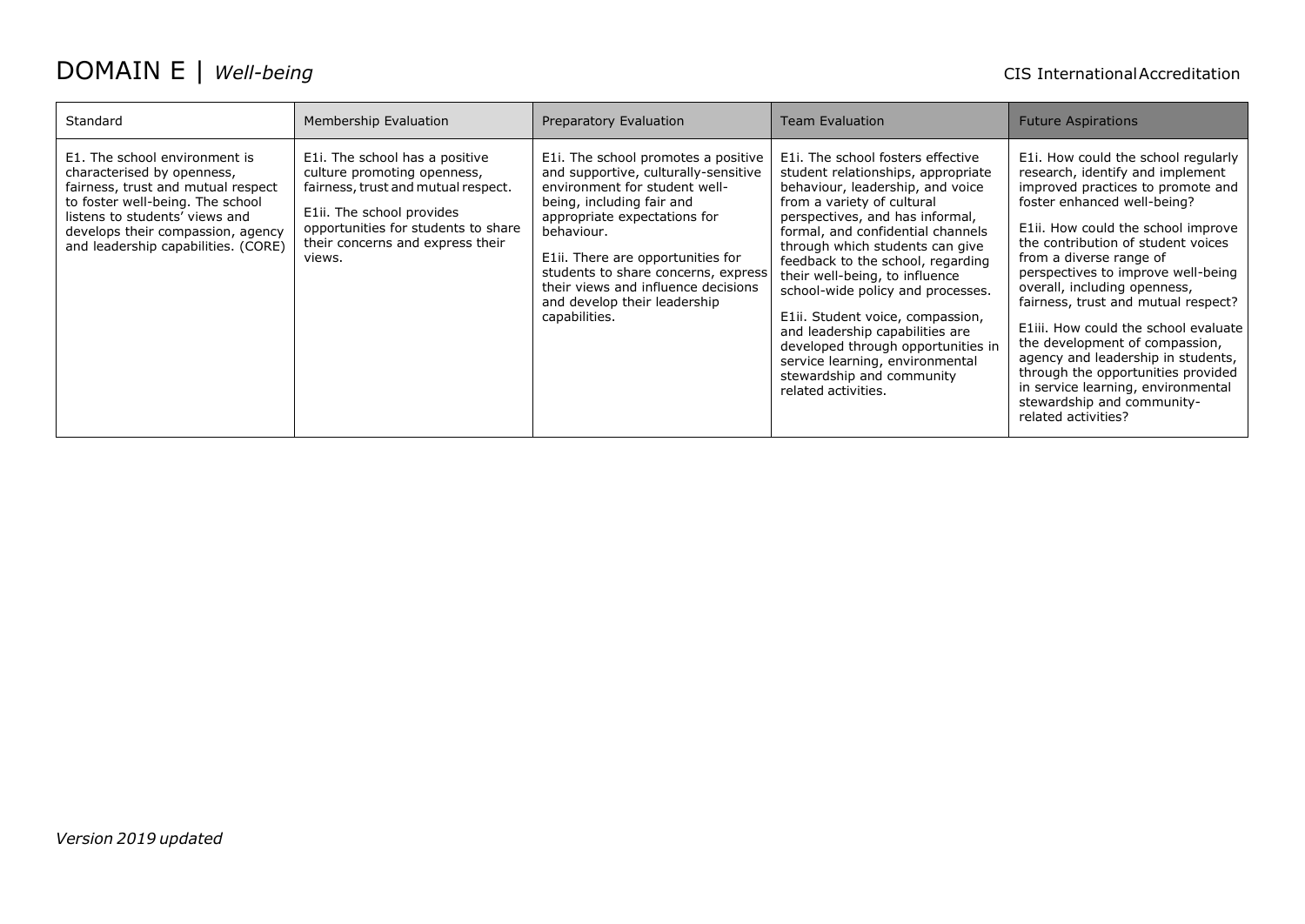| E2. The school has clearly<br>documented and effectively<br>implemented policies and<br>procedures relating to child<br>protection and safeguarding.<br>(CORE)<br>These policies set out how the<br>school addresses the following:<br>reporting, managing and recording<br>child safeguarding concerns and<br>allegations of abuse; roles and<br>responsibilities of staff, leaders and<br>governors to manage and oversee<br>safeguarding; staff training, student<br>education and parental<br>engagement; peer-on-peer<br>harassment and abuse; and online<br>safety. These exceed, where<br>necessary, local regulatory<br>requirements. | E2i. The school is developing<br>policies and procedures to<br>safeguard and protect students.<br>(Reference the list of areas to<br>cover in the standard.)<br>E2ii. Leaders and teachers<br>demonstrate a shared<br>responsibility to address awareness<br>and prevention related to child<br>protection and safeguarding. | E2i. The school is implementing<br>appropriate policies and<br>procedures to safeguard and<br>protect students. (Reference the<br>list of areas to cover in the<br>standard.)<br>E2ii. Policies and procedures<br>include: an explanation of how the<br>school encourages students, staff,<br>and parents to share safeguarding<br>and child protection concerns;<br>clear reporting lines for students,<br>staff and parents, and ways to<br>escalate their concerns if<br>necessary; and how the school<br>responds to concerns and<br>allegations when they are raised.<br>E2iii. The school has clearly defined<br>leadership and governance<br>responsibilities for safeguarding<br>and child protection and is aware<br>of the legal, ethical and cultural<br>expectations and requirements<br>regarding child abuse within the<br>country in which it operates.<br>E2iv. The school has developed<br>and adopted an appropriate<br>definition of child abuse including<br>physical, emotional, and sexual<br>abuse (including sexual<br>exploitation), neglect, and<br>commercial exploitation, and<br>recognises the different contexts in<br>which students can experience<br>abuse, including at home, in school,<br>online, and amongst their peer<br>group.<br>E2v. The school has a programme<br>of annual training for faculty and<br>staff (including non-teaching staff)<br>regarding child safeguarding. | E2i. Policy and procedures to<br>safeguard and protect students are<br>effectively implemented and well<br>understood by all constituent<br>groups, and these exceed, where<br>necessary, local regulatory<br>requirements. (Reference the list of<br>areas to cover in the standard.)<br>E2ii. The school's policies and<br>procedures to safeguard and<br>protect students are consistent<br>with, and cross reference, wider<br>school policies relating to issues<br>that are engaged by these policies<br>such as data protection and<br>privacy, disciplinary and<br>whistleblowing policies, and<br>acceptable use policies.<br>E2iii. The school monitors the<br>safeguarding concerns for<br>individuals and groups of students<br>and provides social and emotional<br>support to these students and their<br>parents.<br>E2iv. Policy and procedures for<br>safeguarding and child protection<br>are monitored, evaluated and<br>reviewed regularly (annually in the<br>case of child safeguarding) with<br>the needs of all students in mind<br>and in light of the specific risks<br>facing the school's students.<br>E2v. The school has taken steps to<br>prepare for an allegation of abuse<br>made against a member of staff or<br>another adult in school and<br>responds to concerns and<br>allegations of abuse against these<br>individuals in accordance with a<br>clearly-defined and internationally-<br>recognised protocol.<br>E2vi. The school develops<br>meaningful and effective<br>relationships with external law | E2i. How should the school<br>improve its identification,<br>safeguarding, protection and<br>support for vulnerable students (i.e.<br>those who are at risk of, or exposed<br>to harm or abuse)?<br>E2ii. How should the school take<br>steps to monitor and reduce the<br>safeguarding risks facing its<br>students and how can the impact<br>of the school's actions be<br>measured over time?<br>E2iii. How should the school ensure<br>that it researches and updates its<br>external referral duties and local<br>laws relating to safeguarding and<br>improve the implementation of any<br>requirements?<br>E2iv. How could the school<br>establish or improve relationships<br>with local agencies and draw on<br>community resources, as<br>appropriate within the school's<br>cultural context and its regulatory<br>environment?<br>E2v. How effectively and safely<br>does the school consult with, and<br>learn from, its students when<br>implementing and revising<br>safeguarding strategies, policies<br>and practices, and how is the<br>impact of this work measured over<br>time? |
|-----------------------------------------------------------------------------------------------------------------------------------------------------------------------------------------------------------------------------------------------------------------------------------------------------------------------------------------------------------------------------------------------------------------------------------------------------------------------------------------------------------------------------------------------------------------------------------------------------------------------------------------------|------------------------------------------------------------------------------------------------------------------------------------------------------------------------------------------------------------------------------------------------------------------------------------------------------------------------------|---------------------------------------------------------------------------------------------------------------------------------------------------------------------------------------------------------------------------------------------------------------------------------------------------------------------------------------------------------------------------------------------------------------------------------------------------------------------------------------------------------------------------------------------------------------------------------------------------------------------------------------------------------------------------------------------------------------------------------------------------------------------------------------------------------------------------------------------------------------------------------------------------------------------------------------------------------------------------------------------------------------------------------------------------------------------------------------------------------------------------------------------------------------------------------------------------------------------------------------------------------------------------------------------------------------------------------------------------------------------------------------------------------------------------|---------------------------------------------------------------------------------------------------------------------------------------------------------------------------------------------------------------------------------------------------------------------------------------------------------------------------------------------------------------------------------------------------------------------------------------------------------------------------------------------------------------------------------------------------------------------------------------------------------------------------------------------------------------------------------------------------------------------------------------------------------------------------------------------------------------------------------------------------------------------------------------------------------------------------------------------------------------------------------------------------------------------------------------------------------------------------------------------------------------------------------------------------------------------------------------------------------------------------------------------------------------------------------------------------------------------------------------------------------------------------------------------------------------------------------------------------------------------------------------------------------------------------------------------------|------------------------------------------------------------------------------------------------------------------------------------------------------------------------------------------------------------------------------------------------------------------------------------------------------------------------------------------------------------------------------------------------------------------------------------------------------------------------------------------------------------------------------------------------------------------------------------------------------------------------------------------------------------------------------------------------------------------------------------------------------------------------------------------------------------------------------------------------------------------------------------------------------------------------------------------------------------------------------------------------------------------------------------------------------------------------------------------------------|
|-----------------------------------------------------------------------------------------------------------------------------------------------------------------------------------------------------------------------------------------------------------------------------------------------------------------------------------------------------------------------------------------------------------------------------------------------------------------------------------------------------------------------------------------------------------------------------------------------------------------------------------------------|------------------------------------------------------------------------------------------------------------------------------------------------------------------------------------------------------------------------------------------------------------------------------------------------------------------------------|---------------------------------------------------------------------------------------------------------------------------------------------------------------------------------------------------------------------------------------------------------------------------------------------------------------------------------------------------------------------------------------------------------------------------------------------------------------------------------------------------------------------------------------------------------------------------------------------------------------------------------------------------------------------------------------------------------------------------------------------------------------------------------------------------------------------------------------------------------------------------------------------------------------------------------------------------------------------------------------------------------------------------------------------------------------------------------------------------------------------------------------------------------------------------------------------------------------------------------------------------------------------------------------------------------------------------------------------------------------------------------------------------------------------------|---------------------------------------------------------------------------------------------------------------------------------------------------------------------------------------------------------------------------------------------------------------------------------------------------------------------------------------------------------------------------------------------------------------------------------------------------------------------------------------------------------------------------------------------------------------------------------------------------------------------------------------------------------------------------------------------------------------------------------------------------------------------------------------------------------------------------------------------------------------------------------------------------------------------------------------------------------------------------------------------------------------------------------------------------------------------------------------------------------------------------------------------------------------------------------------------------------------------------------------------------------------------------------------------------------------------------------------------------------------------------------------------------------------------------------------------------------------------------------------------------------------------------------------------------|------------------------------------------------------------------------------------------------------------------------------------------------------------------------------------------------------------------------------------------------------------------------------------------------------------------------------------------------------------------------------------------------------------------------------------------------------------------------------------------------------------------------------------------------------------------------------------------------------------------------------------------------------------------------------------------------------------------------------------------------------------------------------------------------------------------------------------------------------------------------------------------------------------------------------------------------------------------------------------------------------------------------------------------------------------------------------------------------------|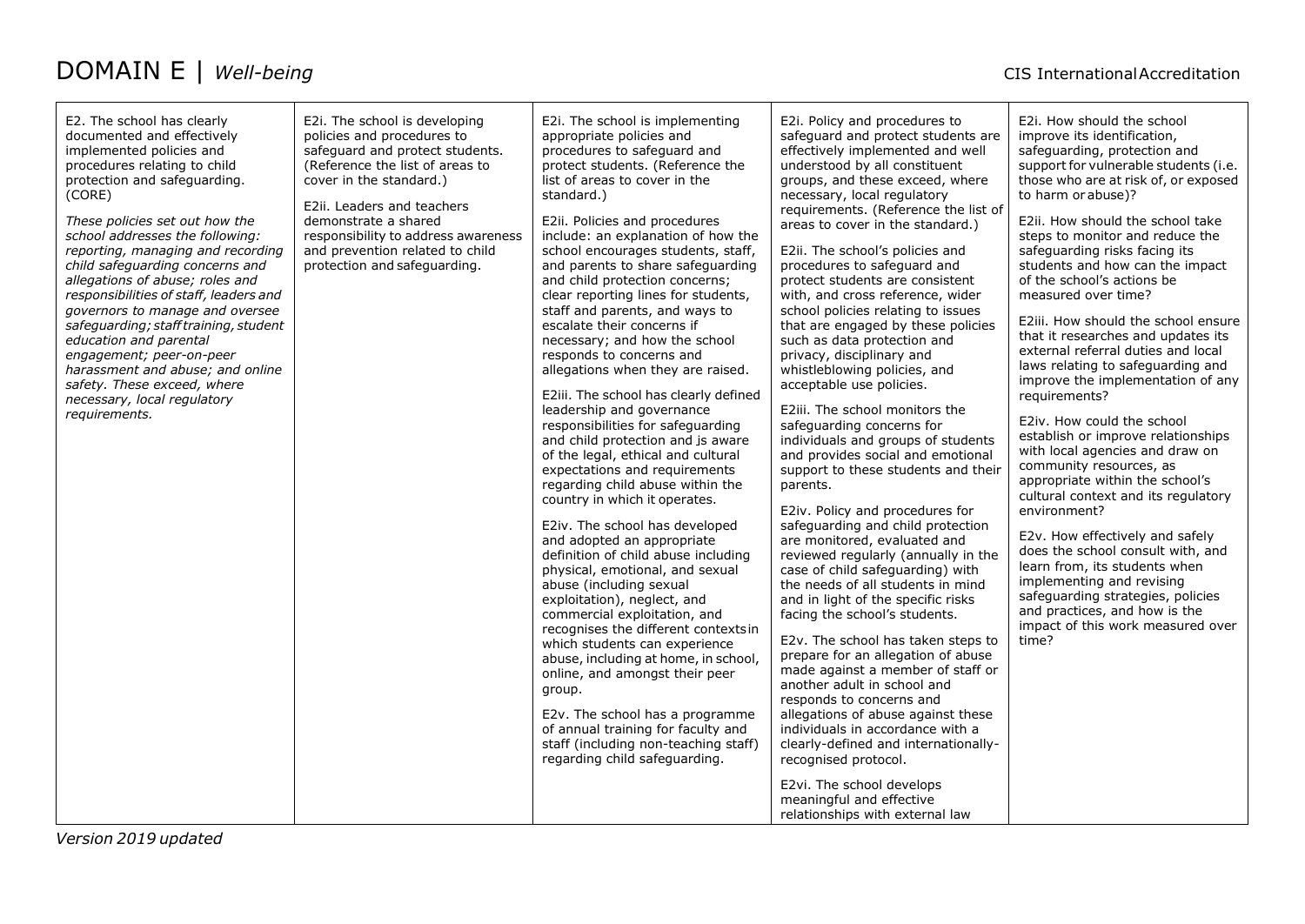| Standard                                                                                                                | Membership Evaluation                                                                                                                                                                                                                                                                                                                                      | Preparatory Evaluation                                                                                                                                                                                                                                                                                                                                                                                                                                                                                                                                                                                                                                                                                                  | <b>Team Evaluation</b>                                                                                                                                                                                                                                                                                                                                                                                                                                                                                                                                                                                                                                                                                                                                                                                                                                                                                          | <b>Future Aspirations</b>                                                                                                                                                                                                                                                                                                                                                                                                                                                                                                                                                                                                                                                                                                                                                                                                                                |
|-------------------------------------------------------------------------------------------------------------------------|------------------------------------------------------------------------------------------------------------------------------------------------------------------------------------------------------------------------------------------------------------------------------------------------------------------------------------------------------------|-------------------------------------------------------------------------------------------------------------------------------------------------------------------------------------------------------------------------------------------------------------------------------------------------------------------------------------------------------------------------------------------------------------------------------------------------------------------------------------------------------------------------------------------------------------------------------------------------------------------------------------------------------------------------------------------------------------------------|-----------------------------------------------------------------------------------------------------------------------------------------------------------------------------------------------------------------------------------------------------------------------------------------------------------------------------------------------------------------------------------------------------------------------------------------------------------------------------------------------------------------------------------------------------------------------------------------------------------------------------------------------------------------------------------------------------------------------------------------------------------------------------------------------------------------------------------------------------------------------------------------------------------------|----------------------------------------------------------------------------------------------------------------------------------------------------------------------------------------------------------------------------------------------------------------------------------------------------------------------------------------------------------------------------------------------------------------------------------------------------------------------------------------------------------------------------------------------------------------------------------------------------------------------------------------------------------------------------------------------------------------------------------------------------------------------------------------------------------------------------------------------------------|
|                                                                                                                         |                                                                                                                                                                                                                                                                                                                                                            |                                                                                                                                                                                                                                                                                                                                                                                                                                                                                                                                                                                                                                                                                                                         | enforcement and child protection<br>agencies and other organisations<br>that provide appropriate support,<br>advice, and professional<br>development on matters of<br>safequarding and child protection.<br>E2vii. Record-keeping allows the<br>school to identify concerns at an<br>early stage and reports of<br>suspected or disclosed abuse, and<br>any actions taken by the school,<br>are recorded and securely<br>archived, regardless of the<br>outcome.                                                                                                                                                                                                                                                                                                                                                                                                                                                |                                                                                                                                                                                                                                                                                                                                                                                                                                                                                                                                                                                                                                                                                                                                                                                                                                                          |
| E3. The school ensures the physical<br>and mental health and overall well-<br>being of all enrolled students.<br>(CORE) | E3i. Sufficient and suitably<br>qualified medical and counselling<br>staff/contracted providers serve<br>the physical and mental health<br>needs of the students enrolled.<br>E3ii. Physical and mental health<br>records are kept in line with local<br>regulations.<br>E3iii. The school has programmes<br>to promote physical and mental<br>well-being. | E3i. Sufficient and suitably qualified<br>medical and counselling<br>staff/contracted providers, are<br>regularly trained, to serve the<br>physical and mental health needs<br>of the students enrolled.<br>E3ii. Physical and mental health<br>records are kept systematically,<br>securely and confidentially and are<br>used to support students in need.<br>E3iii. Programmes of physical and<br>mental health education, including<br>students being taught about child<br>safeguarding are evident for all age<br>groups and they are age-<br>appropriate.<br>E3iv. There are established<br>partnerships and identified<br>community services available to<br>support physical and mental health<br>of students. | E3i. Specialist staff and/or<br>contracted providers promote their<br>services and provide education for<br>parents to enhance the physical<br>and mental health of the wider<br>school community.<br>E3ii. Physical and mental health<br>records are kept systematically,<br>securely and confidentially and<br>regular surveys are conducted to<br>provide data to inform wider health<br>policy, programmes and practices.<br>E3iii. The school has in place<br>structured and sequential learning<br>programmes related to physical<br>and mental health, including child<br>safeguarding, on-line safety and<br>comprehensive sexuality education,<br>taught by qualified and/or trained<br>staff.<br>E3iv. The school facilitates school<br>community awareness and<br>understanding of local physical and<br>mental healthcare services, local<br>health requirements, and potential<br>health concerns. | E3i. How could policies, practices,<br>environment and ethos be more<br>conducive to promoting the<br>physical and mental health and<br>well-being of all students, not only<br>those who require well-being<br>interventions.<br>E3ii. How should the school play an<br>improved advocacy role in<br>understanding and responding to<br>potential physical and mental<br>health risks in the local and broader<br>community?<br>E3iii. How should the school<br>improve the monitoring of physical<br>and mental health needs of a<br>diverse range of students, and how<br>well does it use this monitoring to<br>evaluate the provision to meet their<br>needs more effectively?<br>E3iv. How could the school<br>enhance the learning of students<br>and families through the health<br>professionals in the school and/or<br>the broader community? |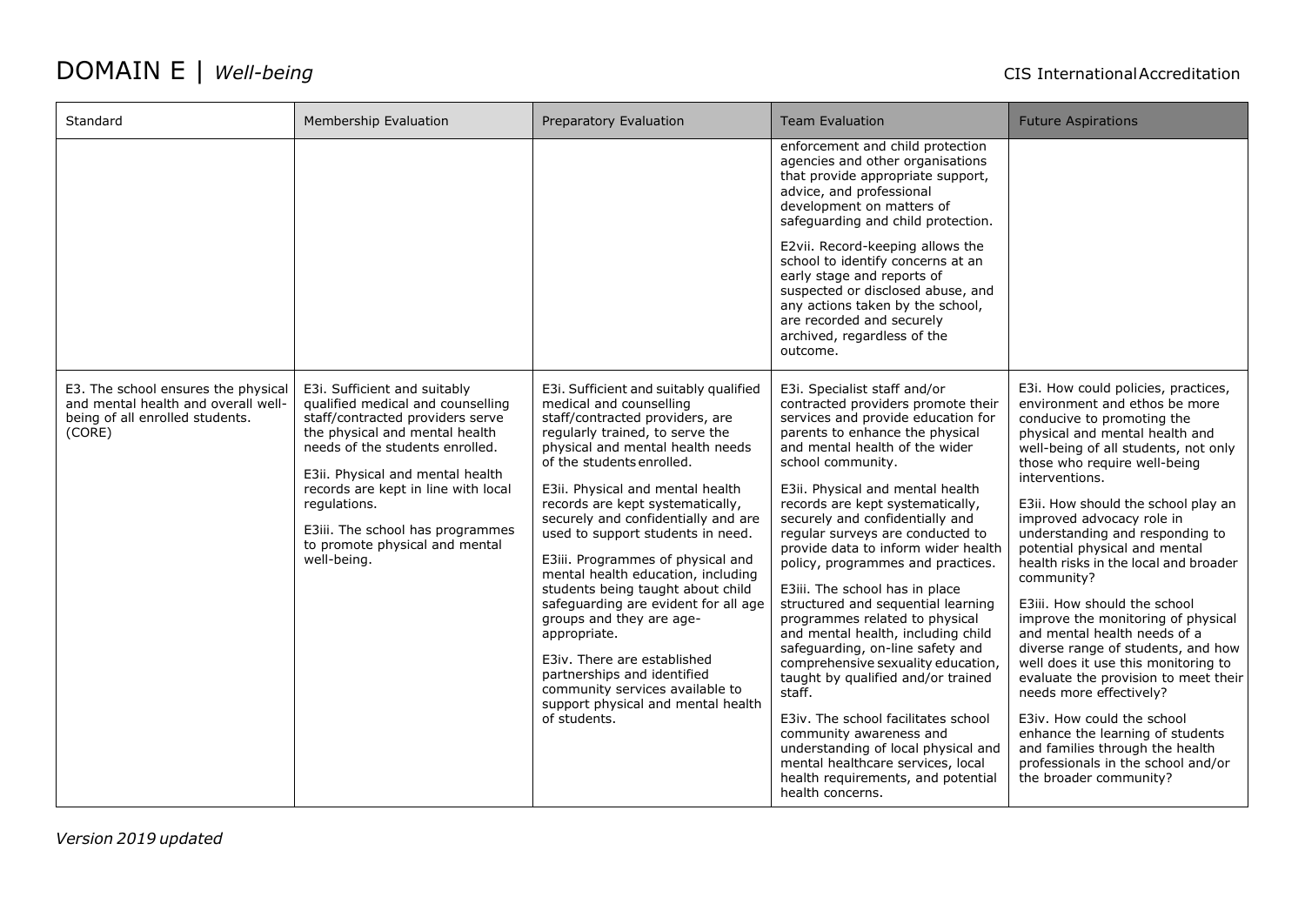| Standard                                                                                                                                                                                                                                                                                                              | Membership Evaluation                                                                                                                                                                                                                                                                                                                                            | Preparatory Evaluation                                                                                                                                                                                                                                                                                                                                                                                                                           | <b>Team Evaluation</b>                                                                                                                                                                                                                                                                                                                                                                                                                                                                                                                                                                                       | <b>Future Aspirations</b>                                                                                                                                                                                                                                                                                                                                                                                                                                           |
|-----------------------------------------------------------------------------------------------------------------------------------------------------------------------------------------------------------------------------------------------------------------------------------------------------------------------|------------------------------------------------------------------------------------------------------------------------------------------------------------------------------------------------------------------------------------------------------------------------------------------------------------------------------------------------------------------|--------------------------------------------------------------------------------------------------------------------------------------------------------------------------------------------------------------------------------------------------------------------------------------------------------------------------------------------------------------------------------------------------------------------------------------------------|--------------------------------------------------------------------------------------------------------------------------------------------------------------------------------------------------------------------------------------------------------------------------------------------------------------------------------------------------------------------------------------------------------------------------------------------------------------------------------------------------------------------------------------------------------------------------------------------------------------|---------------------------------------------------------------------------------------------------------------------------------------------------------------------------------------------------------------------------------------------------------------------------------------------------------------------------------------------------------------------------------------------------------------------------------------------------------------------|
| E4. The health, safety, and security<br>of students and staff conducting<br>activities outside the school is<br>supported through clearly<br>documented and effectively<br>implemented policy and<br>procedures, including risk<br>assessment and mitigation.                                                         | E4i. The school provides well-<br>planned learning beyond the<br>campus boundaries and in the<br>community.<br>E4ii. The school has written<br>policies and procedures, including<br>risk assessment, to mitigate risks in<br>security, health and safety of<br>students and accompanying adults<br>during trips and activities beyond<br>the campus boundaries. | E4i. The school ensures that trips<br>and off-site activities are<br>purposeful, well planned and well<br>executed, and include appropriate<br>health and safety education for<br>students.<br>E4ii. Differentiated risk assessment<br>procedures are in place for local,<br>regional, and international trips and<br>activities. Risk assessments are<br>communicated to all relevant<br>community partners as part of the<br>approval process. | E4i. The school reports, records,<br>and reviews allegations of abuse<br>and accidents and considers how<br>to reduce risk on trips and<br>activities in a systematic way.<br>E4ii. The school works with the<br>appropriate safety authorities or<br>experts to regularly evaluate and<br>renew its external activity risk<br>procedures in light of changing<br>conditions and circumstances.<br>E4iii. External activity risk<br>procedures are shared with<br>community partners, e.g. athletic<br>associations or MUN networks, to<br>ensure consistency of procedures<br>when students are travelling. | E4i. How could the school research.<br>identify, and implement enhanced<br>practices in child protection and<br>risk management in off-campus<br>activities?<br>E4ii. How could students be more<br>involved in learning about risk and<br>risk mitigation to support<br>themselves once they leave school?                                                                                                                                                         |
| E5. The school provides active<br>support for students and families in<br>transition in and out of the school,<br>as well as between divisions within<br>the school, through appropriate<br>information, programmes,<br>counselling and advice, drawing<br>upon local agencies and external<br>expertise when needed. | E5i. The school has appropriate<br>information and guidance to<br>support students and families in<br>transition.                                                                                                                                                                                                                                                | E5i. The school offers a range of<br>developmentally appropriate and<br>effective educational opportunities<br>for students in transition between<br>divisions and programmes, to<br>reduce well-being concerns and<br>enhance continuity of learning.<br>E5ii. The school provides<br>orientation for students and<br>families new to the school as well<br>as transition support for those<br>students and families exiting the<br>school.     | E5i. The school has a coordinated<br>approach for staff across divisions<br>to plan, implement and evaluate<br>transition activities and<br>programmes for students and<br>families, to enhance the continuity<br>of learning and ensure well-being<br>through transition.<br>E5ii. The school and the school<br>community collaborate to provide<br>support for families in transition,<br>with a variety of different language<br>and cultural backgrounds, to<br>support social and emotional<br>adjustment and promote continuity<br>in learning.                                                        | E5i. How should the school<br>monitor, evaluate, and respond to<br>well-being and learning concerns<br>among students as they transition<br>across divisions, in both the short<br>and medium term?<br>E5ii. How could the school research<br>and implement enhanced practices<br>in relation to students in transition<br>entering and exiting the school, as<br>well as supporting those students<br>who remain and who suffer loss<br>from losing their friends? |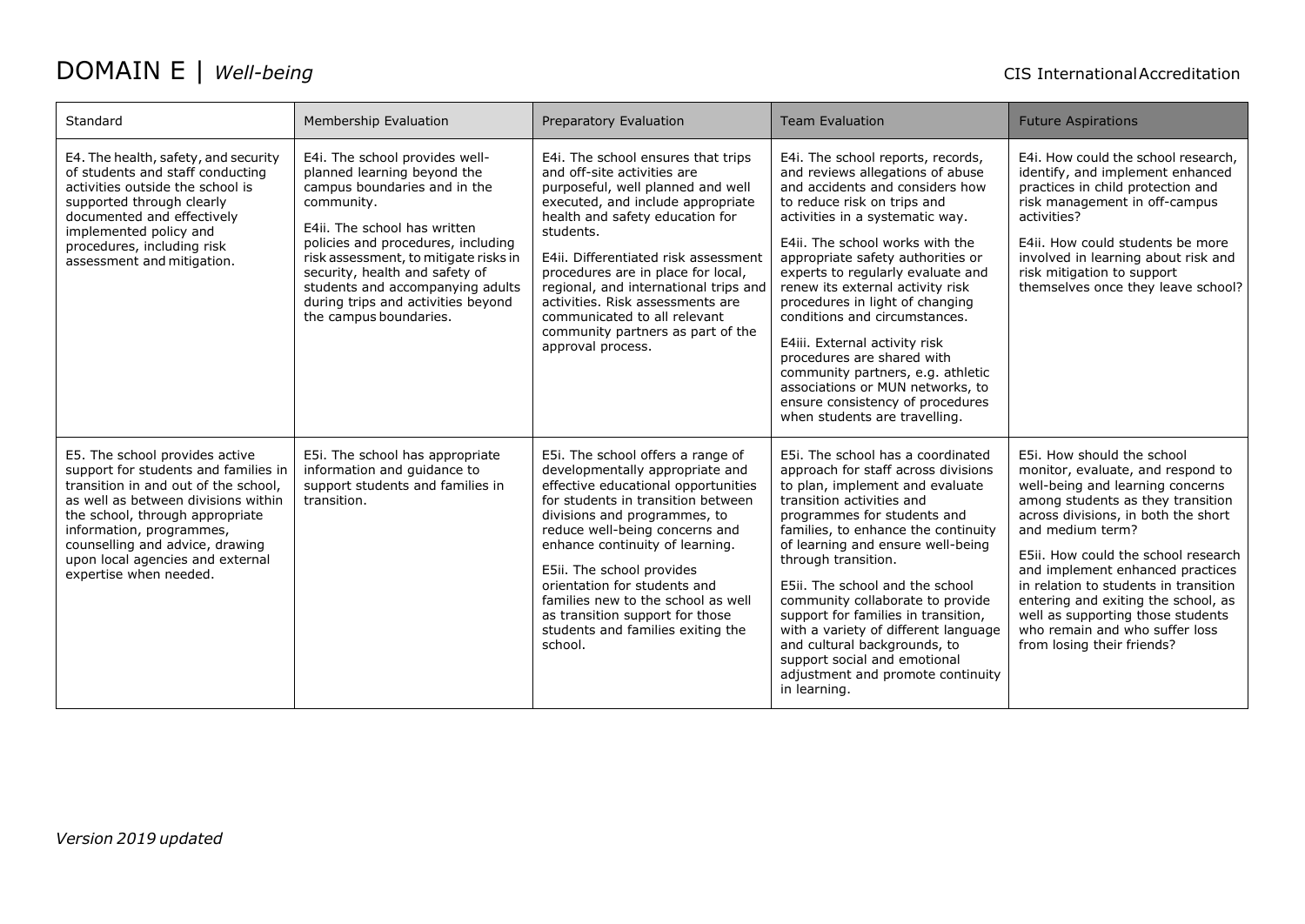| Standard                                                                                                                                                                                                        | Membership Evaluation                                                                                                                                                                                                                        | Preparatory Evaluation                                                                                                                                                                                                                                                                                                                                                                                               | <b>Team Evaluation</b>                                                                                                                                                                                                                                                                                                                                                                                                                                                                                                                                  | <b>Future Aspirations</b>                                                                                                                                                                                                                                                                                                                                                                                                                                                                                                      |
|-----------------------------------------------------------------------------------------------------------------------------------------------------------------------------------------------------------------|----------------------------------------------------------------------------------------------------------------------------------------------------------------------------------------------------------------------------------------------|----------------------------------------------------------------------------------------------------------------------------------------------------------------------------------------------------------------------------------------------------------------------------------------------------------------------------------------------------------------------------------------------------------------------|---------------------------------------------------------------------------------------------------------------------------------------------------------------------------------------------------------------------------------------------------------------------------------------------------------------------------------------------------------------------------------------------------------------------------------------------------------------------------------------------------------------------------------------------------------|--------------------------------------------------------------------------------------------------------------------------------------------------------------------------------------------------------------------------------------------------------------------------------------------------------------------------------------------------------------------------------------------------------------------------------------------------------------------------------------------------------------------------------|
| E6. The school supports students'<br>current and future development<br>and achievement by providing<br>quidance and counselling about<br>continuing education, as well as<br>age-appropriate careers education. | E6i. The school engages suitable<br>and qualified personnel to deliver<br>university/college counselling,<br>assessment and referral, as well as<br>educational and career planning.<br>and quidance for all students and<br>their families. | E6i. Programmes are supported by<br>clear documents and policies that<br>ensure the school community<br>understands the scope of career<br>and higher education counselling<br>services available, and how to<br>access them.<br>E6ii. The school offers a range of<br>learning experiences that introduce<br>a variety of careers to students so<br>that they can reflect on their future<br>aspirations and goals. | E6i. The school regularly evaluates<br>the effectiveness of its<br>university/college and career<br>counselling programmes and<br>services, using data from student<br>profiles, achievements and<br>progression routes and makes<br>appropriate adjustments, as<br>necessary.<br>E6ii. Careers education<br>experiences are planned<br>systematically and are evident in<br>the school's programmes.<br>E6iii. Students are prepared for life<br>beyond school, including life skills,<br>independence and issues that may<br>affect their well-being. | E6i. How could the school regularly<br>research, identify and implement<br>enhanced practices, such as the<br>use of data on alumni, as part of<br>the ongoing evaluation process?<br>E6ii. How could external partners<br>and the broader community be<br>used more effectively and<br>systematically to enhance careers<br>education in the school?<br>E6iii. How could the school prepare<br>students to advocate for<br>themselves and be agents of<br>change in terms of inclusion,<br>diversity, equity and anti-racism? |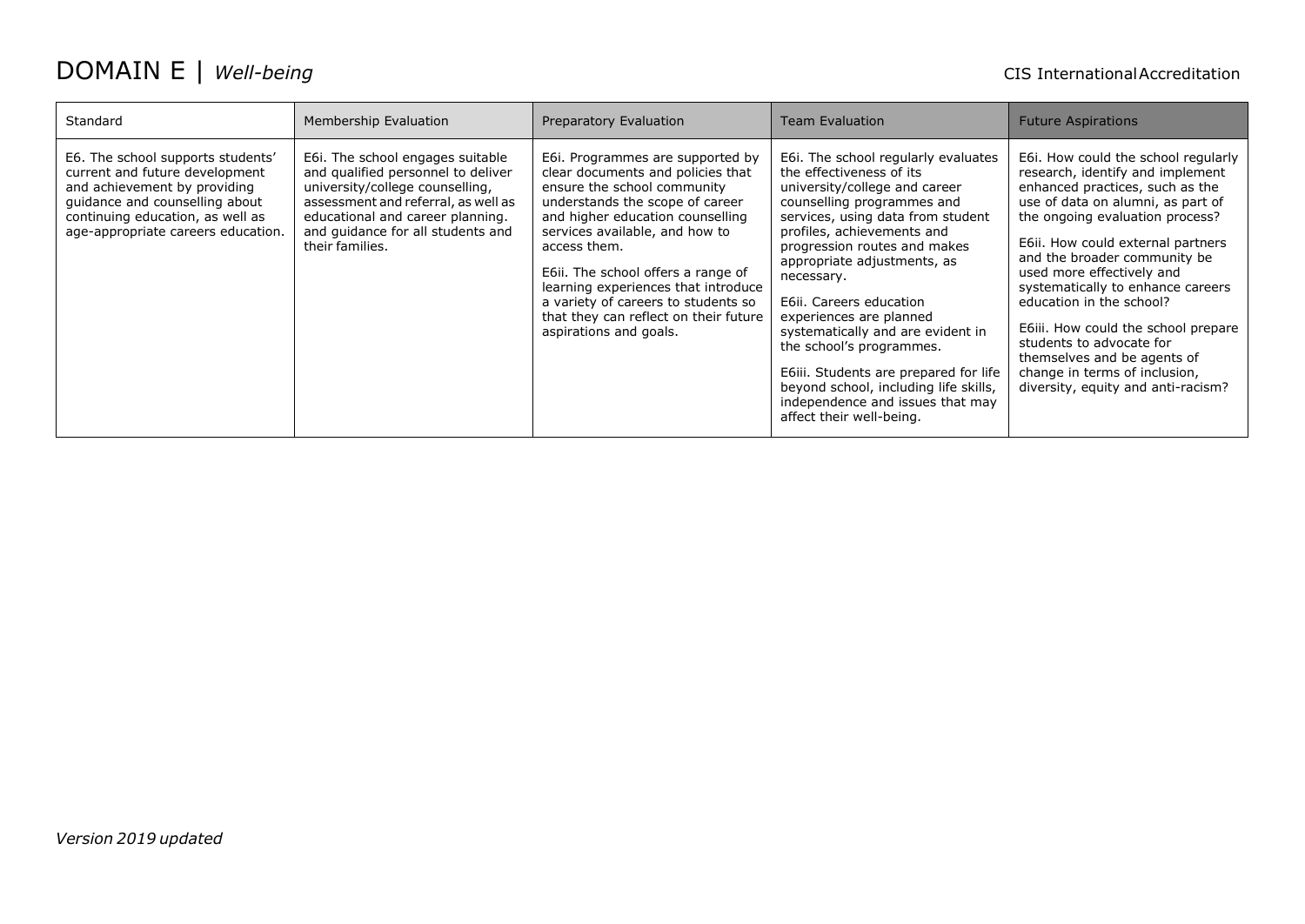#### **ESSENTIAL QUESTIONS**

Use these questions to frame a reflective discussion about the overall effectiveness of the school in this domain. The outcomes of these discussions should provide the basis for the written evaluative commentary.

- 1. To what extent are all staff supportive of, and aligned with, delivering the school's purpose and direction? How can this beimproved?
- 2. How do the experiences, understanding, skills and perspectives of staff provide the basis for educating students for global citizenship and intercultural learning? How can this be improved?
- 3. How safely and effectively are the staff recruited and retained, and how effective is staff development in supporting student learning and wellbeing? How can this be improved?
- 4. To what extent do policies establish a behavioural code of conduct with expectations that are understood, fair, and effective for all? How can this be improved?
- 5. How should leadership and staff together strengthen engagement, motivation and trust to further develop a constructive culture within the school?
- 6. How well does the school promote inclusion, diversity, equity and anti-racism through its staffing policies and its working relationships? How can policy and working relationships be improved in these areas?
- 7. [For re-accreditation only] How could the school strengthen staffing beyond the Team Evaluation criteria? [Use the future aspirations questions in the rubric below as appropriate.]

#### |囲 RUBRIC

Use the criteria in this rubric to evaluate the school's practice and identify evidence for alignment with the standard at the appropriate stage.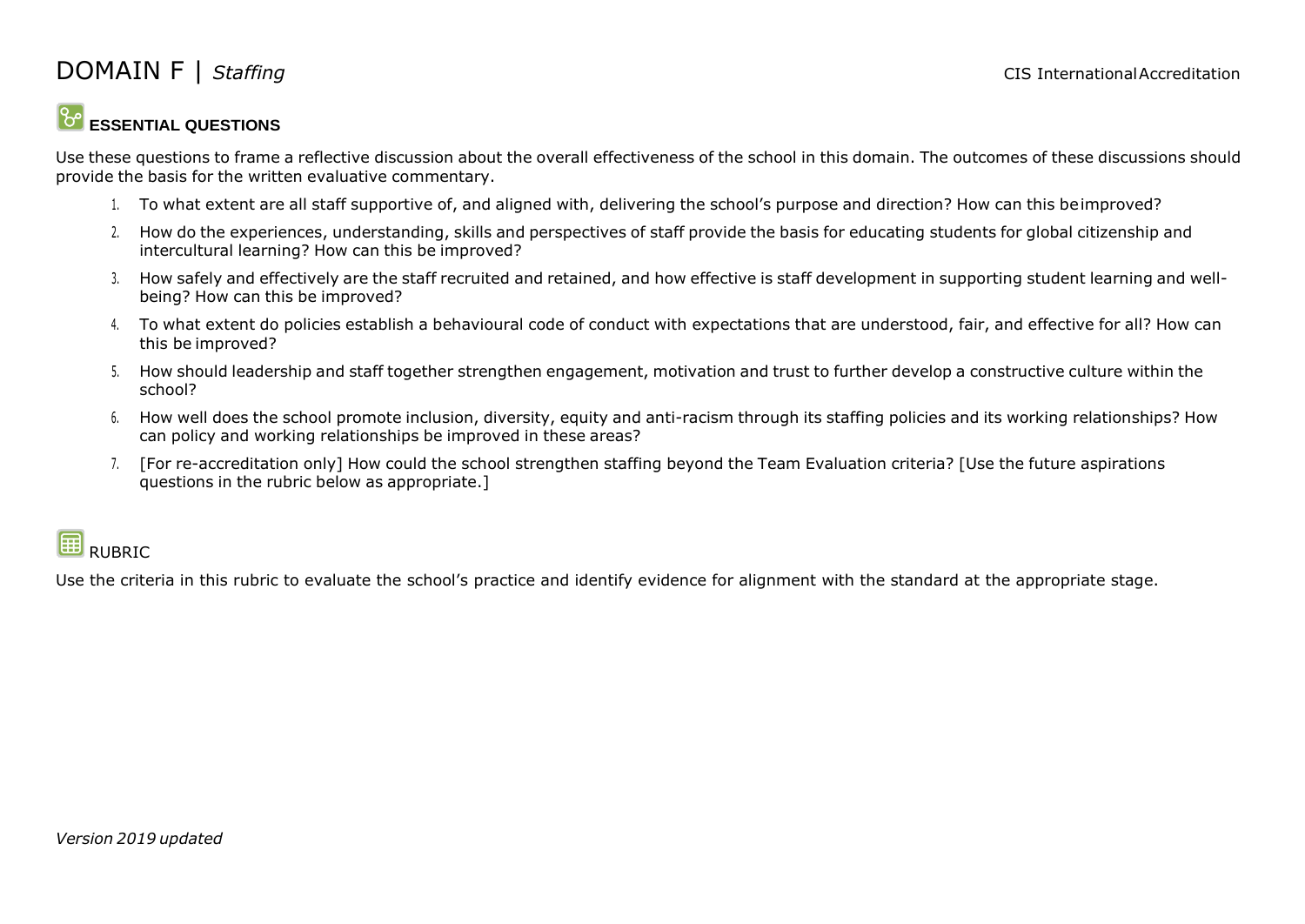| Standard                                                                                                                                                                                                                                                                                                                                                                                           | Membership Evaluation                                                                                                                                                                                                                                                                                                                                                                                 | Preparatory Evaluation                                                                                                                                                                                                                                                                                                                                                                                                                                                             | <b>Team Evaluation</b>                                                                                                                                                                                                                                                                                                                                                                                                                                                                                                                                                                                                                                                                                                | <b>Future Aspirations</b>                                                                                                                                                                                                                                                                                                                                                                                                                                                                                                                                                                                                                                      |
|----------------------------------------------------------------------------------------------------------------------------------------------------------------------------------------------------------------------------------------------------------------------------------------------------------------------------------------------------------------------------------------------------|-------------------------------------------------------------------------------------------------------------------------------------------------------------------------------------------------------------------------------------------------------------------------------------------------------------------------------------------------------------------------------------------------------|------------------------------------------------------------------------------------------------------------------------------------------------------------------------------------------------------------------------------------------------------------------------------------------------------------------------------------------------------------------------------------------------------------------------------------------------------------------------------------|-----------------------------------------------------------------------------------------------------------------------------------------------------------------------------------------------------------------------------------------------------------------------------------------------------------------------------------------------------------------------------------------------------------------------------------------------------------------------------------------------------------------------------------------------------------------------------------------------------------------------------------------------------------------------------------------------------------------------|----------------------------------------------------------------------------------------------------------------------------------------------------------------------------------------------------------------------------------------------------------------------------------------------------------------------------------------------------------------------------------------------------------------------------------------------------------------------------------------------------------------------------------------------------------------------------------------------------------------------------------------------------------------|
| F1. The faculty and support staff<br>are employed in sufficient numbers,<br>and with appropriate experience,<br>qualifications and competencies,<br>and in accordance with the host<br>country employment law and the<br>CIS Code of Ethics. (CORE)                                                                                                                                                | F1i. The number of faculty and<br>support staff is commensurate with<br>the number of students, to ensure a<br>satisfactory learning experience for<br>students, in accordance with the<br>school's services, curriculum and<br>complementary programmes.<br>F1ii. Staff recruitment and retention<br>is managed in accordance with the<br>host country employment law and<br>the CIS Code of Ethics. | F1. The number of appropriately<br>qualified faculty and support staff<br>is commensurate with the number<br>of students and the demands of the<br>school's services, curriculum,<br>pedagogy and complementary<br>programmes, to ensure all students<br>benefit from the learning<br>experience.<br>F1ii. Staff recruitment and retention<br>is managed through a school policy<br>that is in accordance with the host<br>country's employment law and the<br>CIS Code of Ethics. | F1i. There are sufficient numbers of<br>faculty and support staff,<br>appropriately qualified and<br>experienced, to ensure students<br>have learning experiences in line<br>with the school's definition of high<br>quality learning and teaching, the<br>curriculum and complementary<br>programmes.<br>F1ii. All faculty have undertaken<br>professional development and/or<br>training specific to the curriculum<br>and pedagogical methods needed.<br>F1iii. There are clearly defined<br>policies and procedures for staff<br>recruitment and retention in<br>accordance with host country<br>employment law and the CIS Code<br>of Ethics, which is widely<br>understood by current and<br>prospective staff. | F1i. How should succession<br>planning be improved for the<br>sustainable development of the<br>school?<br>F1ii. How should faculty members<br>regularly update their training,<br>specific to the curriculum,<br>pedagogy, well-being and/or the<br>school's cultural context?<br>F1iii. How could the school<br>promote opportunities related to<br>advanced qualifications and other<br>training available to all staff to<br>support their role in the school?<br>Fliv. How should inclusion,<br>diversity, equity and anti-racism be<br>considered in the school's<br>recruitment and retention policies<br>and practices? How could this be<br>improved? |
| F2. Thorough background checks<br>have been carried out for all staff<br>and volunteers to confirm their<br>identity, medical fitness, right to<br>work in the country, previous<br>employment history, criminal<br>record, qualifications and suitable<br>references. This information has<br>been taken into account in<br>determining whether their<br>appointment will be confirmed.<br>(CORE) | F2i. Formal and sufficient<br>procedures exist for the screening<br>of all prospective staff (whether<br>employed, self-employed or sub-<br>contracted).                                                                                                                                                                                                                                              | F2i. A formal and appropriate<br>policy exists for the screening of all<br>prospective members of staff<br>(whether employed, self-employed,<br>or sub-contracted), volunteers and<br>governors/owners, and this policy<br>is consistently applied.<br>F2ii. Where existing staff,<br>volunteers and governors/owners<br>have not already been suitably<br>screened, steps are being taken as<br>part of a remediation exercise to<br>ensure that they undergo such<br>screening.  | F2i. Thorough background and<br>criminal record screening is<br>undertaken for all members of staff<br>(whether employed, self-employed,<br>or sub-contracted), volunteers and<br>governors/owners, in a systematic<br>way and according to a published<br>schedule.<br>F2ii. Where existing staff,<br>volunteers and governors/owners<br>have not already been suitably<br>screened, the remediation exercise<br>carried out by the school has been<br>completed or is nearing<br>completion.                                                                                                                                                                                                                        | F2i. How embedded in school<br>practice are the regular reference,<br>background, and criminal record<br>checks for all employees and how<br>could their effectiveness be<br>improved?<br>F2ii. How are these processes<br>systematically evaluated and made<br>more effective over time?                                                                                                                                                                                                                                                                                                                                                                      |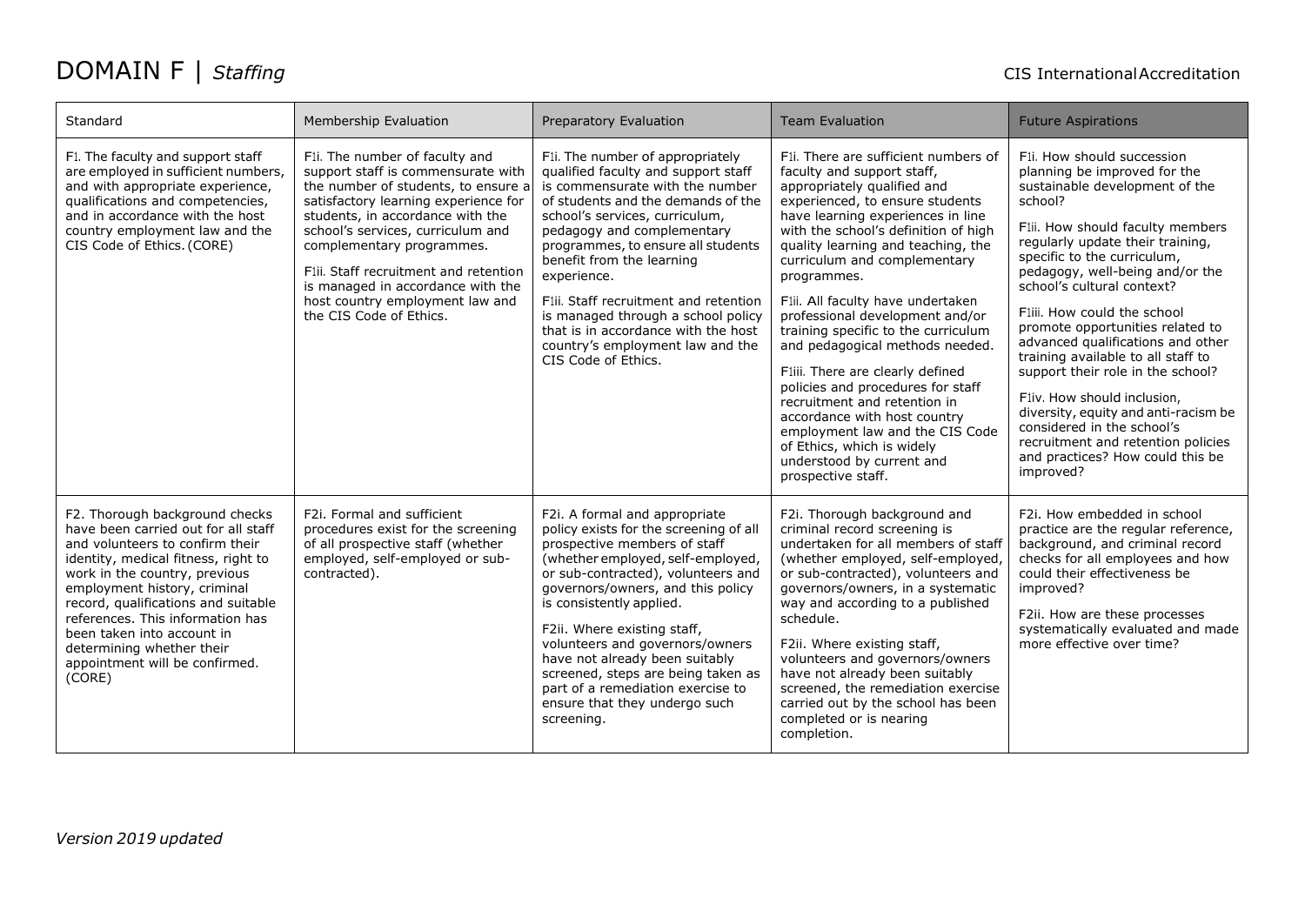| Standard                                                                                                                                                                                                                                                                                                                        | Membership Evaluation                                                                                                                 | Preparatory Evaluation                                                                                                                                                                                          | <b>Team Evaluation</b>                                                                                                                                                                                                                                                                                                                                                                                                                                                                                                                                               | <b>Future Aspirations</b>                                                                                                                                                                                                                                                                                                                                                                                                                                                                                                                  |
|---------------------------------------------------------------------------------------------------------------------------------------------------------------------------------------------------------------------------------------------------------------------------------------------------------------------------------|---------------------------------------------------------------------------------------------------------------------------------------|-----------------------------------------------------------------------------------------------------------------------------------------------------------------------------------------------------------------|----------------------------------------------------------------------------------------------------------------------------------------------------------------------------------------------------------------------------------------------------------------------------------------------------------------------------------------------------------------------------------------------------------------------------------------------------------------------------------------------------------------------------------------------------------------------|--------------------------------------------------------------------------------------------------------------------------------------------------------------------------------------------------------------------------------------------------------------------------------------------------------------------------------------------------------------------------------------------------------------------------------------------------------------------------------------------------------------------------------------------|
| F3. The school provides for the<br>professional development and/or<br>training for faculty and support<br>staff that relates to school<br>priorities, addresses the needs of<br>staff, and contributes to the<br>development of student learning,<br>well-being and global citizenship.<br>(CORE)                               | F3i. Faculty and other staff have<br>access to professional<br>development and/or training.                                           | F3i. All faculty and other staff have<br>access to professional<br>development and/or training<br>related to their needs, which<br>supports the school in being more<br>effective.                              | F3i. There is a clearly defined<br>process and expectation for all<br>faculty and classroom support staff<br>to receive professional<br>development related to the<br>school's identified priorities and<br>their needs, which improves<br>student learning and well-being.<br>F3ii. There is a clearly defined<br>process and expectation for non-<br>classroom support staff to receive<br>professional development and/or<br>training related to the school's<br>identified priorities and which<br>supports the school in being more<br>efficient and effective. | F3i. How can the school<br>community improve the culture of<br>learning and development for all<br>faculty and other staff?<br>F3ii. How effective is professional<br>development provision in<br>improving the following:<br>learning and teaching<br>including the use of<br>technology;<br>global citizenship and<br>interculturallearning;<br>well-being, physical and<br>$\bullet$<br>mental health:<br>inclusion, diversity, equity and<br>anti-racism; and/or<br>other matters related to the<br>school's strategic<br>improvement? |
| F4. The performance evaluation<br>system is defined and implemented<br>for all faculty and other staff based<br>on pre-determined, explicit criteria<br>and is supported by a programme<br>of professional development<br>and/or training, which is linked to<br>appraisal outcomes and identified<br>school priorities. (CORE) | F4i. There is evidence of faculty<br>and other staff being involved in a<br>performance evaluation process<br>that includes feedback. | F4i. There is a clearly<br>communicated, written<br>performance evaluation and<br>feedback policy, with an<br>appropriate appeals procedure.<br>Many faculty and other staff have<br>entered into this process. | F4i. All faculty and other staff<br>understand the performance<br>evaluation and feedback policy,<br>appeals procedures, and are<br>appropriately engaged and<br>involved in the process. There are<br>clear links between performance<br>evaluation, the school's priorities<br>and provision of professional<br>development.                                                                                                                                                                                                                                       | F4i. How effectively does the<br>performance evaluation system<br>inform the continuous<br>development of the school? How<br>could this be improved?<br>F4ii. To what extent is student<br>feedback part of the performance<br>evaluation system and how could<br>this be used more effectively?                                                                                                                                                                                                                                           |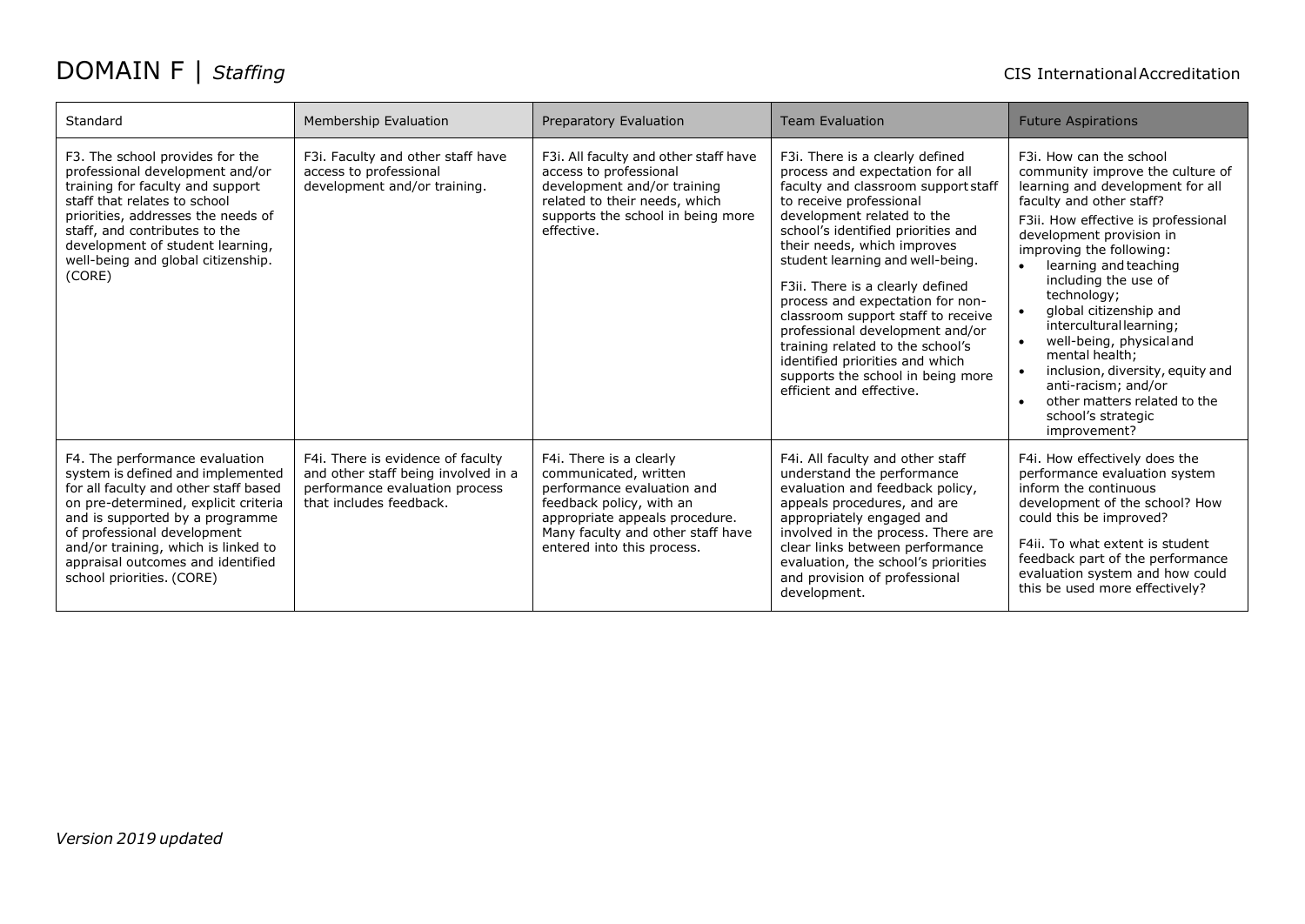| Standard                                                                                                                                                                                                                                                                                                        | Membership Evaluation                                                                                                                                                                                                                                                         | Preparatory Evaluation                                                                                                                                                                                                                                                                                                                                                                                                                                                                                                                                                                                                                                | <b>Team Evaluation</b>                                                                                                                                                                                                                                                                                                                                                                                                                                                                                                                                                                                                                                                                                                                                                                                                                                                                                                                                                                                                                        | <b>Future Aspirations</b>                                                                                                                                                                                                                                                                                                                                                                                                                                                                                                                                                                                                                                                                                                                                                                                                                                                                                                                                                          |
|-----------------------------------------------------------------------------------------------------------------------------------------------------------------------------------------------------------------------------------------------------------------------------------------------------------------|-------------------------------------------------------------------------------------------------------------------------------------------------------------------------------------------------------------------------------------------------------------------------------|-------------------------------------------------------------------------------------------------------------------------------------------------------------------------------------------------------------------------------------------------------------------------------------------------------------------------------------------------------------------------------------------------------------------------------------------------------------------------------------------------------------------------------------------------------------------------------------------------------------------------------------------------------|-----------------------------------------------------------------------------------------------------------------------------------------------------------------------------------------------------------------------------------------------------------------------------------------------------------------------------------------------------------------------------------------------------------------------------------------------------------------------------------------------------------------------------------------------------------------------------------------------------------------------------------------------------------------------------------------------------------------------------------------------------------------------------------------------------------------------------------------------------------------------------------------------------------------------------------------------------------------------------------------------------------------------------------------------|------------------------------------------------------------------------------------------------------------------------------------------------------------------------------------------------------------------------------------------------------------------------------------------------------------------------------------------------------------------------------------------------------------------------------------------------------------------------------------------------------------------------------------------------------------------------------------------------------------------------------------------------------------------------------------------------------------------------------------------------------------------------------------------------------------------------------------------------------------------------------------------------------------------------------------------------------------------------------------|
| F5. Collectively, leaders, faculty,<br>and other staff create a<br>professional and trusting working<br>environment. Written policies and<br>guidelines establish expectations<br>for the performance and conduct<br>of all faculty and other staff, and<br>they are applied fairly and<br>consistently. (CORE) | F5i. Leaders, faculty and other staff<br>have a professional and trusting<br>working relationship.<br>F5ii. All faculty and other staff<br>receive clear documentation and a<br>code of conduct outlining their<br>roles, responsibilities and<br>expectations for behaviour. | F5i. Leaders, faculty and other staff<br>have a purposeful approach to<br>creating a professional and trusting<br>working environment.<br>F5ii. All faculty and other staff have<br>individual job descriptions related<br>to their roles, responsibilities, and a<br>code of conduct setting<br>expectations for behaviour.<br>F5iii. The school has developed<br>and adopted a code of conduct<br>with specific written guidelines<br>stating appropriate and<br>inappropriate behaviour with<br>children.<br>F5iv. The school has developed a<br>guide to the cultural context of the<br>school to support staff in<br>understanding that culture. | F5i. Leaders, faculty and support<br>staff have established a systematic<br>approach to ensuring a<br>professional and trusting working<br>environment. This approach is<br>monitored, evaluated and<br>improved in light of regular<br>feedback.<br>F5ii. In addition to job descriptions,<br>there is widely disseminated<br>associated documentation (such as<br>a staff handbook) to ensure<br>expectations for all faculty and<br>staff, including a complaints and<br>appeals procedure, are understood<br>and applied consistently.<br>F5iii. All faculty, other staff,<br>contractors, and volunteers have<br>signed an acknowledgement that<br>they have read a code of conduct<br>and written quidelines stating<br>appropriate and inappropriate<br>behaviour of adults with other<br>adults and adults towards children.<br>F5iv. The school has clear<br>expectations of how adults of<br>different cultures and languages<br>work together, which incorporate<br>clear expectations against<br>discrimination in all its forms. | F5i. How effectively does the<br>school reflect on whether the<br>school community is a place where<br>staff from a diverse range of<br>backgrounds feel a sense of<br>belonging and feel valued? How<br>could this be improved?<br>F5ii. How could the school's<br>policies and practices be reviewed<br>to better protect and foster staff<br>mental well-being, including any<br>review of roles and responsibilities,<br>workload management, quality of<br>supervision, staff consultation and<br>voice and other factors affecting<br>staff effectiveness and well-being?<br>F5iii. How effectively do the<br>school's policies and practices<br>safequard its staff and faculty from<br>harm and abuse within the school<br>environment?<br>F5iv. How effective are faculty and<br>other staff in developing their own<br>intercultural awareness and<br>competencies and how might the<br>school improve awareness of<br>inclusion, diversity, equity and anti-<br>racism? |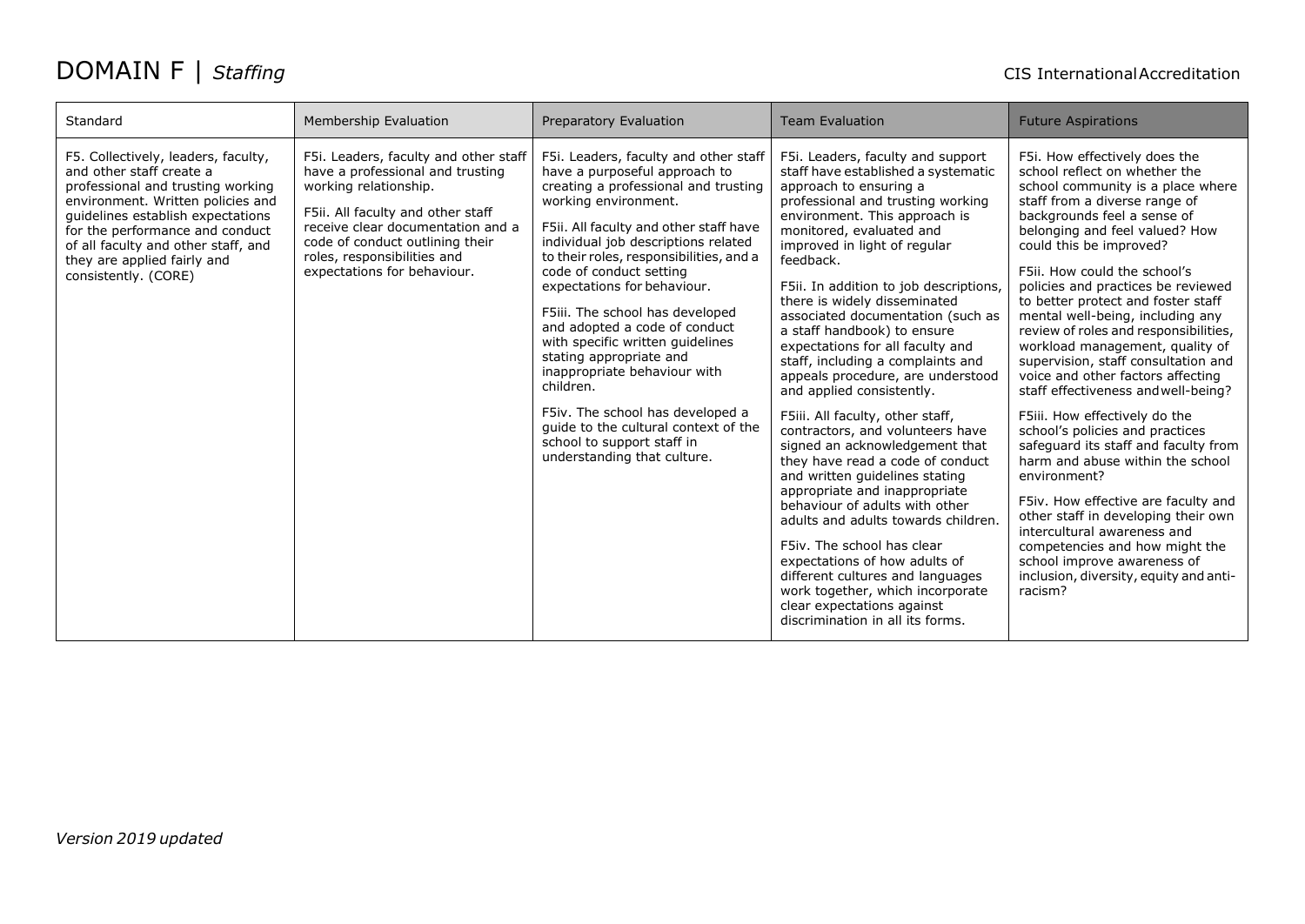| Standard                                                                                                                                                                                                                                                                                                                                                                      | Membership Evaluation                                                                             | Preparatory Evaluation                                                                                                                                                                                                                                                                                                  | <b>Team Evaluation</b>                                                                                                                                                                                                                                                                                                          | <b>Future Aspirations</b>                                                                                                                                                                                                                                                                                                                                                                       |
|-------------------------------------------------------------------------------------------------------------------------------------------------------------------------------------------------------------------------------------------------------------------------------------------------------------------------------------------------------------------------------|---------------------------------------------------------------------------------------------------|-------------------------------------------------------------------------------------------------------------------------------------------------------------------------------------------------------------------------------------------------------------------------------------------------------------------------|---------------------------------------------------------------------------------------------------------------------------------------------------------------------------------------------------------------------------------------------------------------------------------------------------------------------------------|-------------------------------------------------------------------------------------------------------------------------------------------------------------------------------------------------------------------------------------------------------------------------------------------------------------------------------------------------------------------------------------------------|
| F6. All faculty and other staff are<br>employed in accordance with the<br>CIS Code of Ethics under a written<br>contract or employment<br>agreement which states the<br>principal terms of agreement<br>between the employee and the<br>school, and which provides for<br>salaries and other benefits that are<br>appropriate to the position and to<br>the school's context. | F6i. All faculty and other staff<br>members have contracts (or the<br>equivalent local document). | F6i. All faculty and other staff<br>understand their contracts (or the<br>equivalent local document).<br>F6ii. Salaries and benefits are in<br>line with expectations for the<br>position and the local context, and<br>encourage the recruitment and<br>retention of appropriately qualified<br>and experienced staff. | F6i. All faculty and other staff<br>understand their contracts (or the<br>equivalent local document) and<br>there is appropriate expertise<br>available to staff to clarify<br>understanding if needed.<br>F6ii. Salaries and benefits are<br>outlined for all faculty and other<br>staff in an open and transparent<br>manner. | F6i. How should the review of, and<br>amendment to, contracts be made<br>more effective?<br>F6ii. How should the school<br>improve benchmarking of salaries<br>and benefits of faculty and other<br>staff against similar schools and<br>employers?<br>F6iii. How should the salaries and<br>benefits be reviewed in order to<br>promote improved equity across all<br>faculty and other staff? |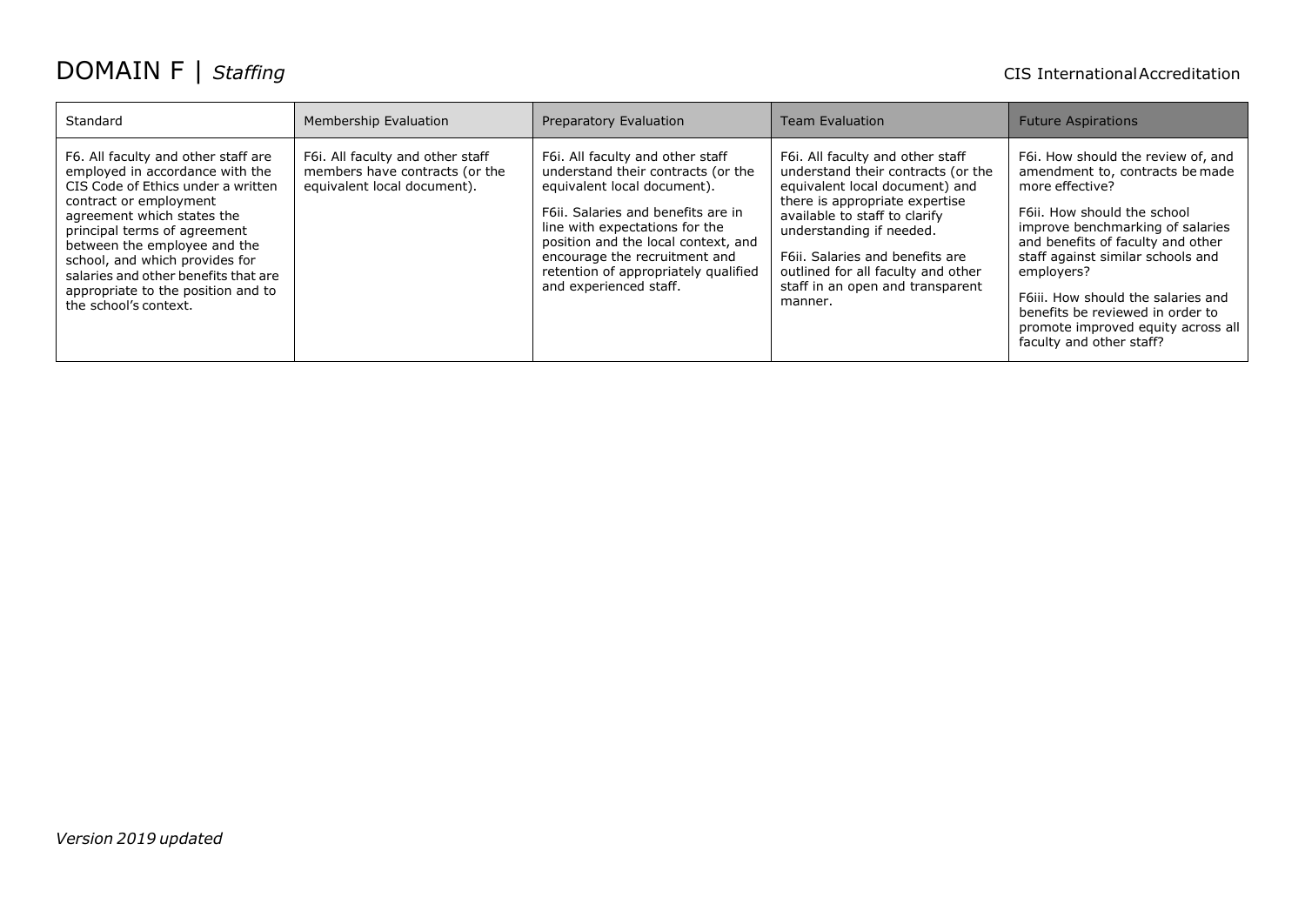#### **ESSENTIAL QUESTIONS**

Use these questions to frame a reflective discussion about the overall effectiveness of the school in this domain. The outcomes of these discussions should provide the basis for the written evaluative commentary.

- 1. How well do the premises, facilities, technology systems and learning spaces contribute to the effective implementation of the curriculum and complementary programmes offered? How can these be improved?
- 2. How well do the premises, facilities, technology systems and auxiliary services enhance the school's stated purpose and direction? How can these be improved?
- 3. How well are the facilities and technology systems designed to ensure and enhance the physical, social, and emotional well-being and safety of students? How can these be improved?
- 4. How safe and secure are the facilities (across the campus and other areas used regularly) for the students and adults at the school? How can these be improved?
- 5. To what extent do the premises, facilities, technology systems and auxiliary services, and their management, offer extended learning opportunities for students? How can these be improved?
- 6. [For re-accreditation only] How could the school strengthen its premises, facilities, technology systems and auxiliary services beyond the Team Evaluation criteria? [Use the future aspirations questions in the rubric below as appropriate.]

### **RUBRIC**

Use the criteria in this rubric to evaluate the school's practice and identify evidence for alignment with the standard at the appropriate stage.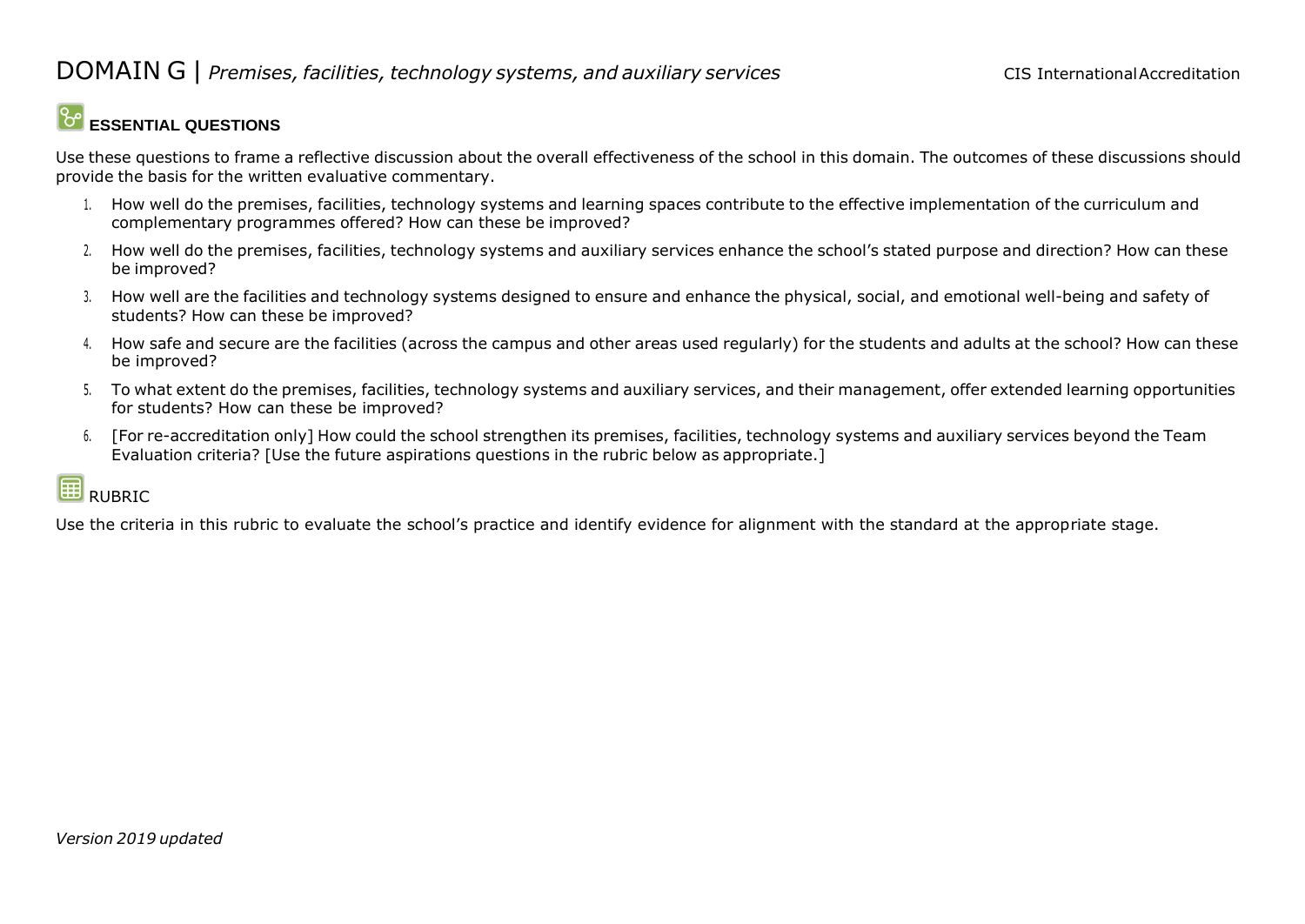| Standard                                                                                                                                                                                                                                               | Membership Evaluation                                                                                                                                                                                                                      | Preparatory Evaluation                                                                                                                                                                                                                                                                                                          | <b>Team Evaluation</b>                                                                                                                                                                                      | <b>Future Aspirations</b>                                                                                                                                                                                                                                                                                                                                                                                                                                                                                                         |
|--------------------------------------------------------------------------------------------------------------------------------------------------------------------------------------------------------------------------------------------------------|--------------------------------------------------------------------------------------------------------------------------------------------------------------------------------------------------------------------------------------------|---------------------------------------------------------------------------------------------------------------------------------------------------------------------------------------------------------------------------------------------------------------------------------------------------------------------------------|-------------------------------------------------------------------------------------------------------------------------------------------------------------------------------------------------------------|-----------------------------------------------------------------------------------------------------------------------------------------------------------------------------------------------------------------------------------------------------------------------------------------------------------------------------------------------------------------------------------------------------------------------------------------------------------------------------------------------------------------------------------|
| G1. The school provides premises<br>and facilities, with supporting<br>systems and services, to enable it<br>to fulfil the school's stated purpose<br>and direction, deliver the<br>curriculum and contribute to the<br>well-being of students. (CORE) | G1i. Physical facilities, teaching and<br>learning spaces and equipment are<br>age-appropriate and adequately<br>support the school's purpose and<br>direction, and sustain the learning<br>and well-being programmes for all<br>students. | G1i. The school monitors, evaluates,<br>and reviews use of the facilities in<br>relation to the number of students<br>enrolled, the occupancy of classes,<br>the programmes on offer and the<br>nature of learning expected, and<br>has a well-developed process of<br>facility planning to enhance<br>learning and well-being. | G1i. The school ensures the<br>continual development of school<br>premises, physical accommodation,<br>infrastructure and equipment to<br>better meet student needs and<br>improve learning and well-being. | G1i. How could the premises be<br>improved to be more aligned with,<br>and facilitate more effectively, the<br>school's definition of high-quality<br>learning?<br>G1ii, How should the school's future<br>planning of facilities improve its<br>consideration of:<br>innovative learning practices<br>and research into effective<br>practice;<br>research into spaces and<br>places to promote well-being;<br>and/or<br>cultural influences and how<br>these may promote<br>intercultural learning and a<br>sense of belonging? |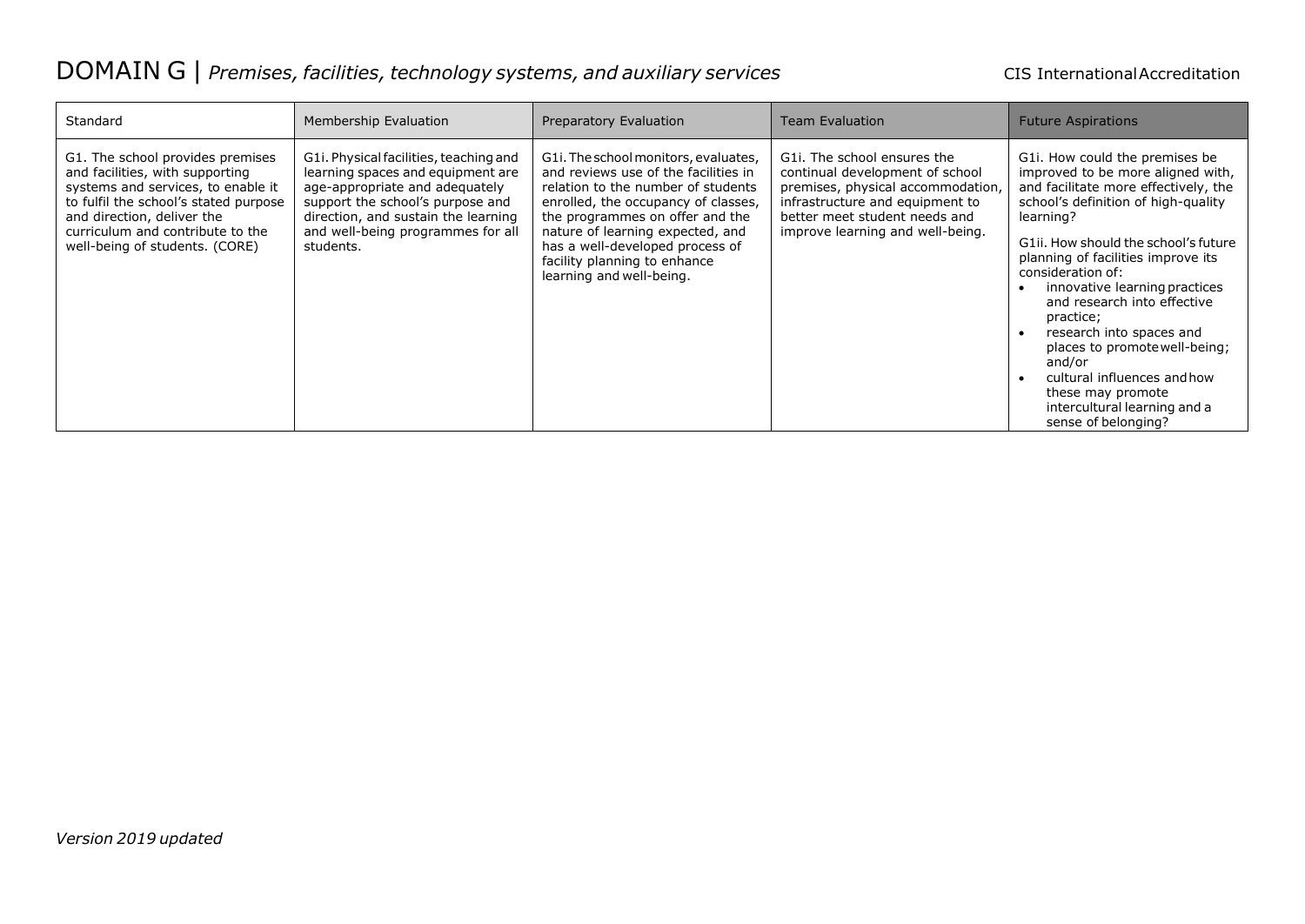| Standard                                                                                                                                                                                                                                                       | Membership Evaluation                                                                                                                                                                                                                                                                                                                                                                                                                                                                                                                                                                                               | Preparatory Evaluation                                                                                                                                                                                                                                                                                                                                                                                                                                                                                                                                                                                                                                                                                                                 | <b>Team Evaluation</b>                                                                                                                                                                                                                                                                                                                                                                                                                                                                                                                                                                                                                                                                                                                                                                                                                                          | <b>Future Aspirations</b>                                                                                                                                                                                                                                                                                                                                                                                                                                                                                                                                                                                                                                                                                                                                      |
|----------------------------------------------------------------------------------------------------------------------------------------------------------------------------------------------------------------------------------------------------------------|---------------------------------------------------------------------------------------------------------------------------------------------------------------------------------------------------------------------------------------------------------------------------------------------------------------------------------------------------------------------------------------------------------------------------------------------------------------------------------------------------------------------------------------------------------------------------------------------------------------------|----------------------------------------------------------------------------------------------------------------------------------------------------------------------------------------------------------------------------------------------------------------------------------------------------------------------------------------------------------------------------------------------------------------------------------------------------------------------------------------------------------------------------------------------------------------------------------------------------------------------------------------------------------------------------------------------------------------------------------------|-----------------------------------------------------------------------------------------------------------------------------------------------------------------------------------------------------------------------------------------------------------------------------------------------------------------------------------------------------------------------------------------------------------------------------------------------------------------------------------------------------------------------------------------------------------------------------------------------------------------------------------------------------------------------------------------------------------------------------------------------------------------------------------------------------------------------------------------------------------------|----------------------------------------------------------------------------------------------------------------------------------------------------------------------------------------------------------------------------------------------------------------------------------------------------------------------------------------------------------------------------------------------------------------------------------------------------------------------------------------------------------------------------------------------------------------------------------------------------------------------------------------------------------------------------------------------------------------------------------------------------------------|
| G2. The premises have high<br>standards of maintenance,<br>cleanliness, health, safety and<br>security, which are supported by<br>written policies and effective<br>procedures, and which exceed,<br>where necessary, local regulatory<br>requirements. (CORE) | G2i. Appropriate indoor and<br>outdoor spaces, air quality, heating<br>and cooling, shade, shelter, lighting<br>and acoustics support safety,<br>health and an environment<br>conducive to learning and well-<br>being for all.<br>G2ii. Written policies and<br>procedures are in place to support<br>the health and safety of all on<br>campus and the school meets the<br>health and safety codes and<br>regulations of local authorities.<br>G2iii. Effective procedures and<br>drills are in place for emergency<br>situations that require evacuation<br>or emergency medical care for<br>staff and students. | G2i. The school has a system of<br>monitoring and maintenance that<br>ensures the premises and<br>equipment are healthy, safe and<br>secure.<br>G2ii. Due regard is given to<br>building and facility design, layout,<br>designation and use to ensure<br>effective practice in child<br>safeguarding and protection.<br>G2iii. Effective procedures that<br>comply with, or exceed, local<br>regulations are in place for<br>emergency situations that require<br>evacuation, lockdown, medical<br>response and/or response to<br>natural disasters, for example,<br>earthquake or flooding, as<br>appropriate.<br>G2iv. Provision is made to meet the<br>health, safety and freedom of<br>access needs of all students and<br>staff. | G2i. The school regularly monitors<br>the premises and reviews the<br>effectiveness of policy, procedure<br>and behaviours, through a<br>systematic structure, for example, a<br>Health, Safety and Environment<br>Committee, to inform planning for<br>enhancements and appropriate<br>professional development and/or<br>training.<br>G2ii. All staff follow school policy in<br>their use of premises to ensure<br>effective practice in child<br>safeguarding and protection.<br>G2iii. The school has well<br>developed and practised policies,<br>procedures, drills, and<br>communication plans as part of an<br>overall crisis management plan.<br>Where necessary, these exceed<br>local regulatory requirements.<br>G2iv. Provision is reviewed and<br>improved to ensure the health,<br>safety, and freedom of access for<br>all students and staff. | G2i. How could the students be<br>made more aware of the health and<br>safety measures on the premises<br>and how might they be used to<br>further enhance their learning?<br>G2ii. How effectively and<br>systematically does the school<br>review all emergency procedures<br>and identify and implement<br>enhanced emergency procedures,<br>using information available from<br>expert sources?<br>G2iii. How could the school<br>improve its ability to support<br>students' learning in the event of<br>school closure?<br>G2iv. What messages (implicit and<br>explicit) do the school premises<br>and facilities convey to students,<br>staff and parents with regard to the<br>provision for individual needs and<br>the promotion of more inclusion? |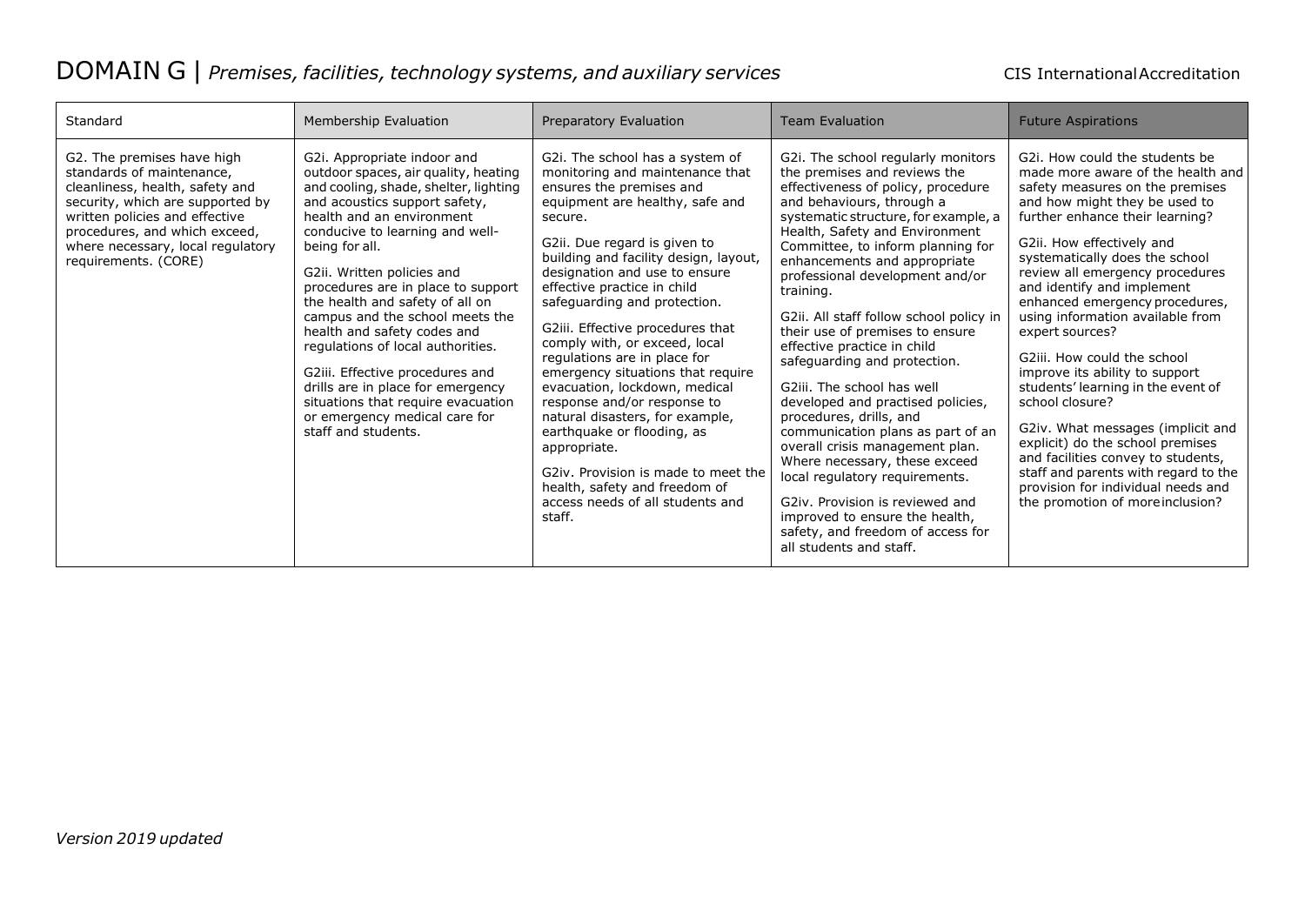| Standard                                                                                                                                                                                                                                  | Membership Evaluation                                                                                                                                                                                                   | Preparatory Evaluation                                                                                                                                                                                                                                                                                                                                                                                                                 | <b>Team Evaluation</b>                                                                                                                                                                                                                                                                                                                                                                                                                                                                                                        | <b>Future Aspirations</b>                                                                                                                                                                                                                                                                                                                                                                                                                                                                                                               |
|-------------------------------------------------------------------------------------------------------------------------------------------------------------------------------------------------------------------------------------------|-------------------------------------------------------------------------------------------------------------------------------------------------------------------------------------------------------------------------|----------------------------------------------------------------------------------------------------------------------------------------------------------------------------------------------------------------------------------------------------------------------------------------------------------------------------------------------------------------------------------------------------------------------------------------|-------------------------------------------------------------------------------------------------------------------------------------------------------------------------------------------------------------------------------------------------------------------------------------------------------------------------------------------------------------------------------------------------------------------------------------------------------------------------------------------------------------------------------|-----------------------------------------------------------------------------------------------------------------------------------------------------------------------------------------------------------------------------------------------------------------------------------------------------------------------------------------------------------------------------------------------------------------------------------------------------------------------------------------------------------------------------------------|
| G3. The technology systems<br>(infrastructure and data) support<br>the school's teaching, learning and<br>administrative needs and have<br>appropriate and effective safety,<br>security and confidentiality<br>measures in place. (CORE) | G3i. The provision of technologies<br>is planned and appropriately<br>funded and supports the learning<br>programmes.<br>G3ii. Technology systems support<br>the management and operational<br>functions of the school. | G3i. The provision of technologies<br>is planned, appropriately funded<br>and integrates successfully with the<br>provision of other media and<br>printed resources to support and<br>enhance the learning programmes.<br>G3ii. Technology systems sustain<br>the management and operational<br>functions of the school and are<br>appropriately confidential.                                                                         | G3i. Technology provision<br>effectively supports and integrates<br>with the provision of other media<br>and resources to enhance all<br>learning programmes, including<br>differentiated and personalised<br>learning.<br>G3ii. Technology provision is<br>strategically planned for, and<br>includes, financial planning for the<br>future.<br>G3iii. Technology systems provide<br>enhanced management and<br>operational functions for the school<br>and are regularly tested to ensure<br>rigorous security and back-up. | G3i. How could the school actively<br>and systematically engage in<br>research and development to plan<br>for the future of new technologies<br>in enhancing student learning?<br>G3ii. How could on-line learning<br>platforms be improved for, and<br>better aligned with, the school's<br>statement for high quality learning?<br>G3iii. How could technology<br>provision be further improved to<br>enhance the management and<br>operational functions of the school<br>and, as a result, enhance student<br>and staff well-being? |
| G4. The school ensures the<br>provision of auxiliary services that<br>meet standards of health and<br>safety, efficiency and, where<br>appropriate, contribute to<br>opportunities for lifelong learning<br>and student well-being.       | G4i. The school uses a range of<br>auxiliary services and ensures they<br>comply with local regulations,<br>including appropriate monitoring<br>of maintenance, cleanliness,<br>security, health and safety.            | G4i. The school uses a range of<br>auxiliary services and monitors<br>maintenance, cleanliness,<br>environmental stewardship,<br>security, food services and<br>transportation, and ensures they<br>comply with, or exceed, local<br>regulations where necessary.<br>G4ii. The school fosters a culture of<br>due diligence through monitoring<br>the auxiliary services and, where<br>appropriate, acts to improve these<br>services. | G4i. With appropriate stakeholders<br>and the service providers or staff<br>themselves, the school evaluates<br>and improves the effectiveness,<br>due diligence, and educational<br>contribution of auxiliary services to<br>broaden learning opportunities for<br>students and ensure they are safe<br>and secure.                                                                                                                                                                                                          | G4i. How could the school engage<br>in improving the quality of its<br>auxiliary services by conducting<br>research to identify<br>industry/international leading<br>practices?<br>G4ii. How could the school provide<br>more opportunities for auxiliary<br>services to become part of the<br>school community and contribute<br>to the lifelong learning of students?                                                                                                                                                                 |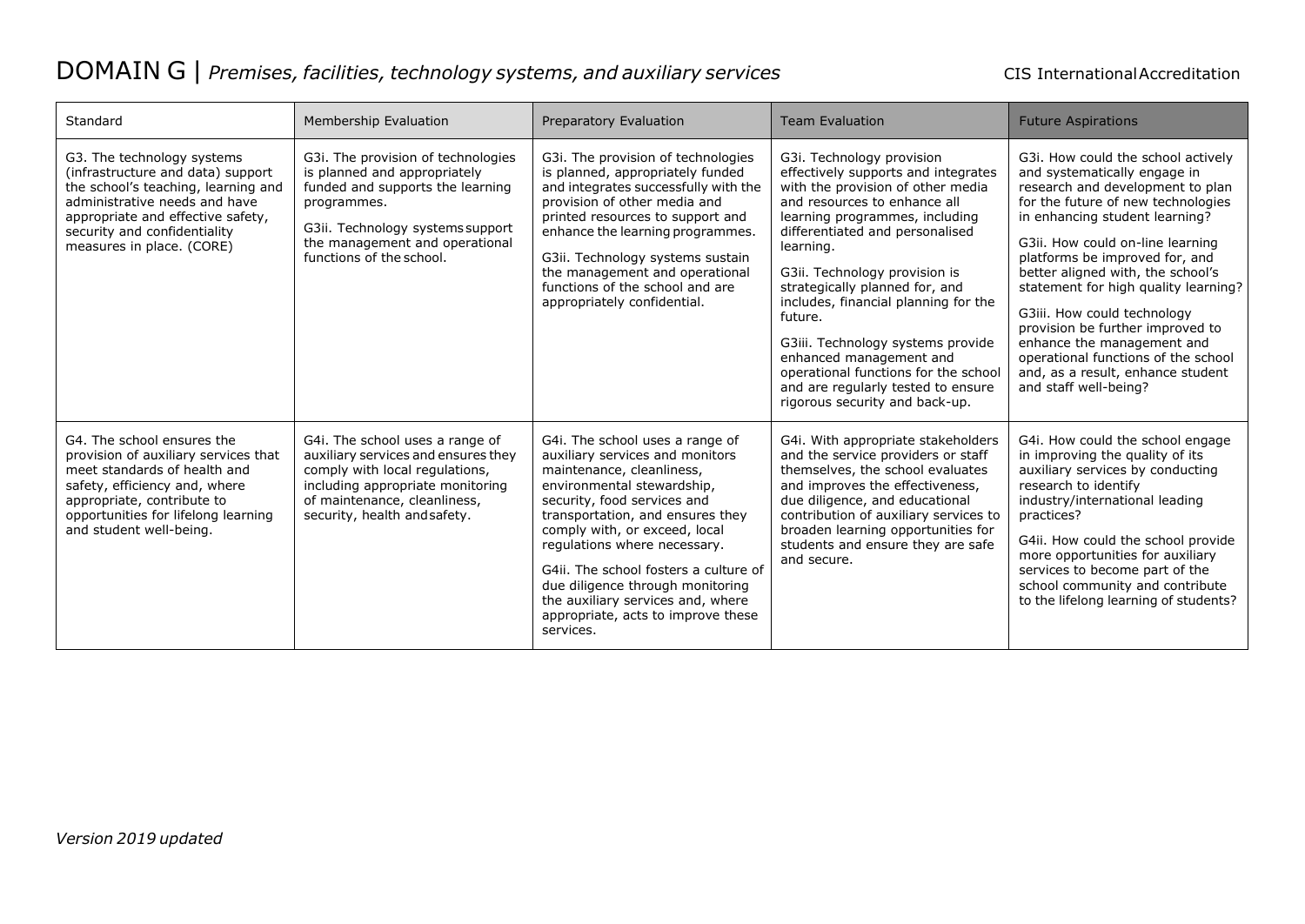| Standard                                                                                                                                                           | Membership Evaluation                                                                  | Preparatory Evaluation                                                                                                                                                                                                                                                                                    | <b>Team Evaluation</b>                                                                                                                                                                                                                                                                                                                                                                                                                                                                                                                                                                                                                                                                       | <b>Future Aspirations</b>                                                                                                                                                                                                                                                                                                                                                                      |
|--------------------------------------------------------------------------------------------------------------------------------------------------------------------|----------------------------------------------------------------------------------------|-----------------------------------------------------------------------------------------------------------------------------------------------------------------------------------------------------------------------------------------------------------------------------------------------------------|----------------------------------------------------------------------------------------------------------------------------------------------------------------------------------------------------------------------------------------------------------------------------------------------------------------------------------------------------------------------------------------------------------------------------------------------------------------------------------------------------------------------------------------------------------------------------------------------------------------------------------------------------------------------------------------------|------------------------------------------------------------------------------------------------------------------------------------------------------------------------------------------------------------------------------------------------------------------------------------------------------------------------------------------------------------------------------------------------|
| G5. Management of the premises<br>gives due consideration to the local<br>and global environment and<br>exceeds, where possible, local<br>regulatory requirements. | G5i. The school communicates<br>planned environmental actions<br>within the community. | G5i. The school is legally compliant<br>with local environmental laws.<br>G5ii. The school seeks ways to<br>engage a range of stakeholders in<br>environmental stewardship.<br>G5iii. The school seeks ways to<br>enhance the campus for learning<br>about environments and<br>environmental stewardship. | G5i. The school is legally compliant<br>with local environmental laws and<br>also seeks ways to go beyond<br>these laws to reduce environmental<br>impact and enhance sustainability.<br>G5ii. The school systematically<br>monitors, evaluates and reviews<br>the premises for biodiversity,<br>energy, and resource use and takes<br>action to reduce its environmental<br>impact and enhance sustainability.<br>G5iii. The school has a dedicated<br>environmental steering group,<br>comprised of a range of<br>stakeholders, including students<br>and those with expertise, who<br>advise governors and/or owners,<br>leaders, staff and students on<br>environmental decision-making. | G5i. How could the school's future<br>plans take into account<br>environmental impact and leading<br>practices in environmental<br>stewardship?<br>G5ii. How could the school make<br>further use of the community and<br>external agencies to enhance its<br>environmental stewardship of the<br>school and its resource use?<br>G5iii. How could the campus be<br>enhanced for biodiversity? |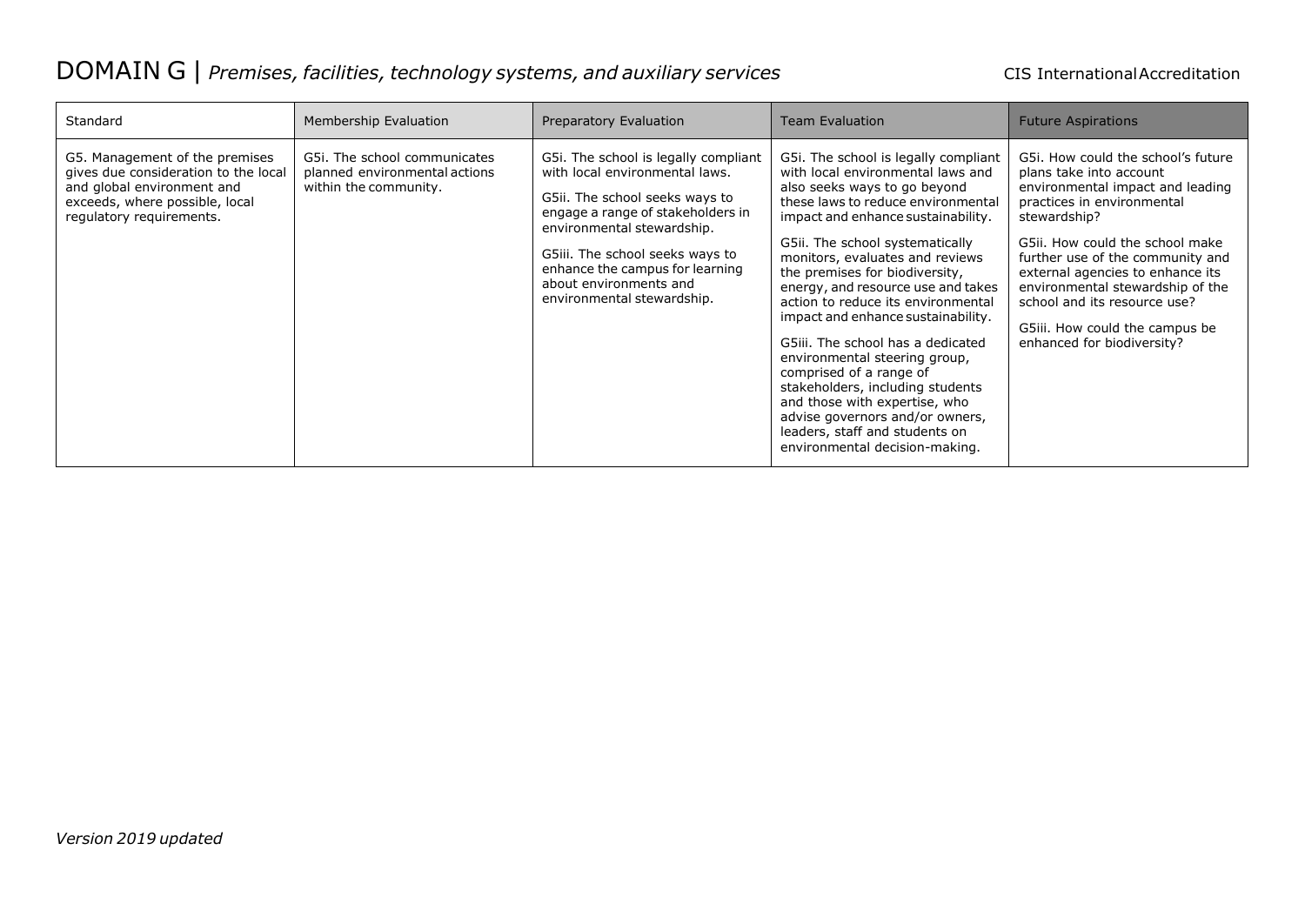#### DOMAIN H | *Community* and *home partnerships* CIS International Accreditation

#### **ESSENTIAL QUESTIONS**

Use these questions to frame a reflective discussion about the overall effectiveness of the school in this domain. The outcomes of these discussions should provide the basis for the written evaluative commentary.

- 1. To what extent do stakeholders from the wider community understand and appreciate the purpose and direction of the school, and how do they contribute to its delivery? How can this be improved?
- 2. How are parents, guardians, carers and other agencies engaged as partners in student well-being and learning? How can this be improved?
- 3. To what degree are the communications between the school and parents, guardians, and other community members informative, inclusive, timely, appropriate and well understood? Examples include: clarity, languages used, cultural sensitivity, and understanding of their child's education. How can these be improved?
- 4. Generally, do parents and guardians feel at ease in communicating with the school? How does the school know? What could be done to improve channels of communication and the involvement of the parent body?
- 5. How does the school foster partnerships with external organisations for the benefit of students? How can these be improved?
- 6. [For re-accreditation only] How could the school strengthen its community partnerships beyond the Team Evaluation criteria? [Use the future aspirations questions in the rubric below as appropriate.]

#### |用 RUBRIC

Use the criteria in this rubric to evaluate the school's practice and identify evidence for alignment with the standard at the appropriate stage.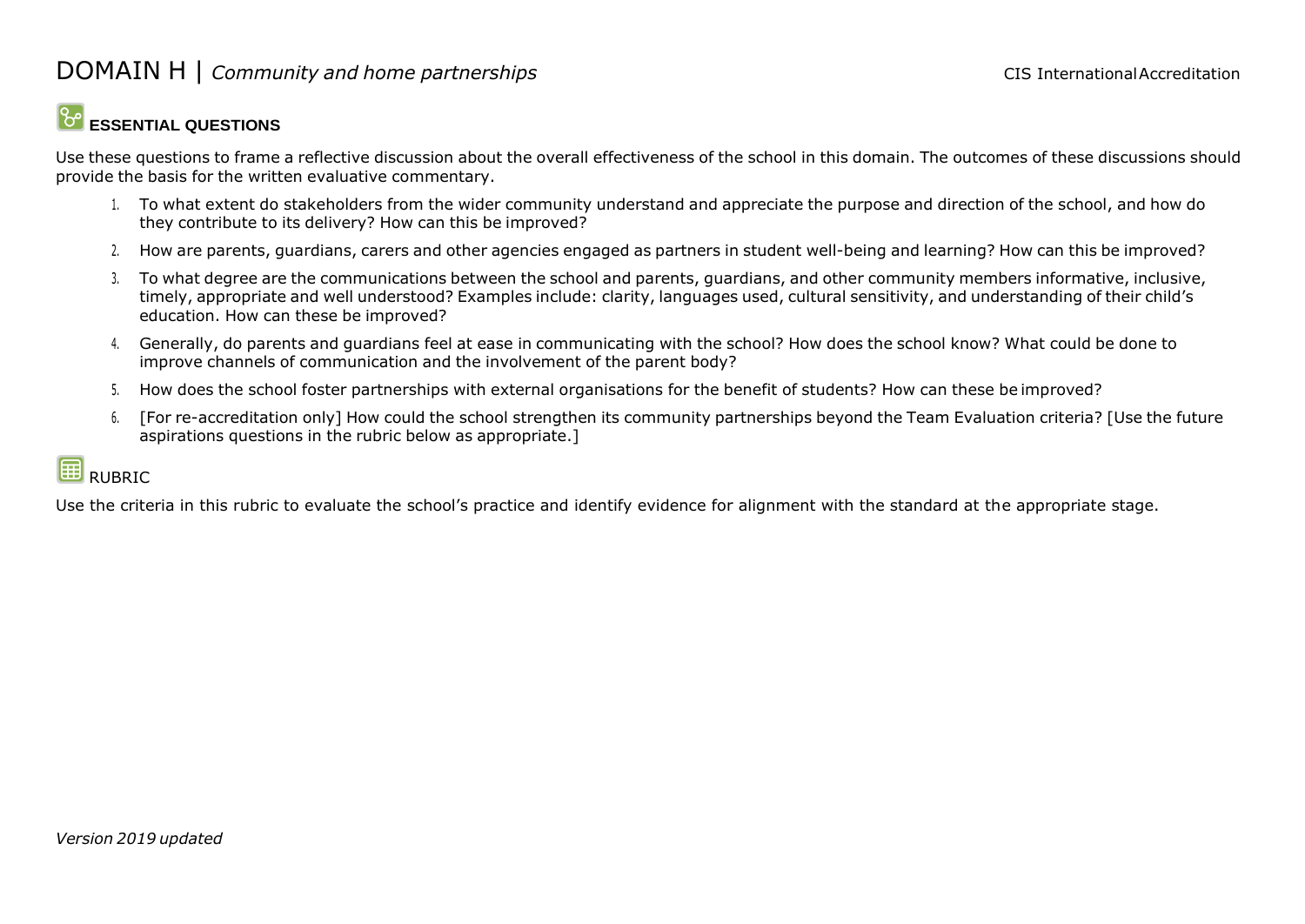## DOMAIN H | *Community and home partnerships* CIS International Accreditation

| Standard                                                                                                                                                                                                                                                                                                                                            | <b>Membership Evaluation</b>                                                                                                                                                                                              | Preparatory Evaluation                                                                                                                                                                                                                                                                                                                                                                                                                                                               | <b>Team Evaluation</b>                                                                                                                                                                                                                                                                                                                                                                                                                                                                                                                                                                                                                       | <b>Future Aspirations</b>                                                                                                                                                                                                                                                                                                                                                                                                                                                                                                                                                                                                                                                                                                       |
|-----------------------------------------------------------------------------------------------------------------------------------------------------------------------------------------------------------------------------------------------------------------------------------------------------------------------------------------------------|---------------------------------------------------------------------------------------------------------------------------------------------------------------------------------------------------------------------------|--------------------------------------------------------------------------------------------------------------------------------------------------------------------------------------------------------------------------------------------------------------------------------------------------------------------------------------------------------------------------------------------------------------------------------------------------------------------------------------|----------------------------------------------------------------------------------------------------------------------------------------------------------------------------------------------------------------------------------------------------------------------------------------------------------------------------------------------------------------------------------------------------------------------------------------------------------------------------------------------------------------------------------------------------------------------------------------------------------------------------------------------|---------------------------------------------------------------------------------------------------------------------------------------------------------------------------------------------------------------------------------------------------------------------------------------------------------------------------------------------------------------------------------------------------------------------------------------------------------------------------------------------------------------------------------------------------------------------------------------------------------------------------------------------------------------------------------------------------------------------------------|
| H1. Effective communications<br>foster a productive home-school<br>partnership and a positive learning<br>community. (CORE)                                                                                                                                                                                                                         | H1i. The school communicates<br>regularly and systematically with<br>parents/quardians about the<br>school's purpose and direction, its<br>operations and the education<br>provided to each individual child<br>enrolled. | H1i. In addition to high-quality<br>communications, the school<br>actively seeks out parent/guardian<br>views and gathers feedback on the<br>education it provides for their child.<br>Consideration is given to these<br>views to improve the school.<br>H1ii. Parents have opportunities to<br>be involved in the life of the school<br>in ways that benefit the students<br>and their learning.<br>H1iii. Parents new to the school are<br>inducted into the school<br>community. | H1i. The quality of communications<br>between school and home<br>enhances student learning and<br>well-being and they are aligned<br>with the school's guiding<br>statements.<br>H1ii. The school systematically<br>seeks feedback from parents,<br>which is then considered and used<br>to develop appropriate actions to<br>improve the school.<br>H1iii. Parents are actively<br>encouraged to be involved in the<br>life of the school in ways that<br>benefit student learning, well-being<br>and global citizenship.<br>H1iv. Parents new to the school are<br>inducted into the school<br>community and feel welcome and<br>included. | H1i. To what extent do parents<br>understand and subscribe to the<br>school's purpose and direction?<br>What could be done to improve the<br>engagement of parents as<br>supporters and champions of the<br>school?<br>H1ii. How well does the school<br>know the cultural context of the<br>parents and how effectively is this<br>considered in methods and styles<br>of communication?<br>H1iii. How could the school, in<br>conjunction with parent<br>organisations associated with the<br>school, foster further inclusion,<br>diversity, equity and anti-racism?                                                                                                                                                         |
| H2. The school establishes<br>partnerships and networks with<br>external organisations and schools,<br>locally and beyond, to enrich the<br>learning opportunities available to<br>the students. These opportunities<br>include service, environmental<br>stewardship, mentoring, internships<br>and the development of leadership<br>capabilities. | H2i. The school is outward-looking<br>and is actively seeking and forming<br>partnerships with the community<br>and external organisations to<br>enrich learning and well-being for<br>staff and students.                | H2i. External partnerships are in<br>place to enrich learning<br>opportunities. These enhance<br>learning, well-being and local<br>citizenship for staff and students.<br>The school recognises its role in<br>contributing to the local<br>community.                                                                                                                                                                                                                               | H2i. External partnerships with the<br>local community and other<br>organisations enrich and deepen<br>student learning, including the<br>development of service and<br>environmental leadership in the<br>local community and, if feasible,<br>beyond regional or national<br>boundaries.<br>H2ii. The school reflects on the<br>impact of the learning experiences<br>that result from external<br>partnerships and service learning.<br>H2iii. The school continually<br>improves these service learning<br>experiences to ensure that they are<br>ethical, sustainable, and have a<br>positive impact on all involved.                   | H2i. How could the school foster<br>further or deeper relationships with<br>external stakeholders, including<br>alumni, NGOs, business, and other<br>schools, locally and internationally,<br>to enhance learning?<br>H2ii. How could the school<br>evaluate and make a significant<br>impact locally and internationally to<br>enrich learning and leadership<br>opportunities for students?<br>H2iii. How could the school's<br>partnerships improve their<br>contribution to students'<br>understanding of issues related to:<br>environmental stewardship;<br>$\bullet$<br>inclusion, diversity, equity and<br>$\bullet$<br>anti-racism; and/or<br>other matters of significance<br>$\bullet$<br>to the school's community? |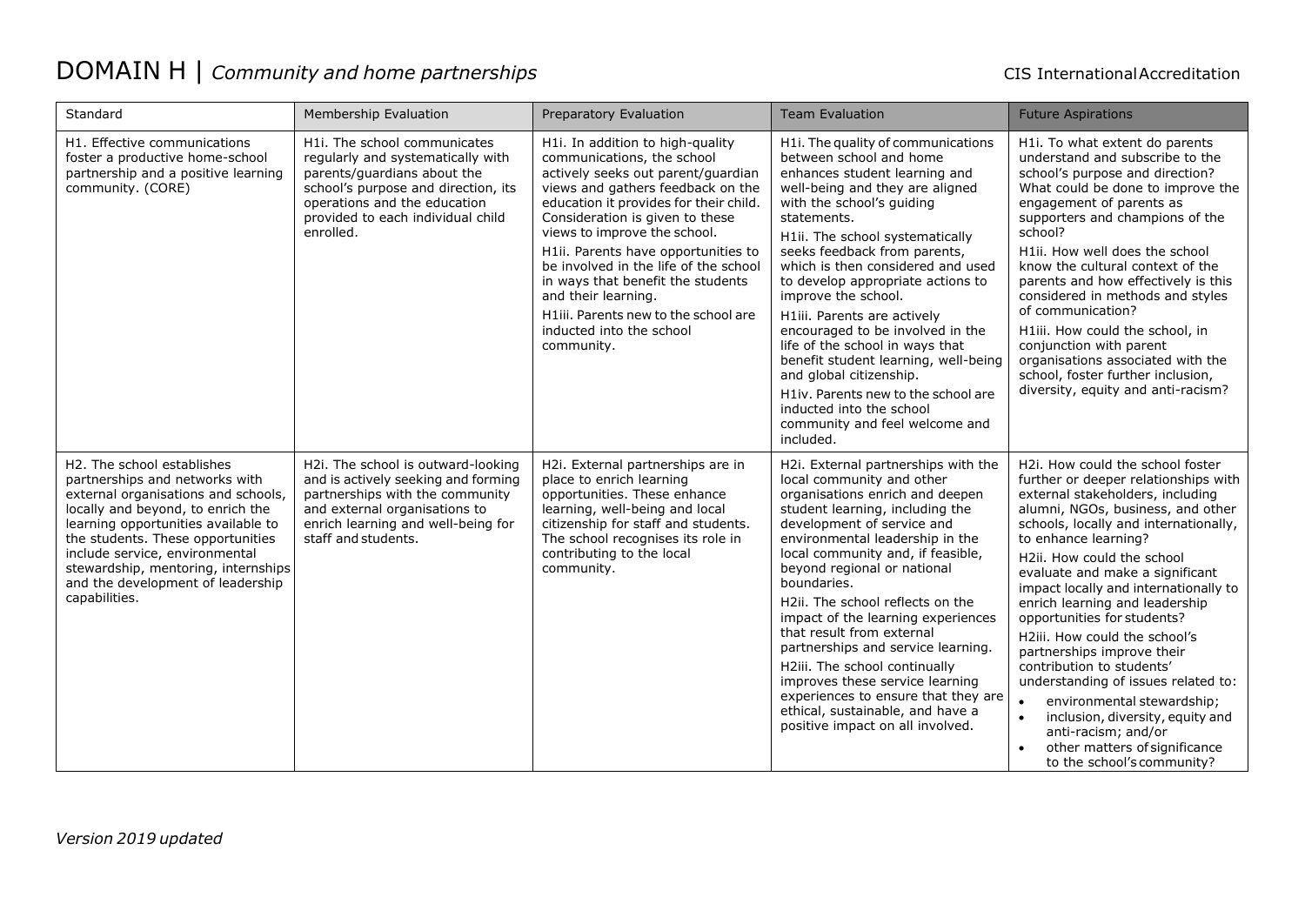#### **ESSENTIAL QUESTIONS**

Use these questions to frame a reflective discussion about the overall effectiveness of the school in this domain. The outcomes of these discussions should provide the basis for the written evaluative commentary.

- 1. How can the moral, ethical and legal responsibilities of the school, for students living away from their parents/guardians, beimproved?
- 2. To what extent are the physical, cultural, social and emotional well-being needs of students being provided for, monitored, evaluated and enhanced by suitable staff (and volunteers) in the context of boarding and/or homestay?
- 3. To what extent are boarding and/or homestay students receiving an age-appropriate and purposeful education in line with the guiding statements, and beyond the education which day students receive? How can this be improved?
- 4. How safe, secure and age-appropriate for the needs of the students are the boarding and/or homestay facilities and their supervision? How can these be improved?
- 5. How do communications between the school and parents/guardians contribute to the well-being and learning of the boarding and/or homestay students? How can these be improved?
- 6. [For re-accreditation only] How could the school strengthen its residential services beyond the Team Evaluation criteria? [Use the future aspirations questions in the rubric below as appropriate.]

## RUBRIC

Use the criteria in this rubric to evaluate the school's practice and identify evidence for alignment with the standard at the appropriate stage.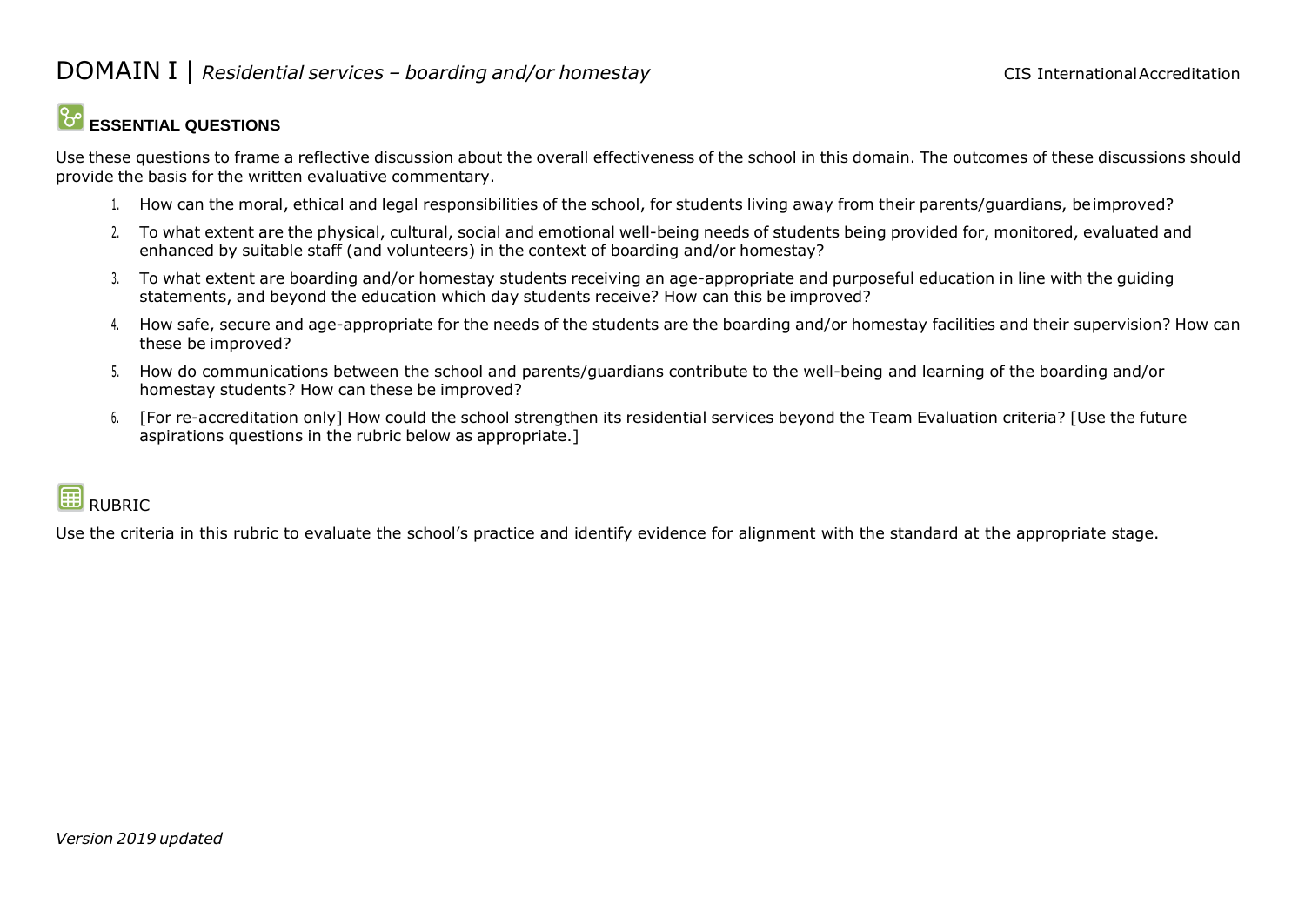| Standard                                                                                                                                                                                                                                                                                                                                                                                                                                                                                                                                                                                                                                                                                                                                                              | Membership Evaluation                                                                                                                                                                                                                                                                                                                                                                                                                                                             | Preparatory Evaluation                                                                                                                                                                                                                                                                                                                                                                                                                          | <b>Team Evaluation</b>                                                                                                                                                                                                                                                                                                                                                                                                                                                                                                                                                                                                                                                         | <b>Future Aspirations</b>                                                                                                                                                                                                                                                                                                                                                                                                                                         |
|-----------------------------------------------------------------------------------------------------------------------------------------------------------------------------------------------------------------------------------------------------------------------------------------------------------------------------------------------------------------------------------------------------------------------------------------------------------------------------------------------------------------------------------------------------------------------------------------------------------------------------------------------------------------------------------------------------------------------------------------------------------------------|-----------------------------------------------------------------------------------------------------------------------------------------------------------------------------------------------------------------------------------------------------------------------------------------------------------------------------------------------------------------------------------------------------------------------------------------------------------------------------------|-------------------------------------------------------------------------------------------------------------------------------------------------------------------------------------------------------------------------------------------------------------------------------------------------------------------------------------------------------------------------------------------------------------------------------------------------|--------------------------------------------------------------------------------------------------------------------------------------------------------------------------------------------------------------------------------------------------------------------------------------------------------------------------------------------------------------------------------------------------------------------------------------------------------------------------------------------------------------------------------------------------------------------------------------------------------------------------------------------------------------------------------|-------------------------------------------------------------------------------------------------------------------------------------------------------------------------------------------------------------------------------------------------------------------------------------------------------------------------------------------------------------------------------------------------------------------------------------------------------------------|
| I1. Student learning and well-being,<br>in line with the school's purpose<br>and direction, is systematically<br>enhanced by the boarding and/or<br>homestay services provided.<br>(CORE)                                                                                                                                                                                                                                                                                                                                                                                                                                                                                                                                                                             | I1i. A statement of the school's<br>boarding and/or homestay<br>principles and practice, related to<br>the quiding statements; is available<br>to students, staff and parents; is<br>made known to boarding and/or<br>homestay students; and is<br>implemented in practice.<br>I1ii. There is an appropriate process<br>of induction and guidance for new<br>boarding and/or homestay<br>students and a documented<br>support programme in place for all<br>residential students. | I1i. The quiding statements of the<br>school embrace the needs of<br>boarding and/or homestay<br>students and are regularly<br>reviewed and modified considering<br>the well-being of these students.<br>I1ii. The guidance programme is<br>planned and reviewed to take into<br>account the specific needs of<br>boarding and/or homestay<br>students.                                                                                         | I1i. The quiding statements<br>embrace the needs of boarding<br>and/or homestay students and are<br>regularly reviewed to ensure their<br>ongoing relevance to address and<br>enhance their educational, social<br>and emotional needs.<br>I1ii. The induction and support<br>programmes address the welfare<br>and learning needs of the boarding<br>and/or homestay students, and the<br>students provide feedback on its<br>implementation.                                                                                                                                                                                                                                 | I1. How could the statement of<br>principles be developed to reflect<br>the changing needs and<br>circumstances of boarding and/or<br>homestay students?<br>I1ii. How should boarding and/or<br>homestay students contribute<br>more to the ongoing development<br>of principles to ensure a safe and<br>enriching residential environment,<br>which is inclusive and promotes<br>diversity equity and anti-racism?                                               |
| I2. The school's policies and<br>procedures in relation to child<br>safeguarding are appropriate<br>and/or adapted and effectively<br>implemented to meet the needs of<br>boarding and/or homestay<br>students, staff and facilities.<br>(CORE)<br>These policies set out how the<br>residential services address the<br>following: reporting, managing and<br>recording child safeguarding<br>concerns and allegations of abuse;<br>roles and responsibilities of<br>residential staff, leaders and<br>governors to manage and oversee<br>safequarding; residential staff<br>training, student education and<br>parental engagement; peer-on-peer<br>harassment and abuse; and online<br>safety. These exceed, where<br>necessary, local regulatory<br>requirements. | I2i. A policy framework and<br>supporting procedures are in place<br>to address the, safeguarding of<br>residential students and are<br>understood by staff and students.                                                                                                                                                                                                                                                                                                         | I2i. The school effectively<br>implements all policies and<br>procedures for the safeguarding of<br>residential students, which are in<br>line with local regulations, as a<br>minimum.<br>I2ii. Record keeping for residential<br>students, incident management,<br>and review is thorough and<br>efficiently organised, in line with<br>local regulations. Records are kept<br>securely and shared only in<br>accordance with written policy. | I2i. Policy and procedures for the<br>safeguarding of residential<br>students are effective and well<br>understood by staff and students,<br>in particular, and these exceed,<br>where necessary, local regulatory<br>requirements.<br>I2ii. Policy and procedures for the<br>safeguarding of residential<br>students are monitored, evaluated<br>and reviewed at least annually with<br>the needs of all students in mind.<br>I2iii. Record-keeping for residential<br>students is secure and well-<br>maintained, and reports of<br>suspected or disclosed abuse and<br>any actions taken by the school are<br>recorded and securely archived,<br>regardless of the outcome. | I2i. How could student voices and<br>the UN Convention on the Rights of<br>the Child (1990) be used to<br>develop and improve policy and<br>practice for boarding and/or<br>homestay students?<br>I2ii. How should any safeguarding<br>concerns from students be acted<br>upon more effectively? How should<br>grievances which involve<br>discrimination or another form of<br>abuse be acted upon more<br>effectively for boarding and/or<br>homestay students? |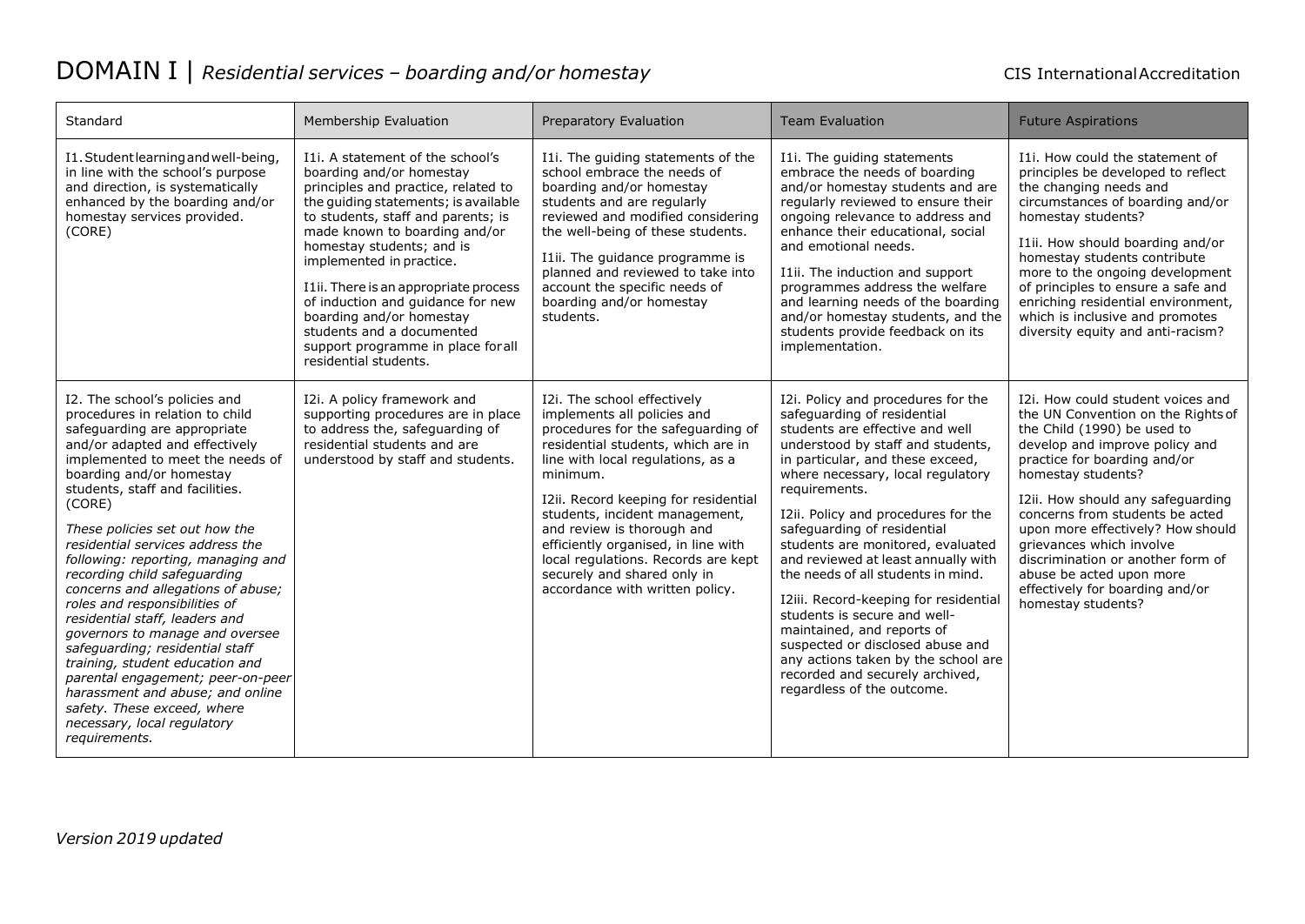| Standard                                                                                                                                                                                                                                                                              | Membership Evaluation                                                                                                                                                                                                                                                                                              | Preparatory Evaluation                                                                                                                                                                                                                                                                                                                                                                                                                                                                                                                                     | <b>Team Evaluation</b>                                                                                                                                                                                                                                                                                                                                                                                                                                                                                                            | <b>Future Aspirations</b>                                                                                                                                                                                                                                                                                                                                                                                                                                                        |
|---------------------------------------------------------------------------------------------------------------------------------------------------------------------------------------------------------------------------------------------------------------------------------------|--------------------------------------------------------------------------------------------------------------------------------------------------------------------------------------------------------------------------------------------------------------------------------------------------------------------|------------------------------------------------------------------------------------------------------------------------------------------------------------------------------------------------------------------------------------------------------------------------------------------------------------------------------------------------------------------------------------------------------------------------------------------------------------------------------------------------------------------------------------------------------------|-----------------------------------------------------------------------------------------------------------------------------------------------------------------------------------------------------------------------------------------------------------------------------------------------------------------------------------------------------------------------------------------------------------------------------------------------------------------------------------------------------------------------------------|----------------------------------------------------------------------------------------------------------------------------------------------------------------------------------------------------------------------------------------------------------------------------------------------------------------------------------------------------------------------------------------------------------------------------------------------------------------------------------|
| I3. The school provides health and<br>well-being support to residential<br>students, including first aid,<br>medical care, the management of<br>personal and social well-being,<br>crisis and emergency management,<br>and age-appropriate health and<br>well-being education. (CORE) | I3i. The school has appropriate<br>policies and provision for the<br>health care of residential students<br>who are unwell, and for a response<br>in an emergency situation.<br>I3ii. The school promotes physical<br>and mental health, as well as social<br>and emotional well-being of<br>residential students. | I3i. Policies are implemented<br>effectively to support residential<br>students' mental and physical<br>health and well-being. Provision of<br>responsive care is effective and<br>supplemented by health and well-<br>being education specifically for<br>residential students.<br>I3ii. There is adequate 24-hour<br>health-care provision to meet the<br>needs of residential students who<br>are sick or injured, and the facilities<br>include the capacity for<br>appropriate isolation if necessary,<br>including separated toilets and<br>showers. | I3i. Health and well-being matters<br>are monitored and evaluated, and<br>policies, programmes, and<br>practices are revised, improved and<br>implemented to exceed local<br>regulations as necessary.<br>I3ii. Residential students have<br>access to 24-hour emergency<br>health care, which is understood by<br>students, staff and parents and has<br>been improved through reflection<br>on incidents and drills.<br>I3iii. Local medical, dental,<br>optometric and other specialist<br>services are arranged as necessary. | I3i. How should the school improve<br>the support related to the physical<br>and mental health of residential<br>students and their specific needs,<br>as distinct from the needs of day<br>students (if the school has day<br>students)?<br>I3ii. How could the school work in<br>partnership with residential<br>students and with<br>parents/guardians, to ensure<br>students are aware of how to care<br>for their own physical and mental<br>health when they leave school? |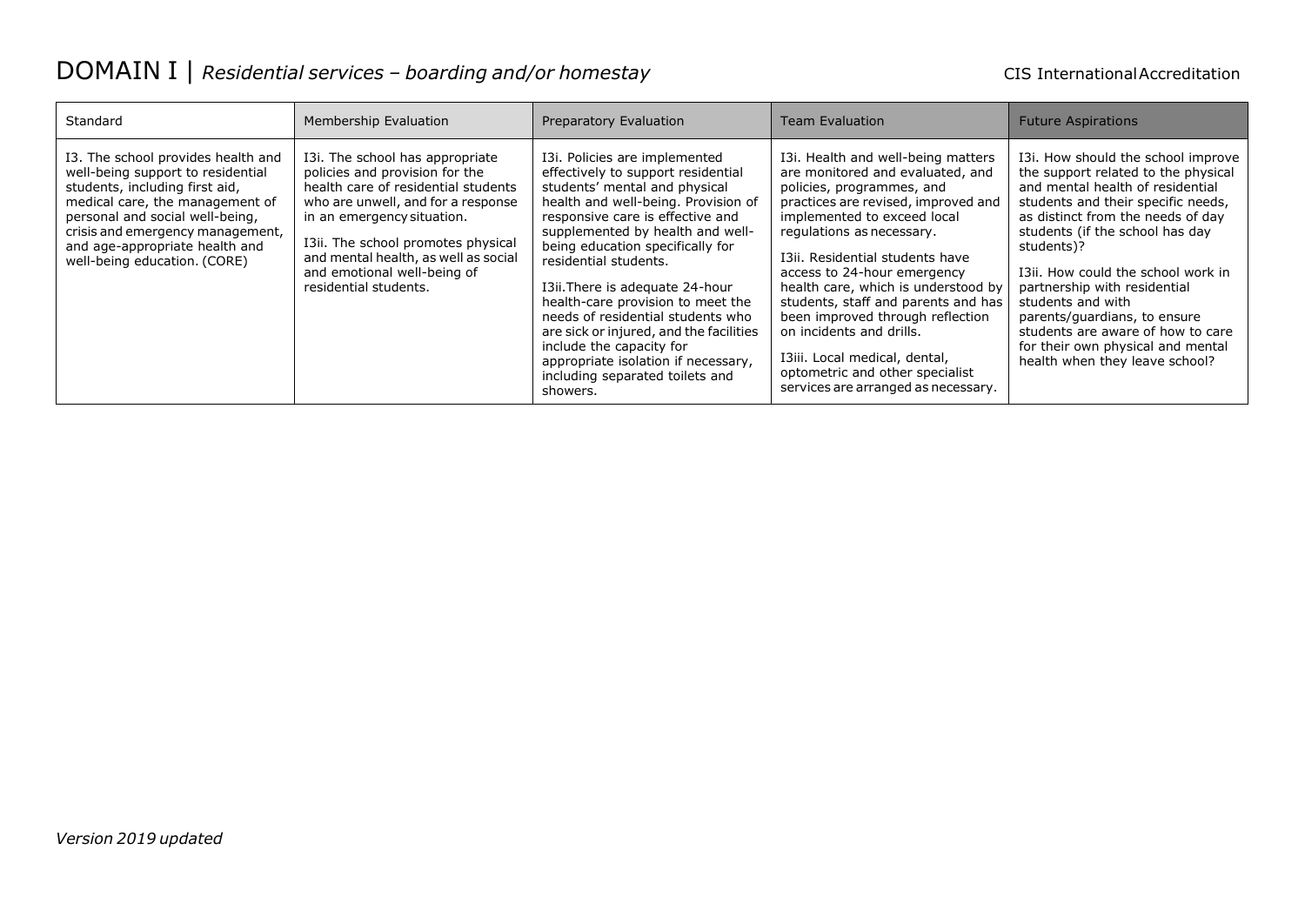| Standard                                                                                                                                                                                                                                                                     | Membership Evaluation                                                                                                                                                                                                                                                                                                                                                                                                                                                                                                                                                                                                                                                                                                                                                                                                                                                                                                    | Preparatory Evaluation                                                                                                                                                                                                                                                                                                                                                                                                                                                                                                                                                                                                                                                                                                                                                                                                                                                                                                              | <b>Team Evaluation</b>                                                                                                                                                                                                                                                                                                                                                                                                                                                                                                                                                                                                                                                                                                                                                                                                                                                                            | <b>Future Aspirations</b>                                                                                                                                                                                                                                                                                                                                                                                                                                                                                                          |
|------------------------------------------------------------------------------------------------------------------------------------------------------------------------------------------------------------------------------------------------------------------------------|--------------------------------------------------------------------------------------------------------------------------------------------------------------------------------------------------------------------------------------------------------------------------------------------------------------------------------------------------------------------------------------------------------------------------------------------------------------------------------------------------------------------------------------------------------------------------------------------------------------------------------------------------------------------------------------------------------------------------------------------------------------------------------------------------------------------------------------------------------------------------------------------------------------------------|-------------------------------------------------------------------------------------------------------------------------------------------------------------------------------------------------------------------------------------------------------------------------------------------------------------------------------------------------------------------------------------------------------------------------------------------------------------------------------------------------------------------------------------------------------------------------------------------------------------------------------------------------------------------------------------------------------------------------------------------------------------------------------------------------------------------------------------------------------------------------------------------------------------------------------------|---------------------------------------------------------------------------------------------------------------------------------------------------------------------------------------------------------------------------------------------------------------------------------------------------------------------------------------------------------------------------------------------------------------------------------------------------------------------------------------------------------------------------------------------------------------------------------------------------------------------------------------------------------------------------------------------------------------------------------------------------------------------------------------------------------------------------------------------------------------------------------------------------|------------------------------------------------------------------------------------------------------------------------------------------------------------------------------------------------------------------------------------------------------------------------------------------------------------------------------------------------------------------------------------------------------------------------------------------------------------------------------------------------------------------------------------|
| I4. The number, quality and<br>suitability of residential leaders and<br>staff are all appropriate to<br>supervise and meet the needs of<br>the students and also provide<br>appropriate and effective<br>education in the context of<br>boarding and/or homestay.<br>(CORE) | 14i. There are sufficient<br>experienced and suitably qualified<br>staff to meet the needs of<br>residential students (boarding or<br>homestay), including at least one<br>adult member of staff (responsible<br>for the boarders in each house)<br>sleeping in each residence building<br>at night. Homestay guardians are<br>screened and selected for their<br>suitability and understand their role<br>and accountability.<br>I4ii. The role of spouses, partners,<br>and/or other adult members of<br>households within residences<br>(boarding and/or homestay) is<br>made clear in writing.<br>I4iii. Staff/homestay guardians<br>know the whereabouts of students<br>in their charge at all times, there<br>are policies and procedures in<br>place in relation to students<br>missing at any time, and staff are<br>fully aware of their role in<br>implementing such policies and<br>following set procedures. | I4i. Every staff member, spouse or<br>partner in residence, or volunteer<br>working with students, has a role<br>description reflecting their duties<br>and has signed a code of conduct<br>related to the expectations of the<br>school. They have read and<br>understood safeguarding and child<br>protection policies and have been<br>involved in induction in<br>boarding/homestay work including<br>safeguarding and child protection<br>training.<br>I4ii. All those involved in the care<br>of boarding and/or homestay<br>students, whether directly or<br>indirectly employed by the school,<br>or volunteers (living in the<br>residences as spouses, partners, or<br>other adults present) have been<br>subject to screening and full police<br>and background checks.<br>I4iii. Students are kept aware of<br>who to contact and where to go for<br>help or support when needed,<br>including confidential disclosure. | I4i. Students are at all times under<br>the responsibility of an identified<br>member of staff who is suitably<br>qualified and experienced in all<br>aspects of 24-hour residential care.<br>Homestay guardians understand<br>they are responsible for their<br>homestay students at all times.<br>I4ii. Residential leaders and staff<br>have induction, training and<br>professional development in<br>residential work, and all are trained<br>in safeguarding and child<br>protection appropriate for<br>residential contexts. Homestay<br>guardians undergo annual training.<br>I4iii. Policies and procedures in<br>relation to students missing at any<br>time are regularly reviewed and<br>revised in order that they remain<br>current and effective. All incidents<br>are recorded and reviewed with<br>leadership in order to strengthen<br>supervision, monitoring and<br>security. | I4i. How effectively does the school<br>monitor, evaluate and review the<br>effectiveness of staffing<br>supervision in the context of<br>boarding and/or homestay? How<br>could this review inform<br>professional development and the<br>hiring or retention of staff, or the<br>selection and training of homestay<br>quardians?<br>I4ii. How should the school<br>improve the record-keeping of<br>incidents in order to inform any<br>subsequent investigation into<br>boarding staff or homestay<br>guardians in the future? |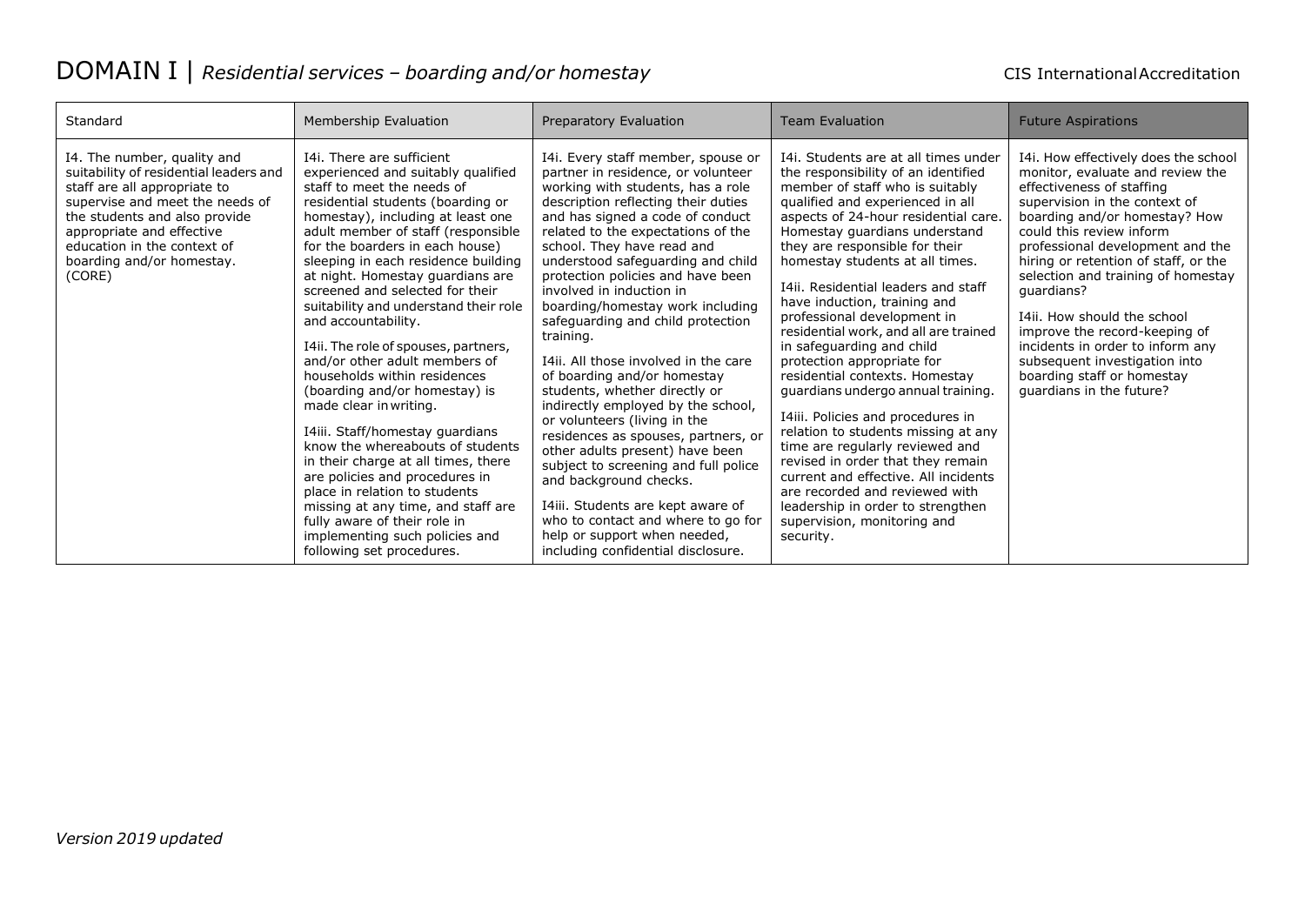| Standard                                                                                                                                                                                                                                                  | Membership Evaluation                                                                                                                                                                                                                                                                                                                                                                                                                                                                   | Preparatory Evaluation                                                                                                                                                                                                                                                                                                                                                                                                                                                                                                                                                                                                                         | <b>Team Evaluation</b>                                                                                                                                                                                                                                                                                                                                                                                                                                                                                                                                                                                                                                                                                                                                                                                                                                                                                                    | <b>Future Aspirations</b>                                                                                                                                                                                                                                                                                                                                                                                                           |
|-----------------------------------------------------------------------------------------------------------------------------------------------------------------------------------------------------------------------------------------------------------|-----------------------------------------------------------------------------------------------------------------------------------------------------------------------------------------------------------------------------------------------------------------------------------------------------------------------------------------------------------------------------------------------------------------------------------------------------------------------------------------|------------------------------------------------------------------------------------------------------------------------------------------------------------------------------------------------------------------------------------------------------------------------------------------------------------------------------------------------------------------------------------------------------------------------------------------------------------------------------------------------------------------------------------------------------------------------------------------------------------------------------------------------|---------------------------------------------------------------------------------------------------------------------------------------------------------------------------------------------------------------------------------------------------------------------------------------------------------------------------------------------------------------------------------------------------------------------------------------------------------------------------------------------------------------------------------------------------------------------------------------------------------------------------------------------------------------------------------------------------------------------------------------------------------------------------------------------------------------------------------------------------------------------------------------------------------------------------|-------------------------------------------------------------------------------------------------------------------------------------------------------------------------------------------------------------------------------------------------------------------------------------------------------------------------------------------------------------------------------------------------------------------------------------|
| I5. Residential accommodation and<br>the facilities available to boarding<br>and/or homestay students are<br>suitable and secure for the number.<br>gender, age and needs of the<br>enrolled students and the staff<br>providing care/supervision. (CORE) | I5i. Accommodation for residential<br>students, including homestay,<br>supports well-being and meets all<br>local regulatory reguirements.<br>I5ii. Accommodation and security<br>for residential and/or homestay<br>students is suitable for the number,<br>age-range, mobility, and gender<br>mix of the student body.<br>I5iii. There is a regular programme<br>of cleaning, maintenance and<br>inspection to ensure the health and<br>safety of students and staff in<br>residence. | I5i. Accommodation is suitably<br>furnished and of sufficient size for<br>the number, needs and ages of<br>residential students<br>accommodated, with appropriate<br>security, protection and separation<br>between genders and age groups,<br>and accommodation for adults.<br>I5ii. Bathroom facilities and<br>bedding are clean and suitable for<br>the climatic conditions.<br>I5iii. In addition to cleaning and<br>maintenance, there is a regular<br>programme of refurbishment of<br>residential accommodation.<br>I5iv. Suitable accommodations are<br>made for any students with<br>temporary or permanently<br>restricted mobility. | I5i. The sleeping accommodation<br>for boarding and/or homestay<br>students is: secure; clean; well lit;<br>heated/cooled and ventilated; well<br>maintained; well organised and<br>managed; with risk assessments<br>undertaken and the findings acted<br>upon to reduce risk for all students.<br>I5ii. Suitable, clean and well-<br>maintained toilets and washing<br>facilities are readily accessible from<br>the sleeping accommodation and<br>allow for appropriate privacy.<br>I5iii. There is appropriate and<br>supervised accommodation<br>provided for private study and<br>leisure activities outside of regular<br>school hours and for physical,<br>social and emotional purposes.<br>I5iv. In addition to cleaning,<br>maintenance and refurbishment,<br>there is systematic involvement of<br>residential students in improving<br>their facilities and living spaces<br>within the residential setting. | I5i. How could the school improve<br>the regularity and effectiveness of<br>review of the quality of<br>accommodation provided for<br>residential students, against the<br>school's guiding statements, values,<br>and with respect for the students'<br>cultural contexts?<br>I5ii. How could the spaces provided<br>in residential accommodation be<br>improved to enhance the<br>development of independence and<br>life skills? |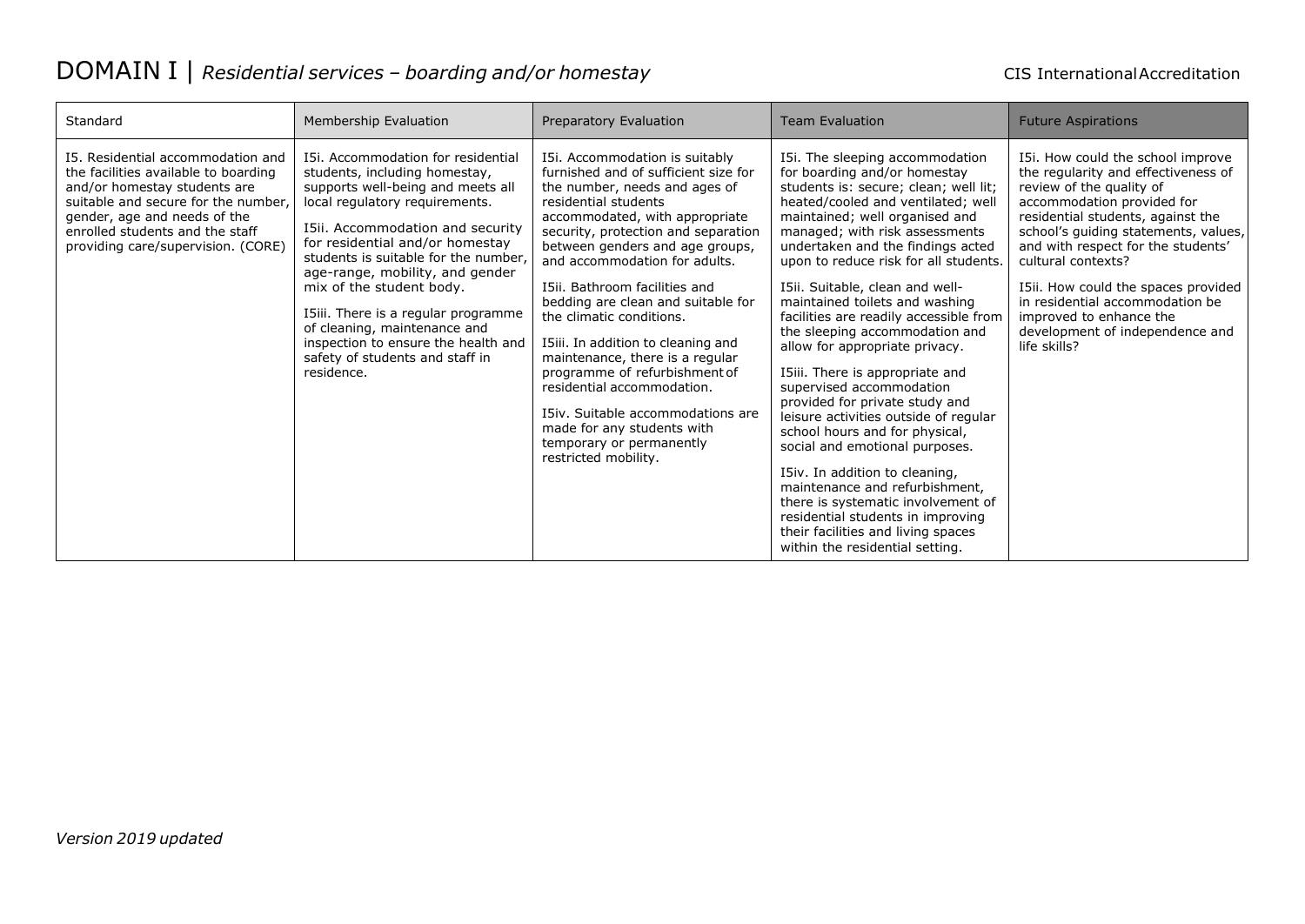| Standard                                                                                                                                                                                                          | Membership Evaluation                                                                                                                                                                                                                                                                                                                       | Preparatory Evaluation                                                                                                                                                                                                                                                                                                                                                                                                                                                                         | <b>Team Evaluation</b>                                                                                                                                                                                                                                                                                                                                                                                                                                                                                                                                                                                                                                                                                                            | <b>Future Aspirations</b>                                                                                                                                                                                                                                                                                                                                                                                                                                             |
|-------------------------------------------------------------------------------------------------------------------------------------------------------------------------------------------------------------------|---------------------------------------------------------------------------------------------------------------------------------------------------------------------------------------------------------------------------------------------------------------------------------------------------------------------------------------------|------------------------------------------------------------------------------------------------------------------------------------------------------------------------------------------------------------------------------------------------------------------------------------------------------------------------------------------------------------------------------------------------------------------------------------------------------------------------------------------------|-----------------------------------------------------------------------------------------------------------------------------------------------------------------------------------------------------------------------------------------------------------------------------------------------------------------------------------------------------------------------------------------------------------------------------------------------------------------------------------------------------------------------------------------------------------------------------------------------------------------------------------------------------------------------------------------------------------------------------------|-----------------------------------------------------------------------------------------------------------------------------------------------------------------------------------------------------------------------------------------------------------------------------------------------------------------------------------------------------------------------------------------------------------------------------------------------------------------------|
| I6. All residential students,<br>including those with special<br>dietary, medical or religious needs,<br>are provided with meals which are<br>adequate in nutrition, quantity,<br>quality, choice and variety.    | I6i. The provision of food is<br>adequate in nutrition, quality and<br>quantity.<br>I6ii. The food provided to students<br>takes into account special dietary,<br>medical or religious needs.                                                                                                                                               | I6i. Food and drinks are sufficient<br>in nutrition, quality, quantity,<br>choice and variety, and there is<br>evidence that the residential<br>students are consulted and their<br>views taken into consideration.<br>I6ii. In addition to main meals,<br>residential students have access to<br>drinking water and to food and/or<br>the means of hygienically preparing<br>food at reasonable times. Schools<br>are sensitive to residential students'<br>individual needs in this respect. | 16i. Food and drinks are well<br>regarded by residential students<br>and staff, and provision is sufficient<br>in terms of nutrition, quality and<br>quantity, choice and variety. There<br>is evidence that students are<br>learning about diet and nutrition<br>through this provision.<br>I6ii. In addition to main meals,<br>residential students have access to<br>drinking water and to food and/or<br>the means of hygienically preparing<br>food at reasonable times, in order<br>that they develop life skills and<br>learn about the significance of food<br>in cultures.<br>I6iii. Students with disabilities are<br>provided with appropriate<br>assistance to eat, in a manner<br>which promotes dignity and choice. | I6i. How could the school<br>continually develop the quality of<br>food provided for residential<br>students, to be further in line with<br>the school's guiding statements,<br>values, and with respect for the<br>students' cultural contexts?<br>I6ii. How could the spaces be<br>improved for preparing and eating<br>food to promote students in<br>developing both well-being and life<br>skills?                                                               |
| I7. Communication with<br>parents/guardians is systematic<br>and provides an effective link<br>between home and school to<br>support the learning and the well-<br>being of boarding and/or<br>homestay students. | I7i. The school has systems in place<br>for communicating with students<br>and parents/guardians that provide<br>a supportive link between home<br>and school.<br>17ii. Specific to the needs of<br>residential students, there are<br>adequate systems in place for<br>addressing health and personal<br>well-being and crisis management. | I7i. The school has effective<br>systems in place for both<br>emergency and routine<br>communication between home and<br>school.<br>I7ii. Residential students are able to<br>contact their parents/guardians<br>and families in private as necessary.<br>I7iii. Each residential student has a<br>choice of staff to whom they can<br>turn for personal guidance or for<br>help with personal well-being.                                                                                     | I7i. Communications systems and<br>procedures are effective, including<br>the use of technology and digital<br>communications, and foster<br>enhanced learning and well-being<br>for both students and parents.<br>I7ii. The school has identified<br>persons, both within and outside<br>school, including staff members or<br>independent counsellors or<br>advisors, who students may<br>contact directly and confidentially<br>about personal well-being or wider<br>well-being concerns, arising from<br>the residential setting.                                                                                                                                                                                            | I7i. How should the school improve<br>policies and systems to monitor<br>and control the use of electronic<br>communications in order to detect<br>abuse, bullying, or unsafe practice<br>by and towards residential<br>students?<br>I7ii. How could the school improve<br>its management of disclosure of<br>abuse by residential students<br>and/or parents and how does it<br>secure the best outcome for the<br>individual victim and incidents in<br>the future? |